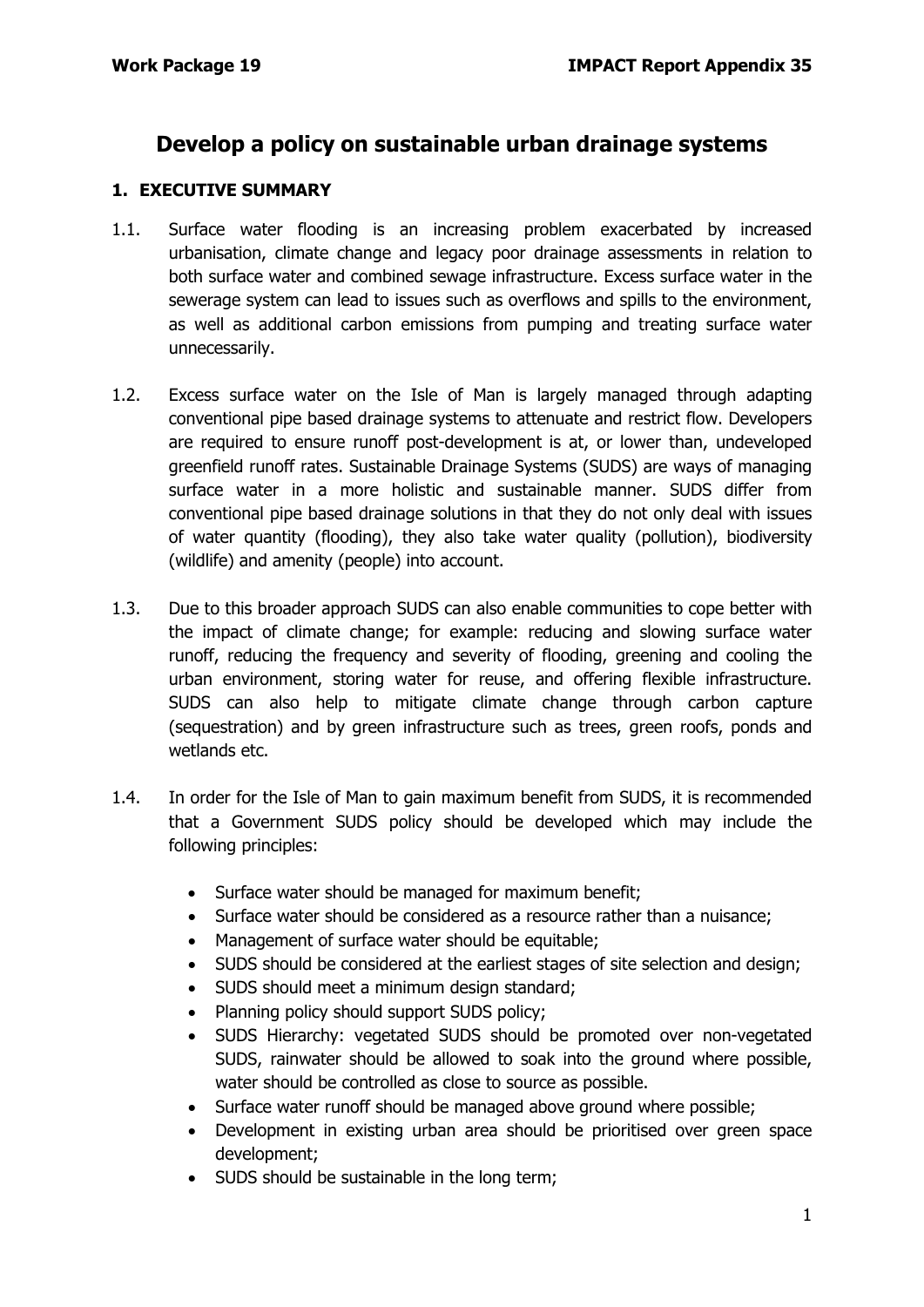- SUDS should be as safe as reasonably practicable.
- 1.5. The contribution of SUDS to carbon sequestration targets are likely to be small for both 'necessary' and 'high ambition' pathways (estimated as 0.1% and 0.24% of the Isle of Man total emissions budget for 2017 respectively), however the co-benefits of SUDS are significant. In addition to the water quantity, water quality, biodiversity and amenity, climate adaptation and mitigation SUDS can also contribute to health and wellbeing, recreation and education and bring benefits for developers.
- 1.6. In order to deliver a successful SUDS policy it will be necessary to establish an appropriately resourced adoption body (or bodies) with clear roles and responsibilities for developers, planners and those adopting and maintaining SUDS. The adoption body should set approval criteria and establish a process by which SUDS are adopted.
- 1.7. In the UK (with the exception of Scotland) SUDS have not been widely implemented due to a weak statutory position. The Isle of Man should avoid this situation developing by creating a robust legislative and planning framework for SUDS.
- 1.8. The design and construction guides 'Manx Sewers for Adoption' (Drainage Division Department of Transport and Water Research Centre Plc., 2003), and 'Manual for Manx Roads' (Department of Infrastructure, 2017) will need to be reviewed and updated to support SUDS policy and adoption.
- 1.9. The current Planning and Building Control regulatory frameworks should be reviewed to ensure that all the proposals align and maximise the benefit of the high level SUDS, i.e. requirements for effective catchment, wide surface water management and the development of new policy principles, where needed, or the expansion of those already in existence. A review of the Strategic Plan 2016 is proposed in 2020 as part of the Planning Action Plan which could include high level SUDS requirements.
- 1.10. To aid the delivery of water quality improvements through SUDS, water quality standards should be developed for receiving water bodies. For example the Isle of Man should consider adopting the water quality standards set out in the Water Framework Directive and SUDS should be designed to meet these standards.
- 1.11. To aid the delivery of biodiversity improvements SUDS should link with local biodiversity action plans where possible and access to any biodiversity funding should be made available to SUDS development where the biodiversity criteria can be shown to be met by SUDS.
- 1.12. Barriers to SUDS can include physical constraints of development sites, delays to planning, lack of community engagement, adoption and maintenance requirements, and health and safety concerns.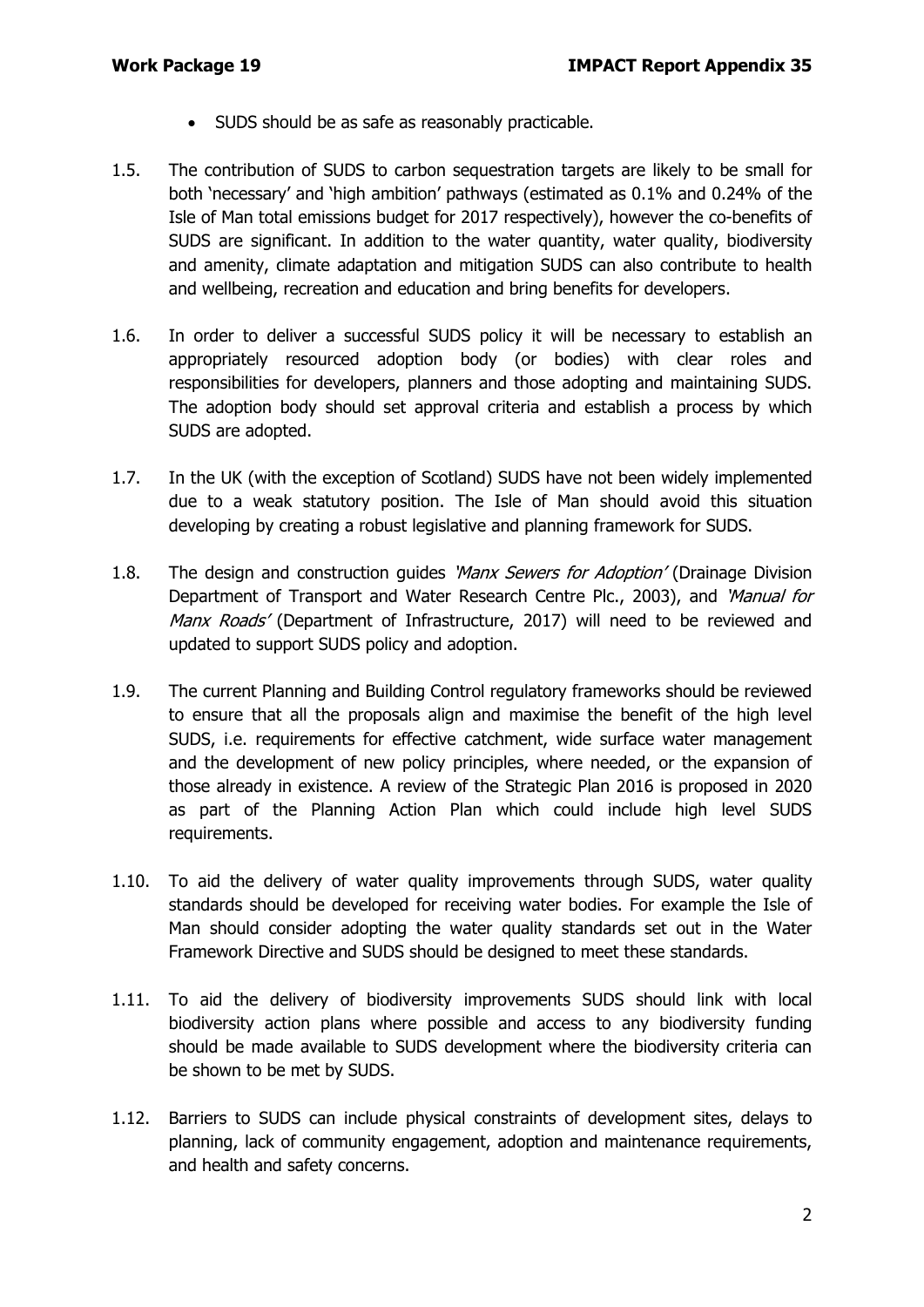- 1.13. The costs (and returns) of SUDS will vary from site to site, however studies have shown that capital costs are typically on a par with, or lower than, conventional pipe based solutions. Maintenance costs are however, on average, higher than traditional solutions. There are a number of tools available to assess the whole life costs for SUDS schemes, such as SCOTSNET (2010) and B£ST (2019).
- 1.14. The development of a Manx SUDS policy supported by appropriately resourced planning, advisory and adoption bodies, is likely to bring multiple benefits to Manx communities, including improved flood risk management, climate change resilience, more visible and connected habitats as well as ecosystem services including carbon sequestration (see also WP5).

#### **2. SURFACE WATER FLOODING**

- 2.1. Surface water flooding is a growing problem, it happens when too much water arrives too quickly and there is nowhere for it to be discharged to—either by soaking into the ground, draining into a watercourse or built drainage system, such as surface water sewers and culverts (CIWEM, 2019).
- 2.2. Natural environments, such as wetlands, peatlands, bogs, marshes, forests, glens, open moorland and agricultural land all act to slow and capture rainfall; water is absorbed into the ground, fills up ponds, travels through soils and substrata filling up groundwater reserves, is taken up by vegetation, and is allowed to return to rivers and streams in a relatively control manner.

#### **Urbanisation and reduced green space**

2.3. Urbanisation reduces the amount of green space/ natural environments available to absorb rainfall and the increased amount of non-permeable surfaces accelerates runoff speeds for surface water resulting in an increased risk of flooding locally and also in downstream communities. Water quality problems also emerge as a result of urbanization as pollutants and excess nutrients wash off hard surfaces into receiving water bodies (Hatt et al., 2004).

#### **Climate change and increased storminess**

- 2.4. Climate change and warmer air temperatures are driving more frequent and more extreme precipitation events, as warmer air is capable of holding more water vapour than cooler air. Recent research on climate change suggests that:
	- winters may become milder and wetter with more intense rainfall events
	- summers may be hotter and drier across the UK, with water availability in summer expected to decrease.
	- extreme weather events may become more frequent, e.g. heat waves, cold snaps and heavy rainfall (Susdrain.org, 2019).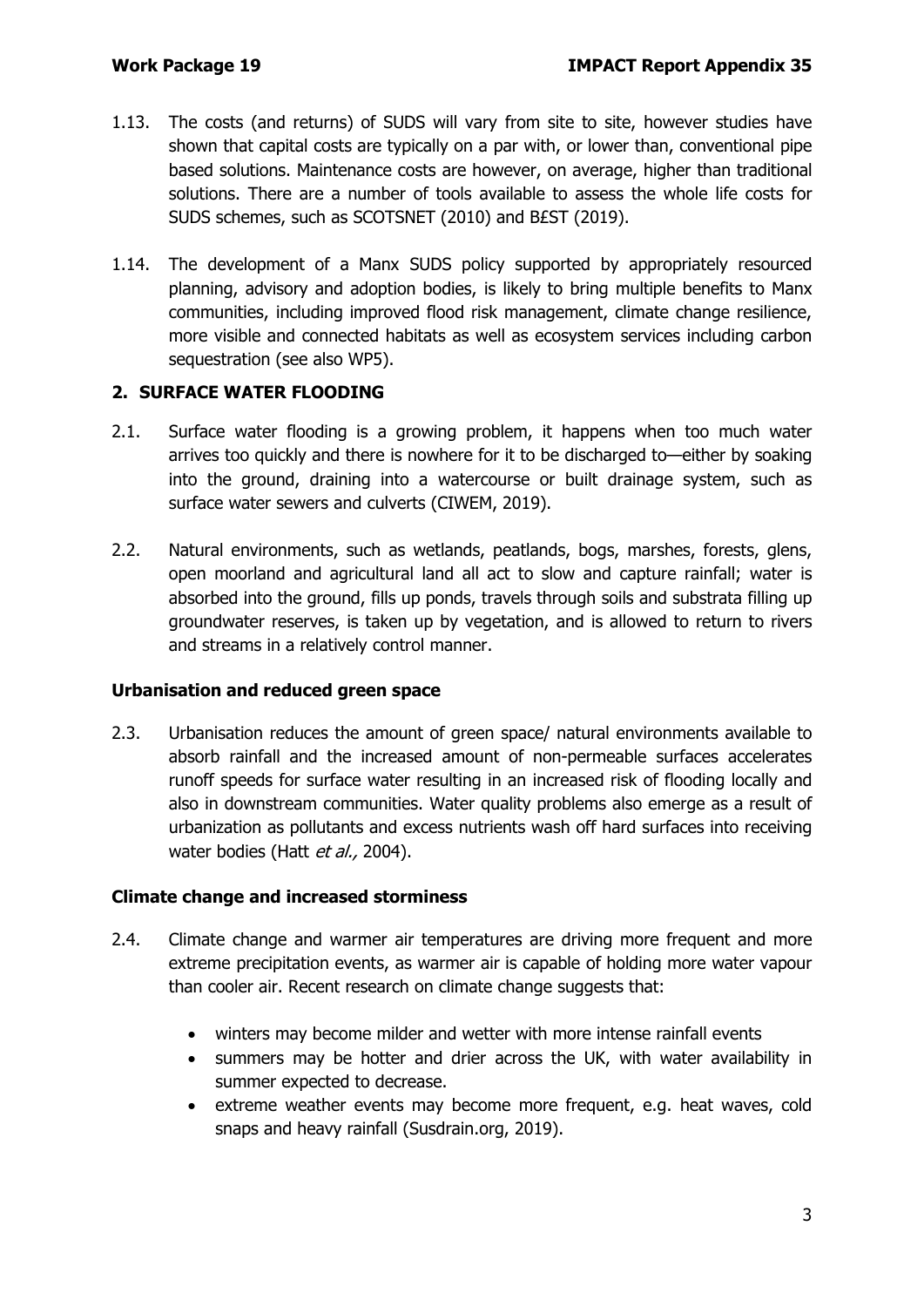- 2.5. The dual stresses of increased urbanisation and climate change are increasing the pressures on drainage systems in urban areas resulting in more surface water flooding and unlike other sources of flooding, such as tidal, it can be less predictable and affect properties not identified on flood risk maps (CIWEM, 2019).
- 2.6. The 2017 UK Climate Change Risk Assessment predicts that annual flood damage to residential properties could rise by 22-78% in 2050s and 47-160% in 2080s (HM Government, 2017).

#### **Inadequate urban infrastructure**

- 2.7. Many Manx towns have substantial combined sewerage networks where surface water runoff and sewage are collected together. This Victorian infrastructure was designed to use the surface water to dilute the sewage waste before it flowed by gravity out to sea untreated. As most new developments are now being constructed on the periphery of existing town boundaries, it is common that the existing drainage infrastructure within the drainage catchments are inadequate to convey surface water flows. Now that most sewage on the Island is treated at either the central treatment works at Meary Veg or in regional sewage treatment works that additional surface water is a burden on the system. This additional flow causes problems, not just of overloading the sewerage systems above their design capacity leading to problems such as increased pipe failure rates, manhole overflows and spills to the environment through combined sewer overflows (CSOs) (Zhou, 2014), it also means that additional (clean) water is unnecessary pumped and treated adding to the carbon footprint of the sewage treatment process. Ofwat estimates that about half of average annual flooding incidents are a result of the capacity of the drainage system being exceeded (Gordon-Walker, Harle and Naismith, 2008).
- 2.8. Sewage base flows to Meary Veg are around 300L/s. During heavy downpour events flows can increase to around 700-1000L/s. Not all of this additional load would be treated though as Meary Veg has a maximum treatment capacity of 400L/s, so anything over this spills to sea in a very diluted form.
- 2.9. Potential carbon savings from reducing the amount of surface water entering the combined sewage system are roughly 300g  $CO<sub>2</sub>$  per 1000L of sewage treated, although this will be reduced under extreme storm events when spills occur (see Annex A).

### **3. CURRENT SURFACE WATER MANAGEMENT**

#### **SUDS and SuDS**

3.1. There is a subtle terminology difference between Sustainable Urban Drainage Systems (SUDS) and Sustainable Drainage Systems (SuDS); SUDS generally referring to adaptations to traditional piped drainage systems that focus on water quantity and help alleviate the impacts of additional surface water flow; and SuDS, which refers more widely to green infrastructure for the control of surface water, as well as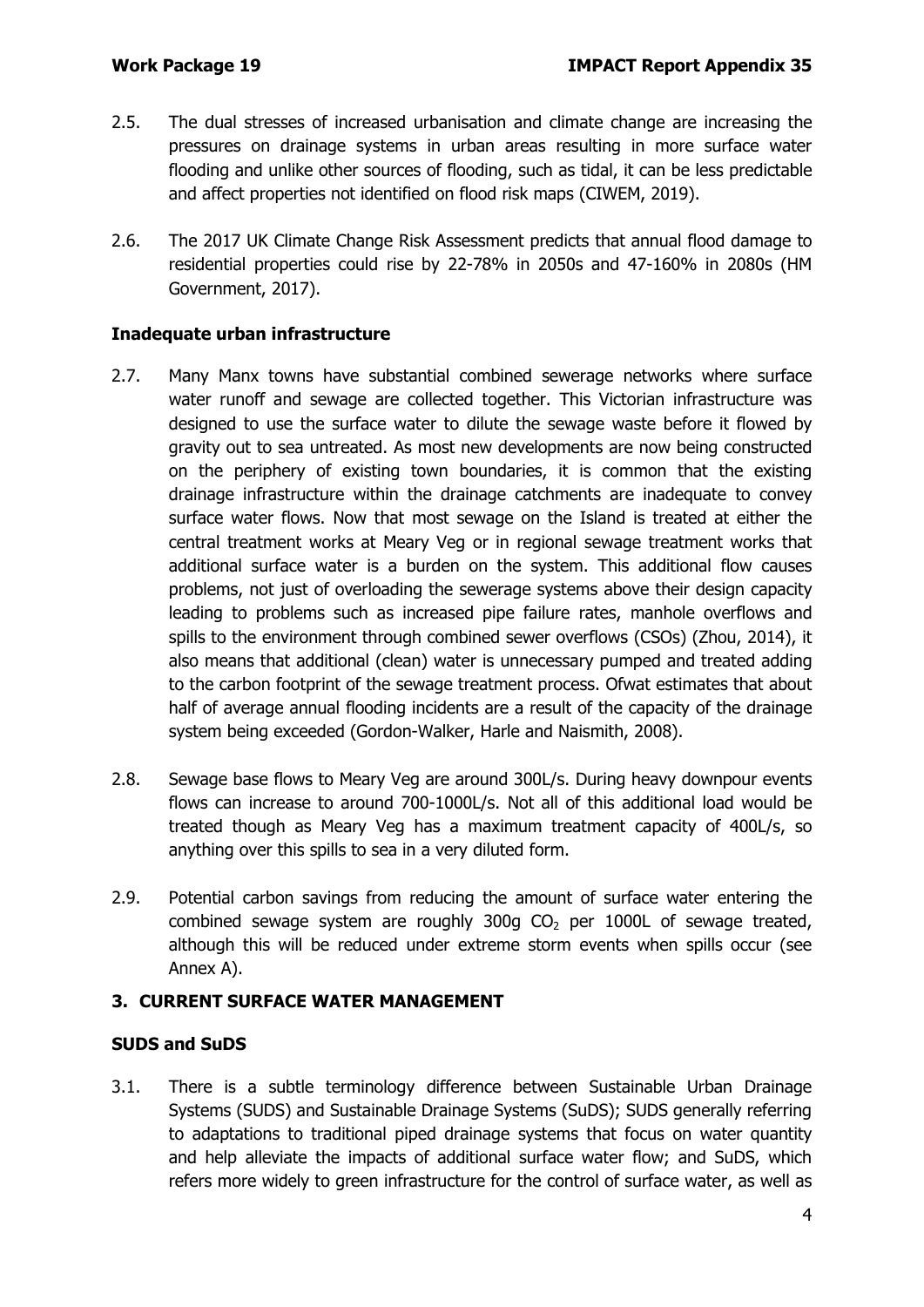pipe based solutions, but which is focused on water quality, wildlife, amenity, as well as water quantity. Some literature uses both terms interchangeably; however this paper will keep the distinction.

#### **Conventional piped systems**

- 3.2. Conventional piped surface water systems can be adapted through a number of measures to help control surface water flooding, such as resizing sections of pipework, installation of attenuations systems (underground storage tanks), detention and retention ponds, restrictors to control discharge of flow.
- 3.3. The drawbacks of adapting to increased surface water in this way is that there can be restrictions on the capacity and flexibility of altering existing infrastructure in already space restricted urban environments. Costs of installation and maintenance of adaptations to infrastructure can also be expensive.

#### **Isle of Man current practice**

- 3.4. Currently Manx practice is that if a developer wants to build on undeveloped green space then the design must ensure that the runoff is at or below the same level as reference figures for an undeveloped green field i.e. 7 L/s/ha. Guidance notes on SUDS design are available but the design process is largely left to the developer, i.e. they are not guided towards specific SUDS or SUDS as long as the required discharge rate is attained. Manx Utilities will review developer proposals, bringing in expert help if needed and will also check onsite development is being built to specification. To meet the runoff requirements a developer will typically attenuate flows by building an underground storage tank for surface water with flow restriction that will control the flow of water into the surface water system. The storage tank will be spec'd to a 1:50yr storm event.
- 3.5. Where new developments are planned in built up areas that are already served by a combined drainage system developers are encouraged to investigate all economical options for the disposal of surface water to alternative disposal routes. If no feasible options exist they are requested to separate foul and surface water drainage and to install separate pipework to site boundary, ready in case opportunity arises for Manx Utilities to later install separate surface water and foul systems. In these cases attenuation of the surface water flows is still requested by Manx Utilities.

### **UK policy**

3.6. England, Northern Ireland and Wales have yet to fully embrace SUDS technology in their planning policies and guidance, and hence SUDS are not widely implemented, whereas Scotland has developed policies which have enabled it to implement SUDS as a surface water management strategy for the last 15 years (Charlesworth, 2010). The UK has not issued full national standards to facilitate SUDS uptake, only brief non-statutory guidance has been published. Under current planning rules planning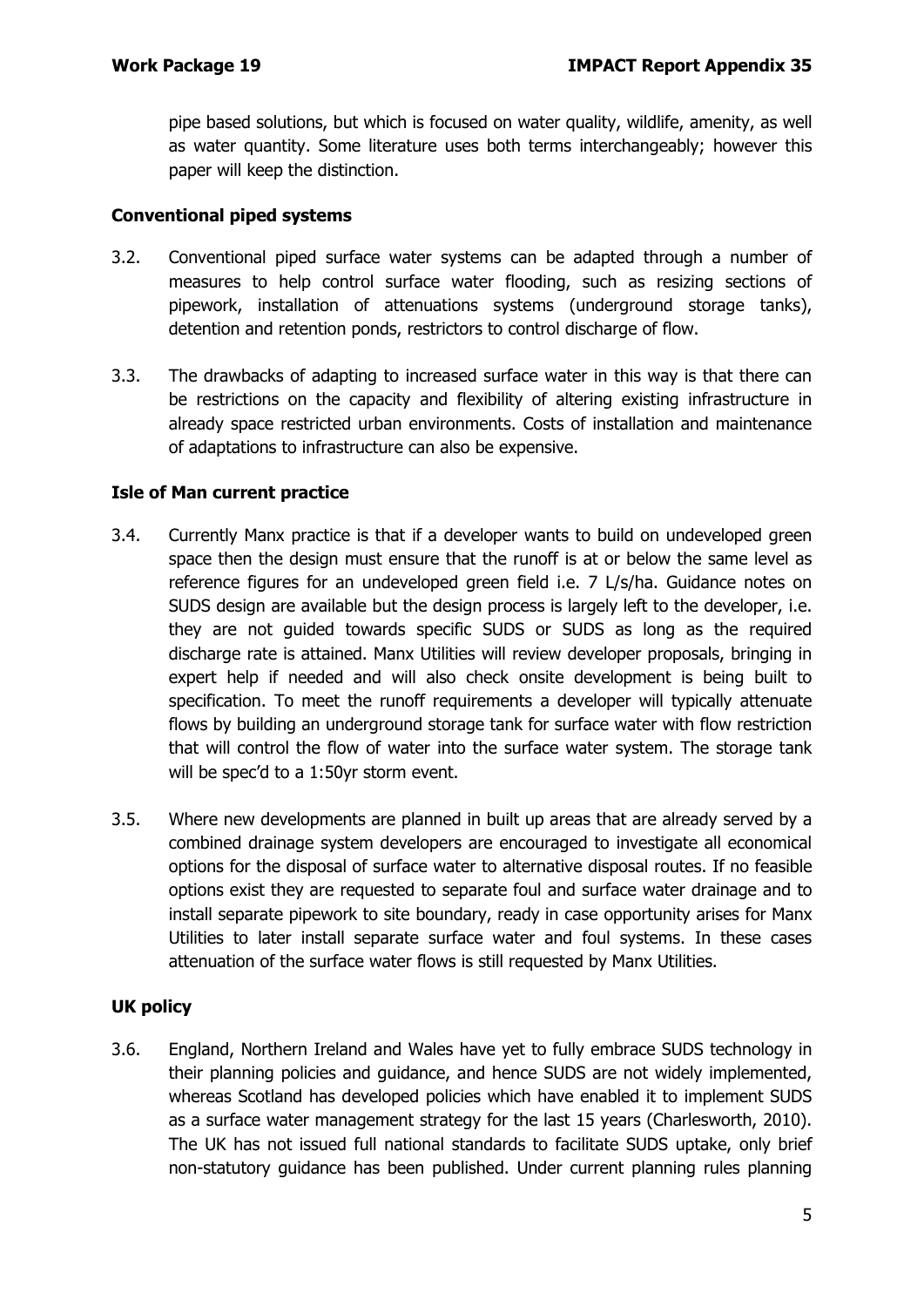applications relating to major developments (10 or more dwellings, or equivalent non-residential development) should ensure SUDS are put in place, unless demonstrated to be inappropriate. Because of the weak legal and policy position many developers opt out of the SUDS requirement on the basis of practicability and affordability (CIWEM, 2019).

## **4. THE OPPORTUNITY**

#### **SUDS (water quality, quantity, biodiversity, amenity)**

- 4.1. SUDS is an approach to managing surface water that takes account of water quantity (flooding), water quality (pollution) biodiversity (wildlife and plants) and amenity (people) (Susdrain, 2019).
- 4.2. Sustainable drainage is moving away from the traditional thinking of designing only to manage flood risk, where runoff is regarded as a nuisance, to a philosophy where surface water is a valuable resource and should be managed for maximum benefit (Susdrain.org, 2019).
- 4.3. SUDS mimic nature and typically manage rainfall close to where it falls. SUDS can be designed to transport (convey) surface water, slow runoff down (attenuate) before it enters watercourses, they provide areas to store water in natural contours and can be used to allow water to soak (infiltrate) into the ground or evaporated from surface water and lost or transpired from vegetation (known as evapotranspiration) (Susdrain.org, 2019).

### **Adaptation**

- 4.4. As the climate changes, average global temperatures are expected to increase between 2.2 and 6.8°C, and although the average precipitation per year may be slightly lower than it is now, the temporal distribution is expected to change in that summers become drier, winters wetter and storm events become more frequent and intense (Murphy  $et$  al. 2009). Because of their broader approach to managing surface water SUDS can play a vital role with helping communities cope better with the impacts of climate change, for example:
	- Reducing/ attenuating runoff
	- Reducing frequency and severity of flooding
	- Greening and cooling the urban environment
	- Water storage available for reuse.
	- Groundwater recharge
	- Flexible infrastructure/climate change adaptation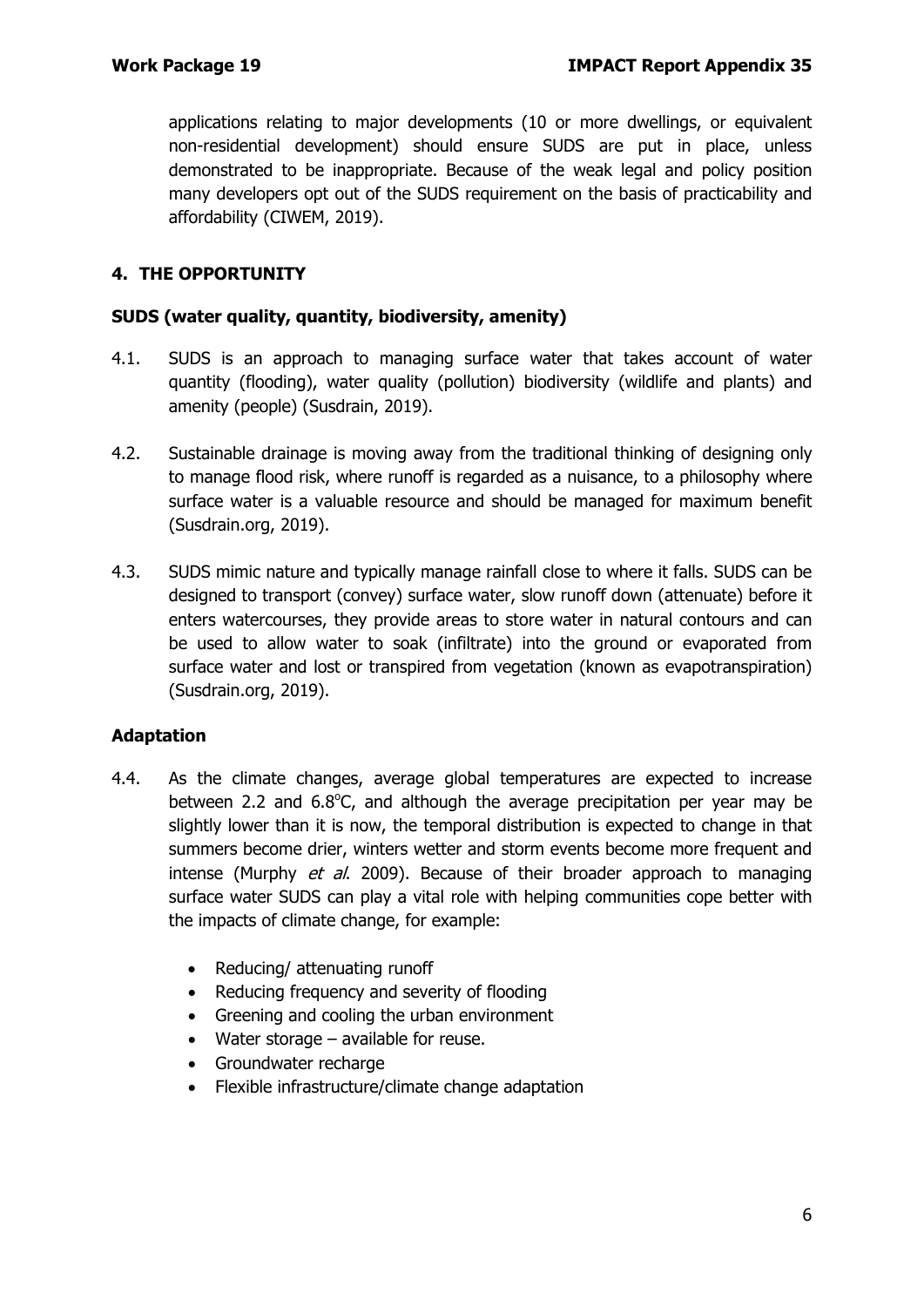#### **Mitigation (Carbon capture)**

- 4.5. Although the primary focus of research into SUDS in relation to climate change has been in their ability to support climate adaptation addressing issues such as flood risk, cooling and water availability, now the possibilities for mitigating climate change through carbon sequestration are also beginning to be understood.
- 4.6. An assessment of the carbon sequestration abilities of vegetated SUDS was undertaken by Warwick and Charlesworth in 2011; Table 1 shows the average sequestration rates for different SUDS.

| <b>SUDS Device</b> | Average Carbon Sequestration Rate |
|--------------------|-----------------------------------|
|                    | (kg C m-2 yr-1)                   |
| <b>Trees</b>       | 1.14                              |
| Green Roofs        | 0.375                             |
| Ponds and Wetlands | 1                                 |
| Turf               | 0.04                              |
| <b>AVERAGE</b>     | 0.64                              |

Table 1: Carbon sequestration rates: Extract from Warwick and Charlesworth (2011)

### **5. THE ACTIONS —SUDS POLICY DEVELOPMENT**

#### **New policy principles**

- 5.1. In order for the Isle of Man to gain the maximum benefit from SUDS (water quality, quantity, biodiversity, amenity, climate adaptation and mitigation) a Government SUDS policy should be developed which may include the following principles.
- 5.2. Surface water runoff should be managed for maximum benefit: water quantity, water quality, amenity, biodiversity and carbon/climate change. I.e. SUDS not SUDS.
- 5.3. Surface water should be considered as a resource rather than a nuisance: Options to utilise the benefits of surface water should be considered before discharge to sea/watercourse. This should not mean that direct discharge to sea/ watercourses can't happen, just that an assessment that this is the most beneficial option should be undertaken before assuming direct discharge without SUDS is the best option.
- 5.4. Management of surface water runoff should be equitable: Downstream communities should not be disadvantaged by up catchment development. Runoff from development sites should be slowed and stored to mimic natural runoff rates and volumes. Run off from rainfall events that exceed site SUDS capacity should be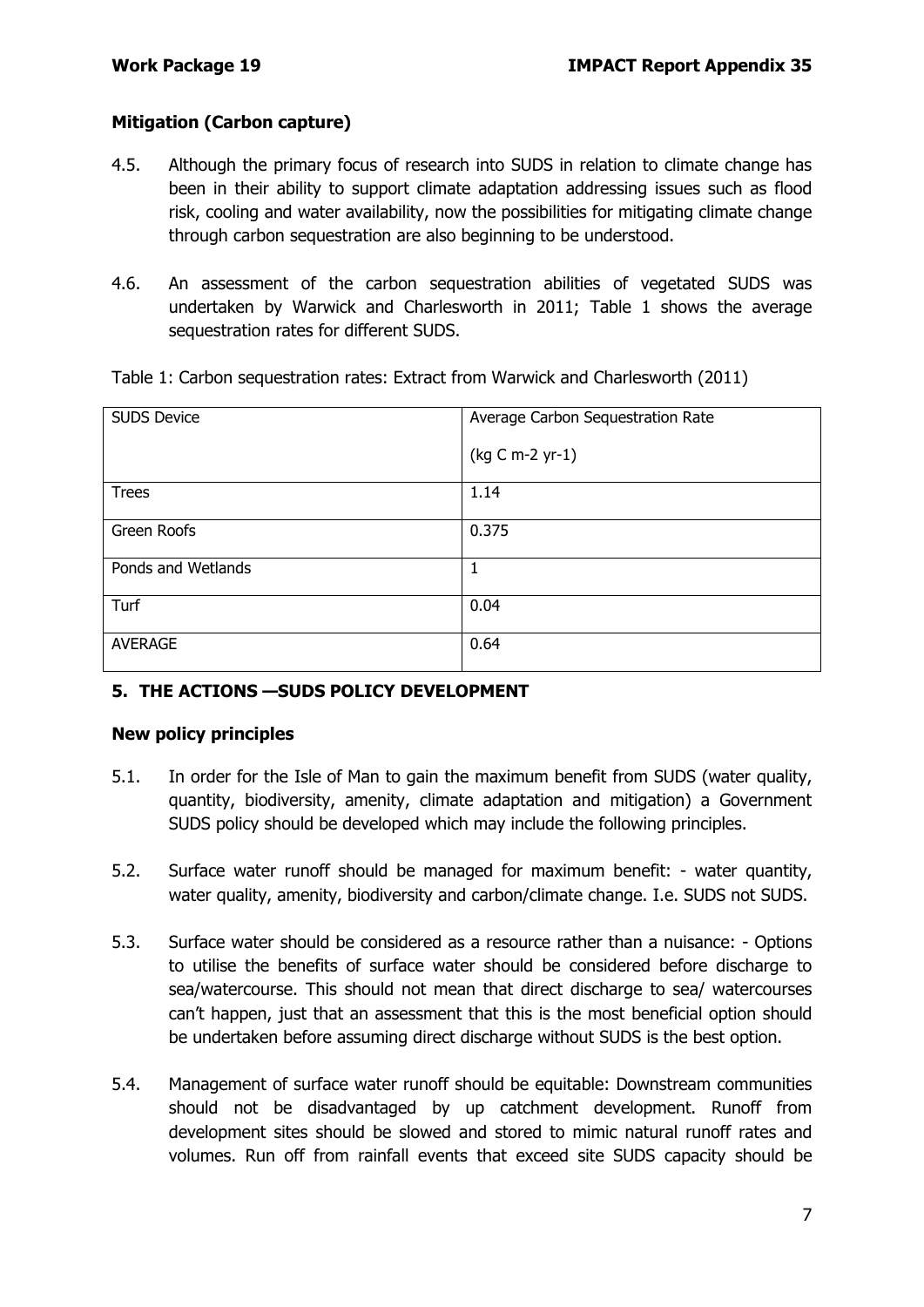managed on site (where possible) / conveyed to storage areas that minimise the risk of flooding to lower catchments.

- 5.5. SUDS should be considered at the earliest stages of site selection and design.
- 5.6. SUDS should not be an afterthought, and the argument that a site has already been designed and there is no space left to include SUDS should be discounted. Preapplication advice should be made available to developers via Planning Department. Early consideration of SUDS should inform site layout around the drainage requirements, rather than the other way round. Existing natural water attenuation systems should be preserved.
- 5.7. SUDS should meet a minimum design standard Guidance is available from bodies such as CIRIA.
- 5.8. Planning policy should support SUDS policy.
- 5.9. SUDS Hierarchy: vegetated SUDS should be promoted over non-vegetated SUDS (benefits of evapotranspiration, carbon sequestration, cooling etc.).
- 5.10. SUDS Hierarchy: rainwater should be allowed to soak into the ground where possible (e.g. through vegetated areas or permeable surfaces).
- 5.11. SUDS Hierarchy: Water should be controlled as close to source as possible (as usually cheaper and easier and avoids passing on problems to lower catchment).
- 5.12. Surface water runoff should be managed above ground where possible
- 5.13. Management of water on the surface should be prioritised as it offers multiple benefits including early flood warning, water quality - as more easily inspected and any pollution incidents are more visible; more infiltration and improved community understanding and engagement.
- 5.14. Development in existing urban areas should be prioritised over green space development –development of previously developed land should be prioritised over release of greenfield land.
- 5.15. SUDS should be sustainable long term Maintenance, ownership, replacement etc. should be considered at planning stage and clear agreement as to which body is going to be responsible for the management long-term. This may require a single central body taking ownership and acquiring statue responsibilities for all SUDS. This body would require resourcing accordingly.
- 5.16. SUDS should be designed with sufficient capacity and/or be sufficiently adaptable to cope with climate change pressures and an increased level of urbanisation in the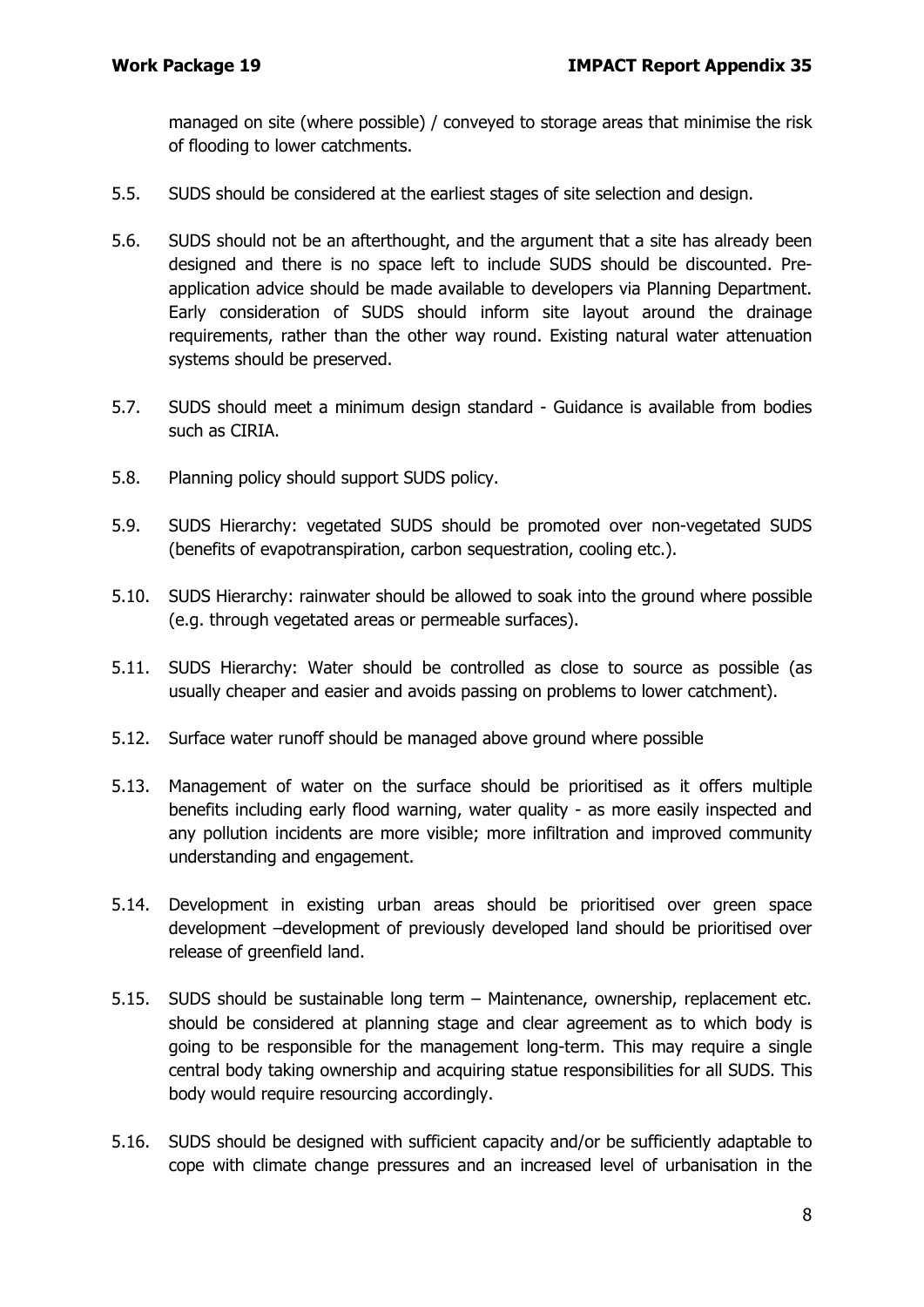upper catchment. SUDS should be designed to manage runoff for both frequent and extreme rainfall events.

5.17. SUDS should be as safe as reasonably practicable for those living nearby, visiting or involved in their operation or maintenance.

#### **New policy details: Surface water runoff should be managed for maximum benefit**

- 5.18. **Water quality –** Water quality standards should be developed for receiving water bodies, for example the Isle of Man should consider adopting the water quality standards set out in the Water Framework Directive and SUDS should be designed to meet these standards.
- 5.19. **Amenity –** SUDS should provide additional amenity value wherever possible, e.g. open space for community inclusion and interaction, recreational areas for walking, cycling etc., enhancement of an area's visual character.
- 5.20. **Biodiversity –** SUDS should aim to support and protect habitats and species that are similar to/ linked with the natural existing surrounding habitat of the SUDS. (e.g. don't design SUDS to support woodland if the surrounding habitat is marshland. Consider what ecological communities might naturally thrive in the locality under the conditions expected). SUDS should link with local biodiversity action plans where possible and access to any biodiversity funding should be made available to SUDS development where the biodiversity criteria can be shown to be met by the SUDS. Flowers should be encouraged in SUDS grassland areas (e.g. wildflower meadow grass mix) to provide nectar sources. As SUDS are designed to manage water grass areas should also use turfs that can withstand waterlogging. Allow for natural colonisation by plants and animals.

#### **Use surface water runoff as a resource**

5.21. Rainfall is a precious resource and is likely to become scarcer in summer months. Capturing rainfall close to source for reuse such as gardens and allotments, car washing and toilet flushing can help alleviate summer water scarcity pressures as well as runoff into lower catchments.

#### **Management of surface water runoff should be equitable**

- 5.22. Downstream communities should not be disadvantaged by up catchment development. Runoff should be slowed and stored to mimic natural runoff rates and volumes.
- 5.23. Run off from new developments should be attenuated to levels that are at or below reference figures for undeveloped land (e.g. 7 L/s/ha for grass land).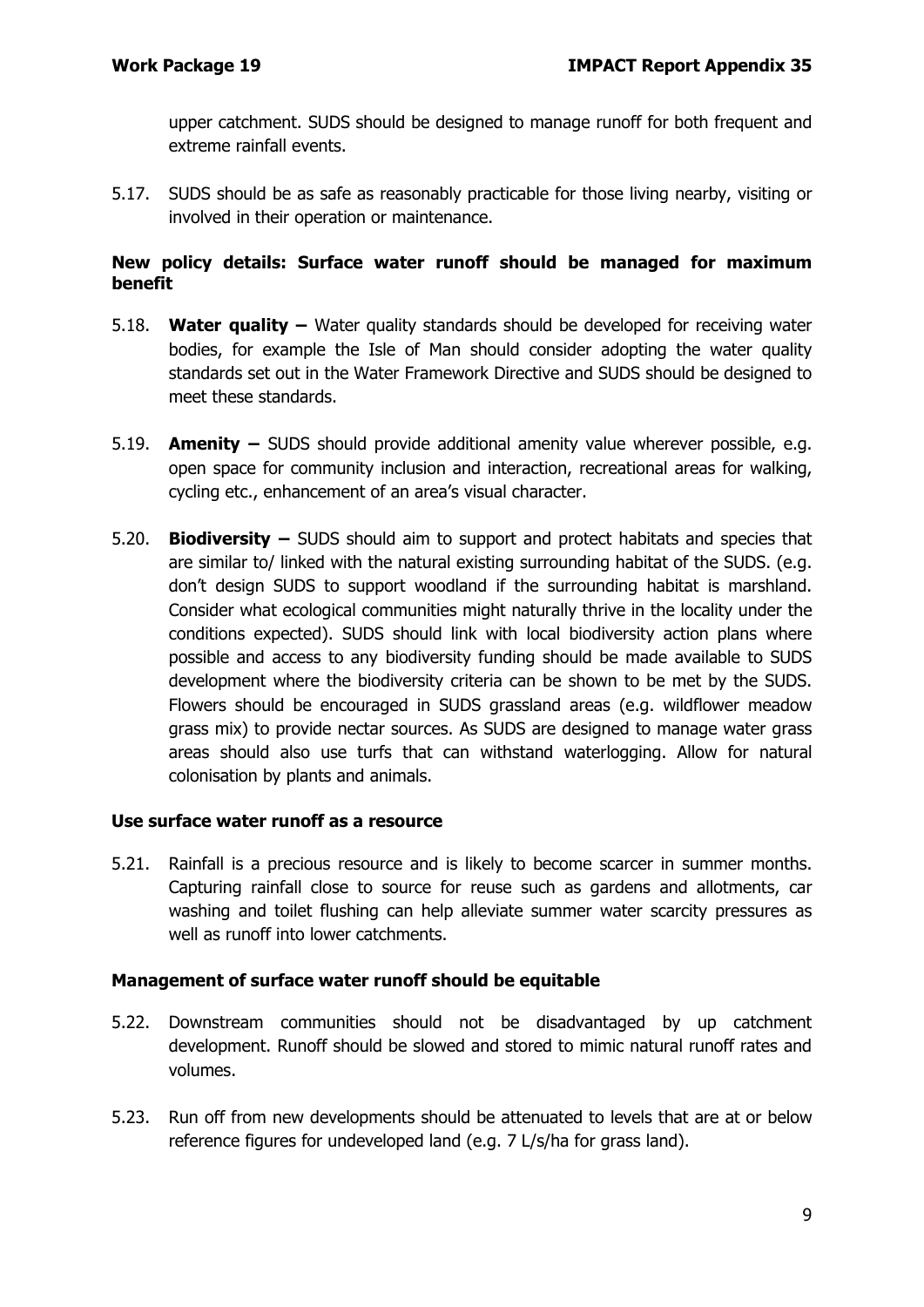- 5.24. The destination for surface water runoff that is not collected for use should be prioritised in the following order:
	- Infiltration;
	- Discharge to watercourses (including the sea);
	- Discharge to a surface water sewer, highway drain or another drainage system;
	- Discharge to a combined sewer.
- 5.25. Discharge to a foul sewer should not be considered as a possible option. As much of the runoff as possible (subject to technical or cost constraints) should be discharged to each destination before a lower priority destination is considered.
- 5.26. Where runoff is to be discharged to a surface water sewer or combined sewer Manx Utilities, as the sewerage undertaker, should be consulted as to whether any additional criteria or limiting discharge rates are required. Where runoff is to be discharged to a watercourse, Manx Utilities' Flood Risk Management department and DEFA's Environmental Protection Unit should be consulted.
- 5.27. Where runoff is to be discharged to highway drainage systems the Department of Infrastructure (DOI) should be consulted at a very early stage, as per the Manual for Manx Roads.
- 5.28. Where surface water is to be discharged un-attenuated directly to an adjacent watercourse, (depending on its proximity to the sea) the receiving watercourse will need to be assessed to determine whether the peak flows arriving from the upstream catchment will impact on any restricted surface water discharge from the development.
- 5.29. Run off from rainfall events that exceed site SUDS capacity should be managed on site (where possible) / conveyed to storage areas that minimise the risk of flooding to lower catchments

#### **SUDS should be considered at the earliest stages of site selection and design.**

- 5.30. SUDS should not be an afterthought, and the argument that a site has already been designed and there is no space left to include SUDS should be discounted.
- 5.31. Pre-application advice should be made available to developers via Planning Department.
- 5.32. Early consideration of SUDS should inform site layout around the drainage requirements, rather than the other way round.
- 5.33. Sites containing existing natural water attenuation systems such as wetlands, peatlands, streams, ditches etc. should be preserved wherever possible.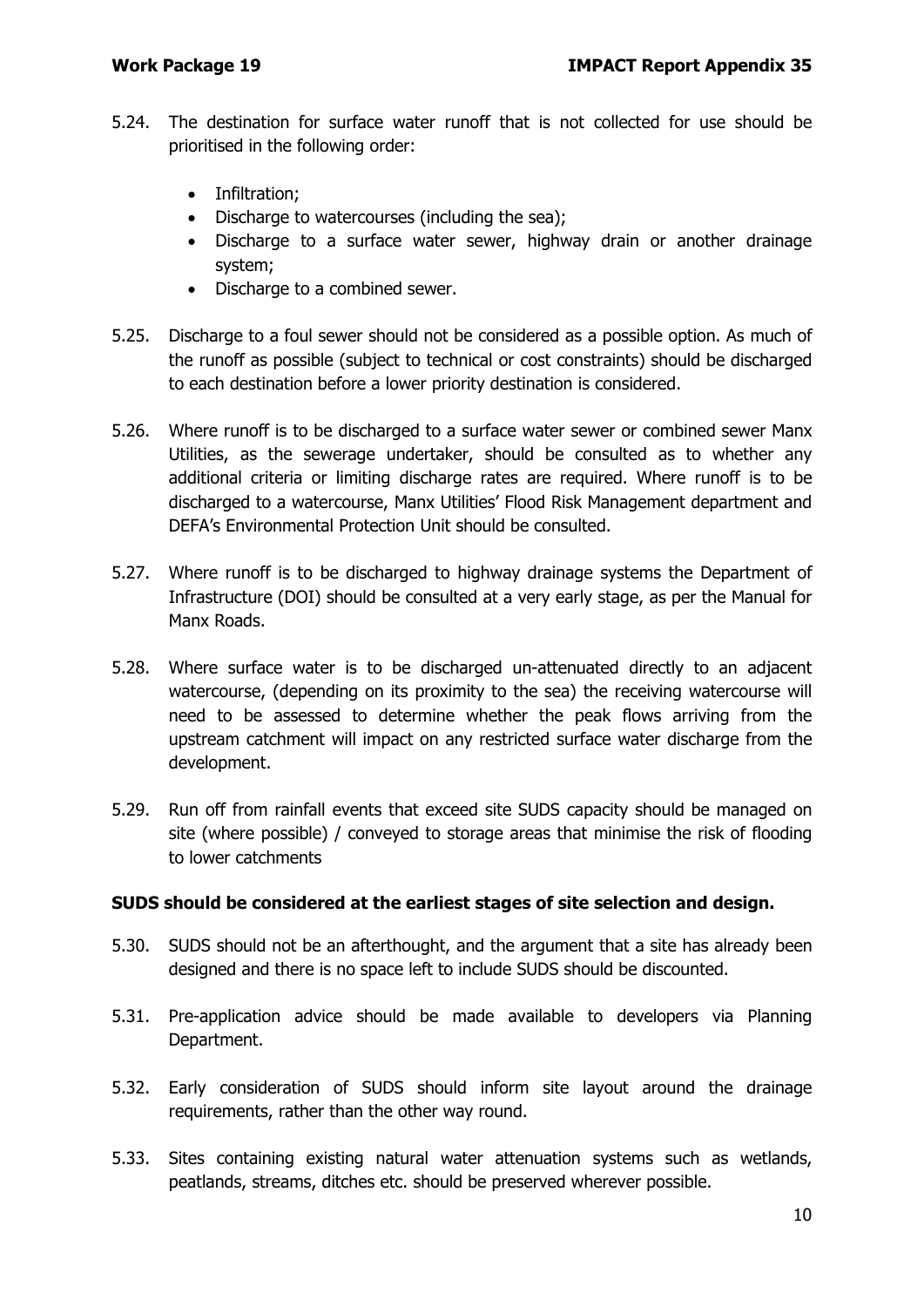#### **SUDS should meet a minimum design standard**

- 5.34. SUDS should be designed so that runoff is contained within the site's drainage system for all events with a return period of 1:50 or less.
- 5.35. Properties should be fully protected against flooding from SUDS for rainfall events with a return period of 1:100 or less. (In Scotland a 1:200 standard is required – the Isle of Man should consider if this is suitable or whether a more stringent criteria should be set given the pace of climate change already observed).
- 5.36. Planning should set surface water management objectives for catchment areas e.g.
	- Flood risk management objectives
	- Water quality management objectives
	- Community and amenity objectives
	- Ecosystem objectives
	- Maintenance standards
	- Climate change requirements.
- 5.37. Annex B shows example SUDS design criteria that could be developed further.

#### **Planning policy should support SUDS policy**

- 5.38. Site developers should hold pre-application discussions with DEFA's Planning Department, Manx Utilities and the DOI, where applicable, to agree expectations for SUDS.
- 5.39. The current planning and building control regulatory frameworks should be reviewed to ensure that all the proposals align and maximise the benefit of the high level SUDS requirements for effective catchment wide surface water management and develop new policy principles where needed or expand on those already in existence.
- 5.40. A review of the Strategic Plan (2016) is proposed in 2020 as part of the Planning Action Plan which could include high level SUDS requirements.
- 5.41. Wider stakeholder engagement, e.g. local authorities, wildlife groups, community groups, should be a developer requirement, stipulated by planning policy.

#### **SUDS Hierarchy – Vegetated SUDS should be promoted over non-vegetated SUDS**

5.42. Benefits of evapotranspiration, carbon sequestration, cooling etc.

#### **SUDS Hierarchy – Rainwater should be allowed to soak into the ground where possible**

5.43. (e.g. through vegetated areas or permeable surfaces) – Subject to infiltration test and known localised problems.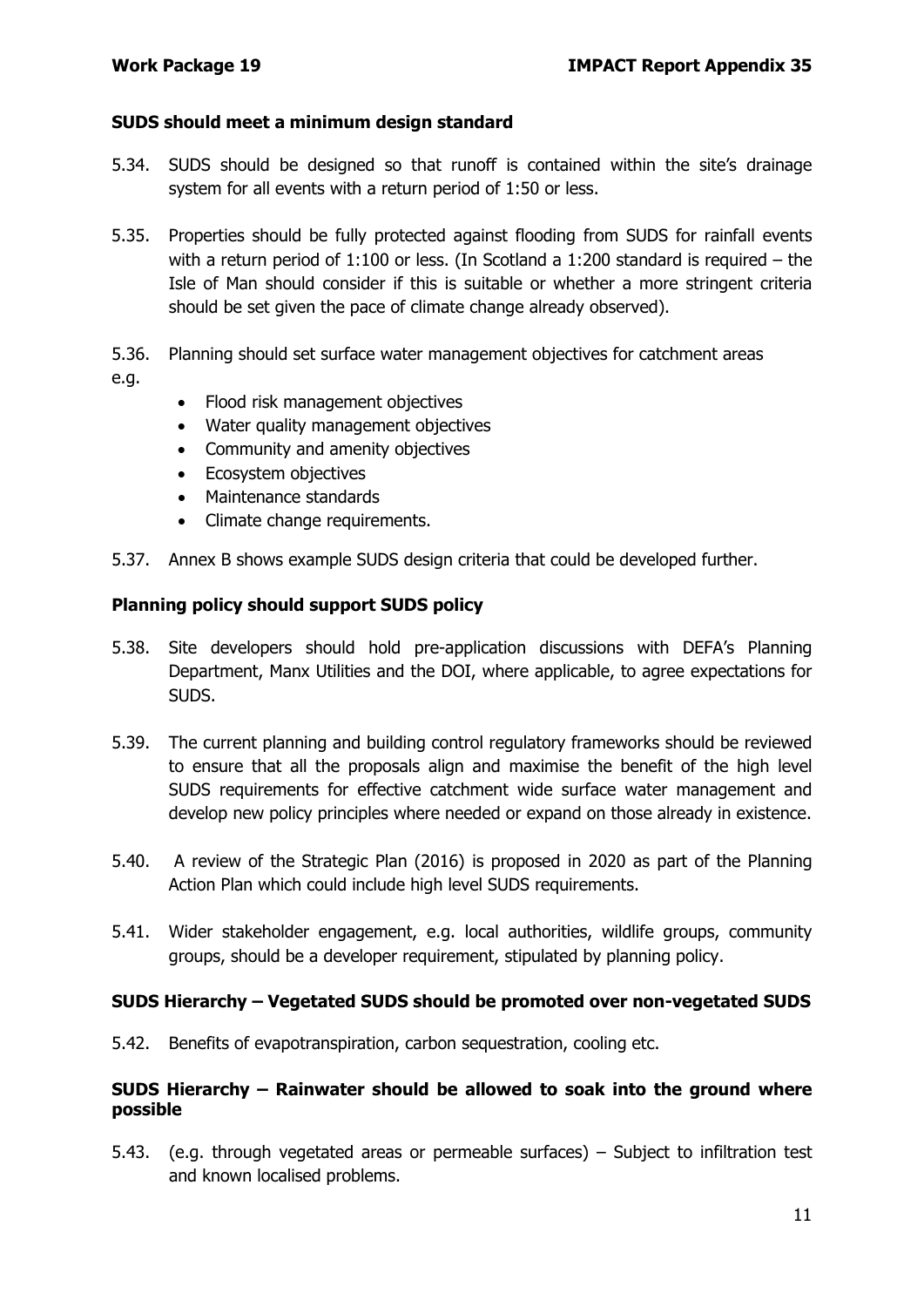#### **SUDS hierarchy – Water should be controlled as close to source as possible**

5.44. As it is usually cheaper and easier and avoids passing on problems to lower catchment. Where practicable, treatment systems should be designed to be close to the source of runoff as it is easier to design effective treatment when the flow rate and pollutant loadings are relatively low. The treatment provided can be proportionate to the pollutant loadings, i.e. parts of the site with low pollutant loads do not need to have as much treatment as highly polluting parts of the site.

#### **SUDS hierarchy – Surface water runoff should be managed above ground where possible**

- 5.45. SUDS offer a robust approach to managing rainfall events that exceed design conditions - rainfall more severe than allowed for in the system design. In surface based systems, water levels rise gradually and visibly during large rainfall events. With SUDS excess runoff can be readily conveyed from within the drainage system into defined safe exceedance conveyance pathways and storage zones. This enables communities to understand and prepare for flooding more effectively than when served by subsurface systems, where flooding can occur suddenly, when the design capacity is exceeded.
- 5.46. Further advantages of above ground SUDS include:
	- Where sediments are exposed to UV light, photolysis and volatilisation processes can act to breakdown contaminants - specifically oils and other hydrocarbons.
	- If sediment is trapped in accessible parts of the SUDS, it can be removed easily as part of routine landscape maintenance work.
	- It enables use of evapotranspiration and some infiltration to the ground to reduce runoff volumes and associated total contaminant loads (i.e. interception), provided that the risk to groundwater is managed appropriately.
	- Sources of pollution can be easily identified.
	- Community engagement; above ground SUDS promote community awareness of how SUDS work and the benefits they bring. They are then more likely to act to protect its long-term functionality.

#### **Development in existing urban areas should be prioritised over green space development**

5.47. Retrofitting SUDS is a vital part of the overall strategy for making towns and cities more resilient to future climate change and urbanisation, considering new development only comprises around 1% of land use change within urban areas each year (Adaptation Sub-Committee, 2012). While SUDS for new developments (and redevelopments) can prevent any increase in flood risk from surface water caused by the development, retrofit SUDS can reduce the existing risk (Woods Ballard, et al., 2015).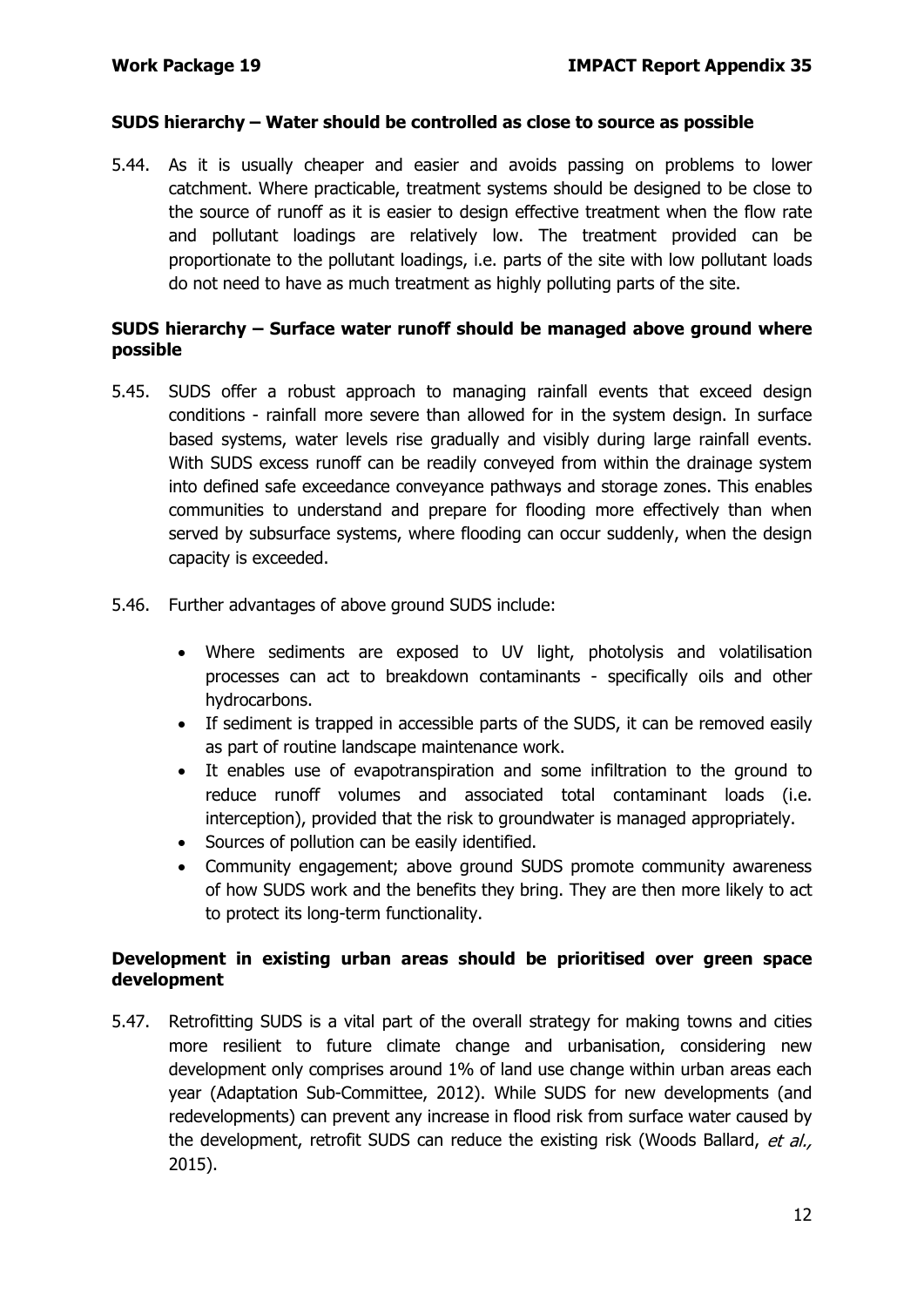#### **SUDS should be sustainable long term**

- 5.48. Maintenance, ownership, replacement etc. should be considered at planning stage and clear agreement as to which body is going to be responsible for the management long-term. This may require a single central body taking ownership and acquiring statue responsibilities for all SUDS. This body would require resourcing accordingly.
- 5.49. The adoption body should set approval criteria and establish a process by which SUDS are adopted. The likely level of maintenance should be established in advance and costed accordingly. Where SUDS are proposed in public open space and also form an amenity function it may be possible to reach a shared maintenance agreement with the local authority.
- 5.50. SUDS should be designed with sufficient capacity and/or be sufficiently adaptable to cope with climate change pressures and an increased level of urbanisation in the upper catchment.
	- SUDS should be designed to manage frequent rainfall events and extreme rainfall events:

#### **Volume control for frequent rainfall events**

5.51. SUDS should be designed so that runoff from the site to receiving surface waters does not occur for the majority of small rainfall events. E.g. mimic the hydraulic response from undeveloped land. Interception of rainwater can be achieved using methods such as rainwater harvesting, infiltration and evapotranspiration. This is particularly important for protecting water quality as pollutants flushed from surfaces are more concentrated in smaller rainfall events.

#### **Volume control for extreme rainfall events**

5.52. SUDS should be designed so that the volume of runoff discharged from the site during extreme events, e.g. 1: 100 year event, is controlled. The additional runoff volume should not exceed 2l/s/ha.

#### **SUDS should be as safe as reasonably practicable for those living nearby, visiting or involved in their operation or maintenance.**

5.53. SUDS should be no more hazardous than natural ponds and wetlands, puddles and surface runoff flows on roads, or in streams and rivers. Where runoff is likely to be contaminated and unsafe for human exposure, it should be kept within systems that do not encourage contact.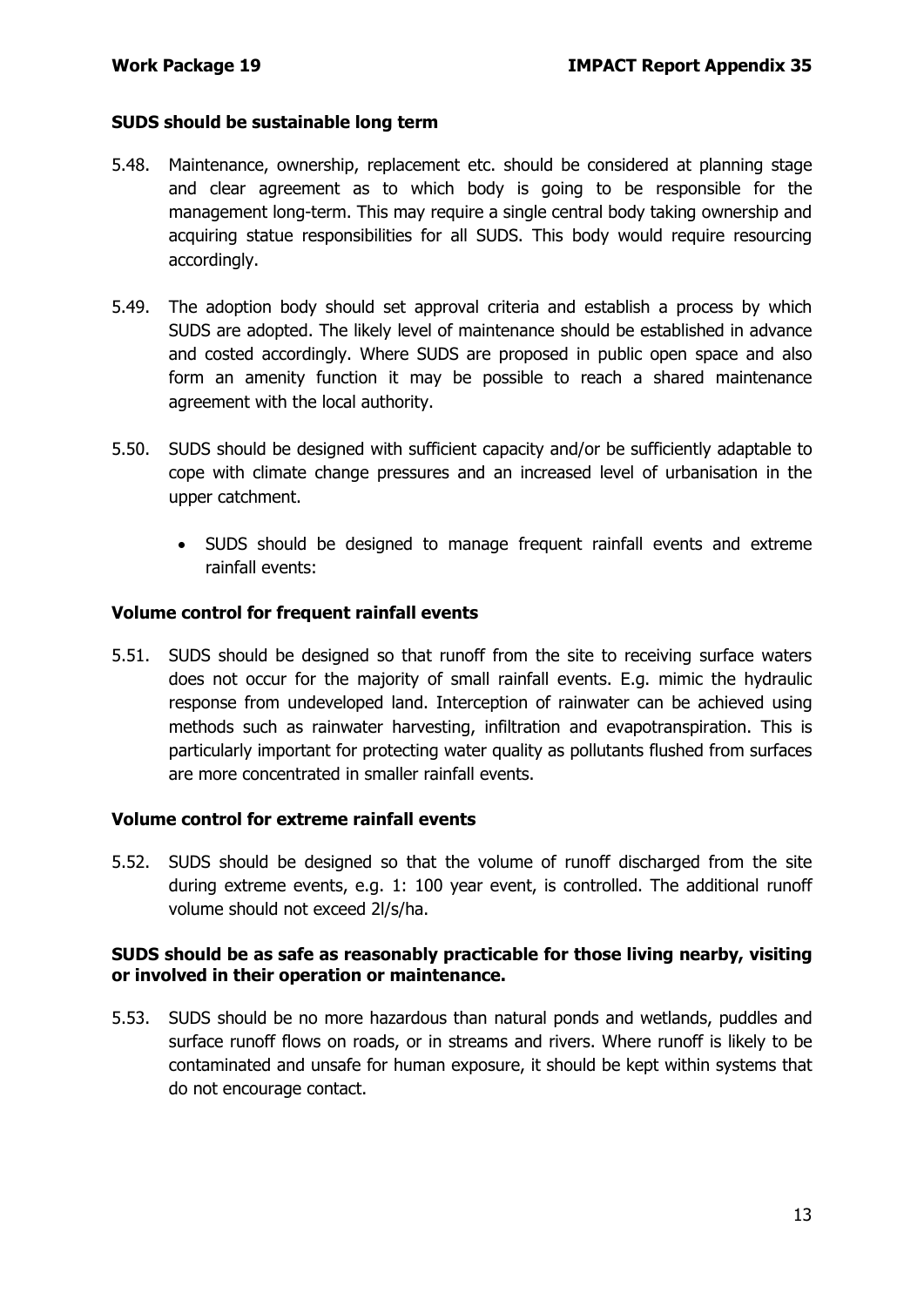#### **Policy pathways (necessary and high ambition)**

5.54. As outlined in the previous sections, the benefits of SUDS are multiple, though the benefits specifically for carbon capture are yet to be studied to the same extent. There are however a number of opportunities for SUDS to contribute to carbon sequestration targets.

#### **Housing policy**

- 5.55. Isle of Man Housing Policy states that to meet the housing needs of the Island 5,100 additional dwellings will need to be built over the period 2011 – 2026.
- 5.56. A recently approved housing development in the south of the Island incorporated 282 houses in a site roughly 17 hectares, giving a housing density of 16.5 dwellings per hectare – much lower that the UK average of 32 residential dwellings per hectare for 2015/16. In the UK the expectation is that SUDS will be at least 10% of the total site area. The land take required to meet the Isle of Man Housing Policy, assuming a housing density of 16.5 dwellings per hectare, is 309 hectares.

#### **Green roofs**

- 5.57. The United Kingdom, as at 2014, had an estimated 3,700,000 m2 of green roofs with an estimated additional 250,000 m2 of new green roofs each year (EFB, 2015).
- 5.58. Unused roof space can represent up to 50% of the impermeable surfaces of cities (Mentens *et al.*, 2006).
- 5.59. There are very few studies of green roofs estimating their carbon sequestration capabilities, but the City of Los Angeles Environmental Affairs Department (LA EAD 2006) quotes an area of prairie grass that sequestered 700 tonnes of carbon in 2000; however, the numerical area was not given. Getter and Rowe (2009) report a study in which they assess the carbon sequestration ability of extensive green roofs over 2 years of monitoring. They admit that green roofs have often been studied from their energy saving and heat island mitigation abilities, but rarely in their climate change mitigation role. They calculate that if the city of Detroit, United States, greened its approximate 15 000 hectares of rooftop, then potentially 55 252 tonnes of carbon could be sequestered. Calculations of the estimated area available for green roofs in meeting the Isle of Man Government housing policy are available in Appendix D (Eunomia, 2019).

### **Car parks**

5.60. In the UK, the high proportion of urban green space in some cities is now threatened by a relatively new phenomenon—the growing trend of paving over domestic gardens. Several reasons including increased car ownership, difficulty of on street parking, poor public transport and a fashion for low maintenance minimalist gardens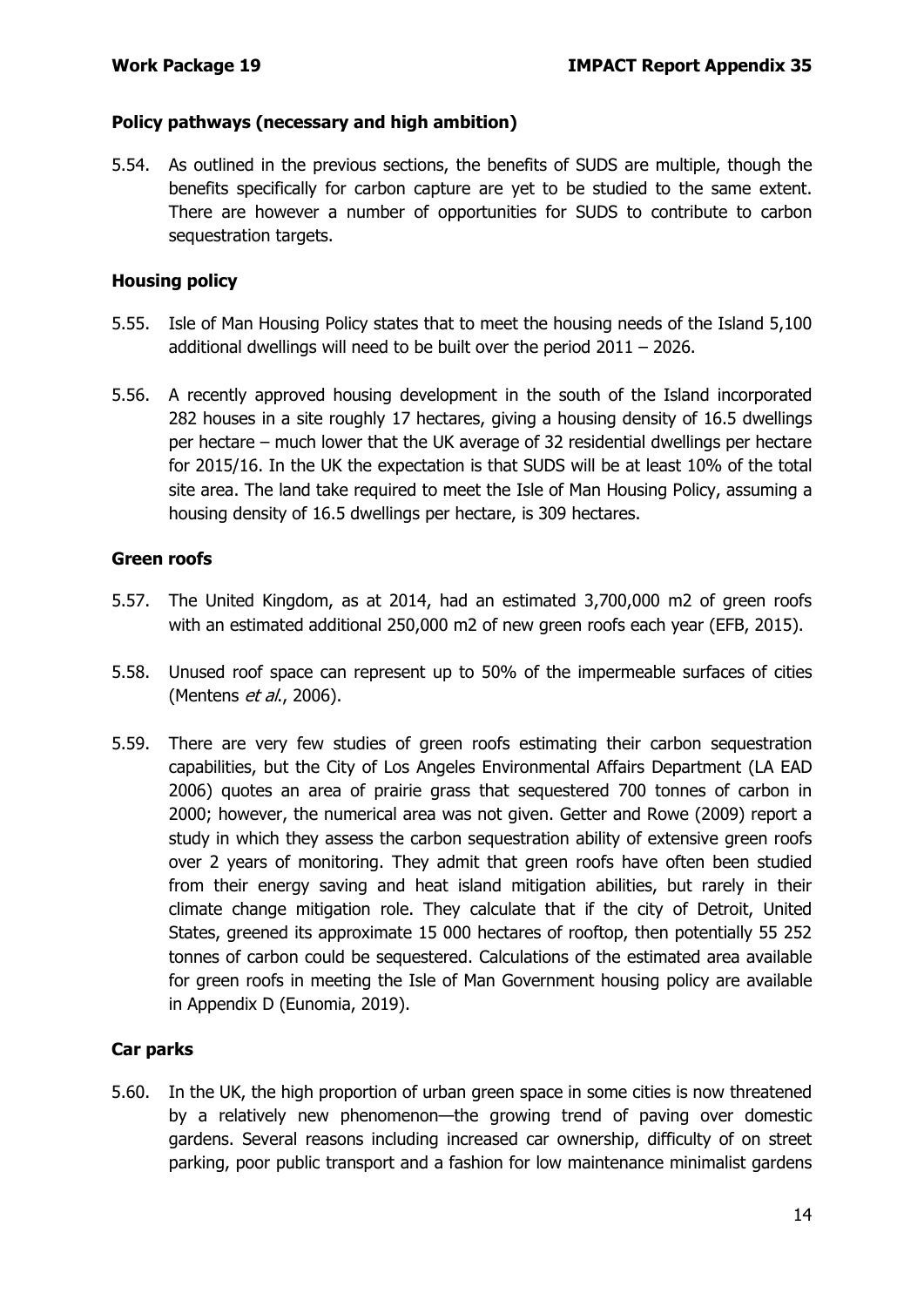have been identified as the likely causes (London Assembly Environment Committee, 2005).

- 5.61. A study by Perry and Nawaz (Perry and Nawaz, 2008) found that (in the given suburban study area) the amount of paved garden area increased 138% between 1971 and 2004 accounting for 75% of the total increase in impervious surfaces. The remaining 25% of the increase is due to increases in the 'buildings' and 'other impervious' categories.
- 5.62. Assuming the trend for paving over garden areas is similar in the Isle of Man as it is in the UK then 114,810 m2 is available for pervious paving if the Isle of Man adopted a policy of only allowing front gardens to be converted to car parking if pervious paving was mandated. See Appendix C.

| Table 2: Changes in impervious area for the study area |  |  |
|--------------------------------------------------------|--|--|
|--------------------------------------------------------|--|--|

|                                                     | 1971              | 2004       | % Change |
|-----------------------------------------------------|-------------------|------------|----------|
| Paved garden area                                   | 0.08 km2          | 0.19 km2   | 138      |
| Average paved garden<br>size                        | $39.4 \text{ m2}$ | 53.4 m2    | 36       |
| Number of properties<br>with paved front<br>gardens | 2130 (71%)        | 2700 (90%) | 19       |





Examples of types of block pavers used in permeable paving systems





**B. Concrete-supported vegetated PPS** 

C. Vegetated PPS supported by plastic grids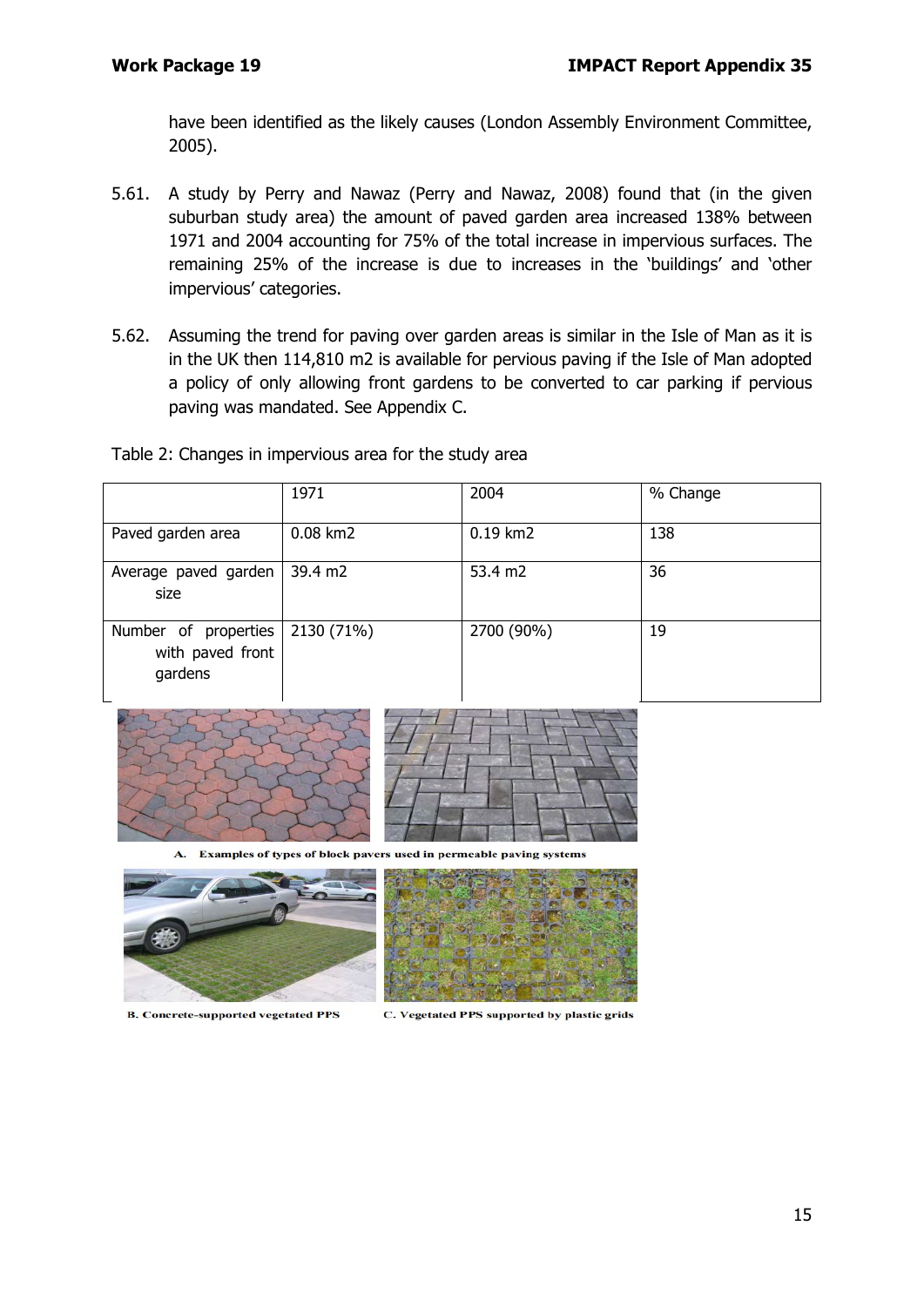#### Table 3: Identification of suitable locations for SUDS

| Possible new SUDs locations                                                    | Area available |
|--------------------------------------------------------------------------------|----------------|
| New housing developments (in meeting expected<br>housing requirements to 2026) | 309 Hectares   |
| Roofs (in meeting expected housing<br>Green<br>requirements to 2026)           | 74.39 Hectares |
| Front gardens to driveways.                                                    | 114,810 m2     |

5.63. Table 4 shows the potential carbon sequestration opportunities from adopting new policy in each of the three areas explored above—(SUDS in new housing developments, green roofs in new developments, and permeable driveways). The contribution of SUDS to carbon sequestration targets are likely to be small for both "necessary" and "high ambition" pathways - estimated as 0.1% and 0.24% of the Isle of Man's total  $CO<sub>2</sub>$  emissions budget for 2017 respectively.

| Table 4: Carbon Sequestration Potential of new policy |  |  |  |  |  |
|-------------------------------------------------------|--|--|--|--|--|
|-------------------------------------------------------|--|--|--|--|--|

| <b>SUBS Type</b>                                                                                                               | Pathway<br>A<br>(necessary<br>ambitions)                                                                | Pathway<br>B<br>(high<br>ambition)             | Area available<br>(ha) | Carbon<br>sequest.<br>potential;<br>Pathway A                                                      | Carbon<br>sequest.<br>potential;<br>Pathway B                                                                      |
|--------------------------------------------------------------------------------------------------------------------------------|---------------------------------------------------------------------------------------------------------|------------------------------------------------|------------------------|----------------------------------------------------------------------------------------------------|--------------------------------------------------------------------------------------------------------------------|
| New<br>housing<br>developments                                                                                                 | 10% of area<br>available<br>for<br><b>SUDS</b>                                                          | 25% of area<br>available<br>for<br><b>SUDS</b> | 309                    | 10% of 309ha<br>$= 309,000m^2 x$<br>$0.64 = 197,760$<br>kg C yr-1                                  | 25% of 309ha<br>$= 772,500m2 x$<br>$0.64 = 494,000$<br>kg C yr-1                                                   |
| Green Roofs                                                                                                                    | 10% of area<br>available<br>for<br>green roofs in<br>meeting<br>expected<br>housing<br>requirements     | 25% of area<br>available<br>for<br>green roofs | 74.39                  | 10% of 74.39<br>Ha = $74,390m^2$<br>0.375<br><b>X</b><br>$=$<br>27,896 Kg C<br>$yr-1$              | 25% of 74.39<br>ha<br>185,975m <sup>2</sup><br>$\pmb{\chi}$<br>0.375<br>$=$<br>$\mathsf{C}$<br>69,740 Kg<br>$yr-1$ |
| Driveways.<br>(Based<br>on<br>existing<br>housing stock)                                                                       | 50%<br>of<br>expected land-<br>change<br>use<br>garden<br>from<br>to driveway as<br>permeable<br>paving | 75%                                            | 114,810 $m2$           | 50%<br><sub>of</sub><br>114,810<br>$= 57,405 \text{ m}^2 \text{ x}$<br>$0.04 = 2,296$<br>Kg C yr-1 | 75%<br>оf<br>114,810<br>$=$<br>86,107.5 $m^2$ x<br>$0.04 = 3,444$<br>Kg C yr-1                                     |
| Total potential<br>Carbon<br>savings<br>per<br>year                                                                            |                                                                                                         |                                                |                        | 227,952 Kg C<br>$yr-1$                                                                             | 567,184 Kg C<br>$yr-1$                                                                                             |
| Total potential<br>CO <sub>2</sub><br>savings<br>per<br>year<br>(Carbon<br>sequestration<br>converted<br>to<br>$CO2$ at a rate |                                                                                                         |                                                |                        | 835,229<br>Kg<br>$CO2 = 835.229$<br>Tonnes<br>CO <sub>2</sub><br>per year                          | 2,079,674<br>Kg<br>CO <sub>2</sub><br>$= 2079.674$<br><b>Tonnes</b><br>CO <sub>2</sub><br>per year                 |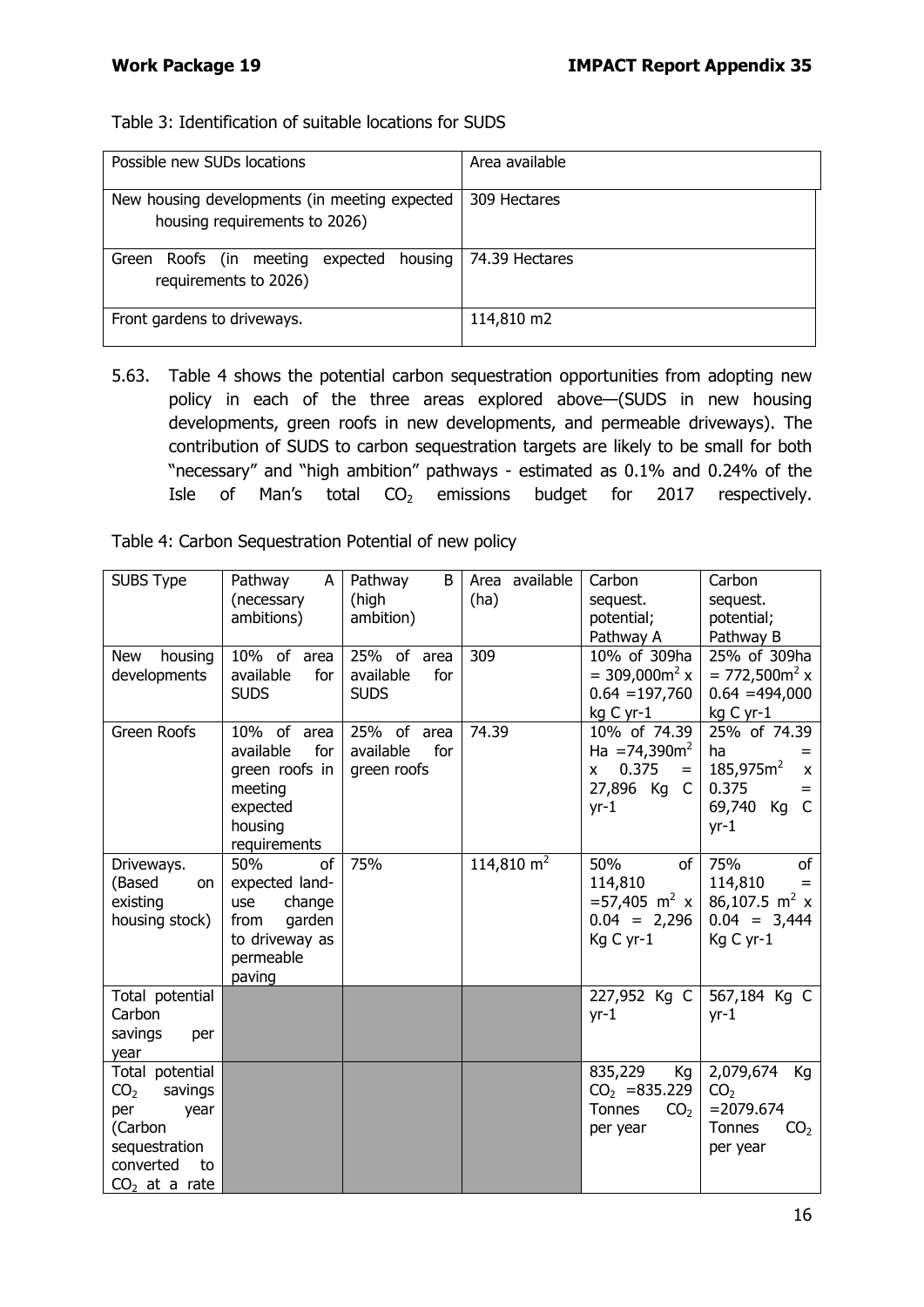| of 12.011g C<br>$=44.009g$ |  |         |          |
|----------------------------|--|---------|----------|
| $CO2$ )                    |  |         |          |
| As % of Isle of            |  | $=0.1%$ | $=0.25%$ |
| 2017<br>Man                |  |         |          |
| carbon                     |  |         |          |
| budget: 0.839              |  |         |          |
| MT CO <sub>2</sub>         |  |         |          |

Table 5: Carbon sequestration rates: from Warwick and Charlesworth, 2011.

| SUDS device        | Average Carbon Sequestration rate |
|--------------------|-----------------------------------|
|                    | (kg C m-2 yr-1)                   |
| <b>Trees</b>       | 1.14                              |
| Green roof         | 0.375                             |
| Ponds and wetlands |                                   |
| Turf               | 0.04                              |
| <b>AVERAGE</b>     | 0.64                              |

#### **6. THE CO-BENEFITS**

- 6.1. The overarching principal of SUDS design is that it delivers multiple benefits.
- 6.2. As well as the benefits to water quantity, water quality, biodiversity and amenity, climate adaptation and mitigation SUDS can also contribute to:
- 6.3. Reducing pressure on conventional drainage systems, reducing combined sewer overflows and additional costs.
- 6.4. Enabling development (creating headroom for growth)
- 6.5. Water availability
- 6.6. Health and wellbeing, recreation & education
- 6.7. Carbon savings
- 6.8. Developer benefits

#### **Water availability**

6.9. Water availability in the summer is expected to decrease, the consequences of which are likely to be exacerbated by higher temperatures. For example, lower flows in rivers in the summer months would lead to reduced dilution of pollutants in runoff when summer rainfall events do occur. There may also be more frequent algal blooms and eutrophication. At the same time, population growth and higher summer temperatures are likely to lead to greater demand for water. The competing pressures of maintaining public water supply without causing environmental damage need to be managed sustainably. SUDS can help by supplementing water supplies through rainwater harvesting and reducing pollutant discharges into receiving waters (Woods Ballard, et al., 2015).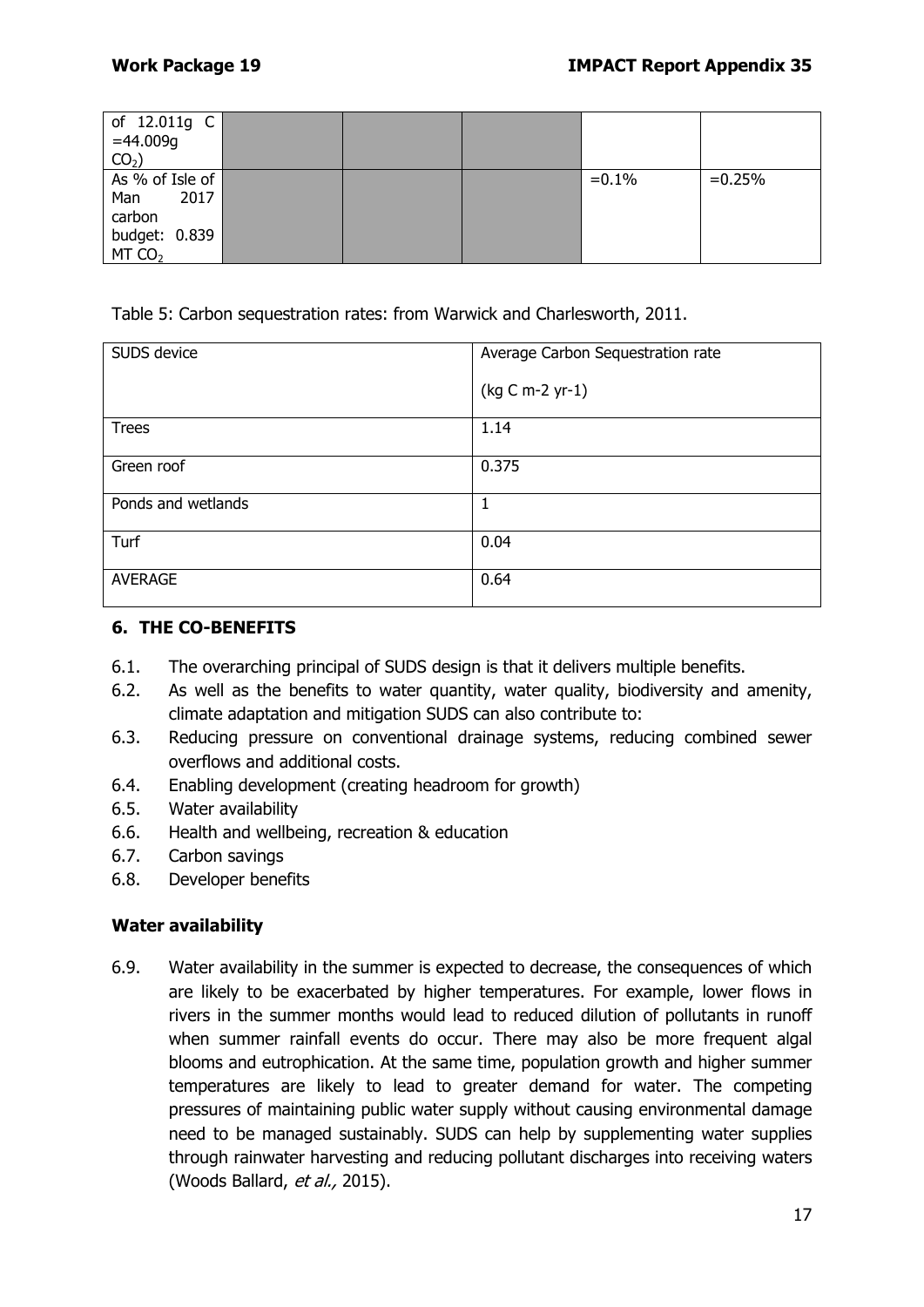#### **Health and wellbeing, recreation & education**

- 6.10. Although not a significant problem on the Isle of Man, SUDS in various forms have been shown to help provide urban cooling. They can make a significant contribution to supporting urban communities; people are more likely to feel that they belong to the local community and take a greater pride in their neighbourhood where they have opportunities for human interaction, such as recreational facilities and places to congregate (Woods Ballard, et al., 2015).
- 6.11. Connected green infrastructure can facilitate walking and cycling routes within tranquil settings and recreational green space. SUDS can also be designed to provide opportunities for play and education, as well as communicating their purpose and how they work (Woods Ballard, et al., 2015).



#### **Carbon savings**

6.12. SUDS can also help to reduce the embodied and operational carbon in drainage systems for example through reduce use of pumping and treatment. As noted earlier in this report potential carbon savings from reducing the amount of surface water entering the combined sewage system are roughly  $300q$  CO<sub>2</sub> per 1000L of sewage treated (see Annex A).

#### **Developer benefits**

- 6.13. Speeds up the approval process embracing a well-designed SUDS scheme encourages a faster approval process and facilitates positive planning outcomes.
- 6.14. Saves on Capital costs a Cambridge housing development was reported to be  $11\%$ cheaper to construct than a comparable traditionally drained site, and another development in Leicestershire was reported to be 16% cheaper.
- 6.15. Makes development more attractive SUDS enrich the aesthetic and recreational value of a development, promote health and well-being and support green infrastructure. Ultimately, making it a more attractive and desirable place to live, work and play. Land values and house prices located next to high quality SUDS components, incorporating well maintained open space such as ponds, swales and basins typically attract as much as a 10% premium on the selling price.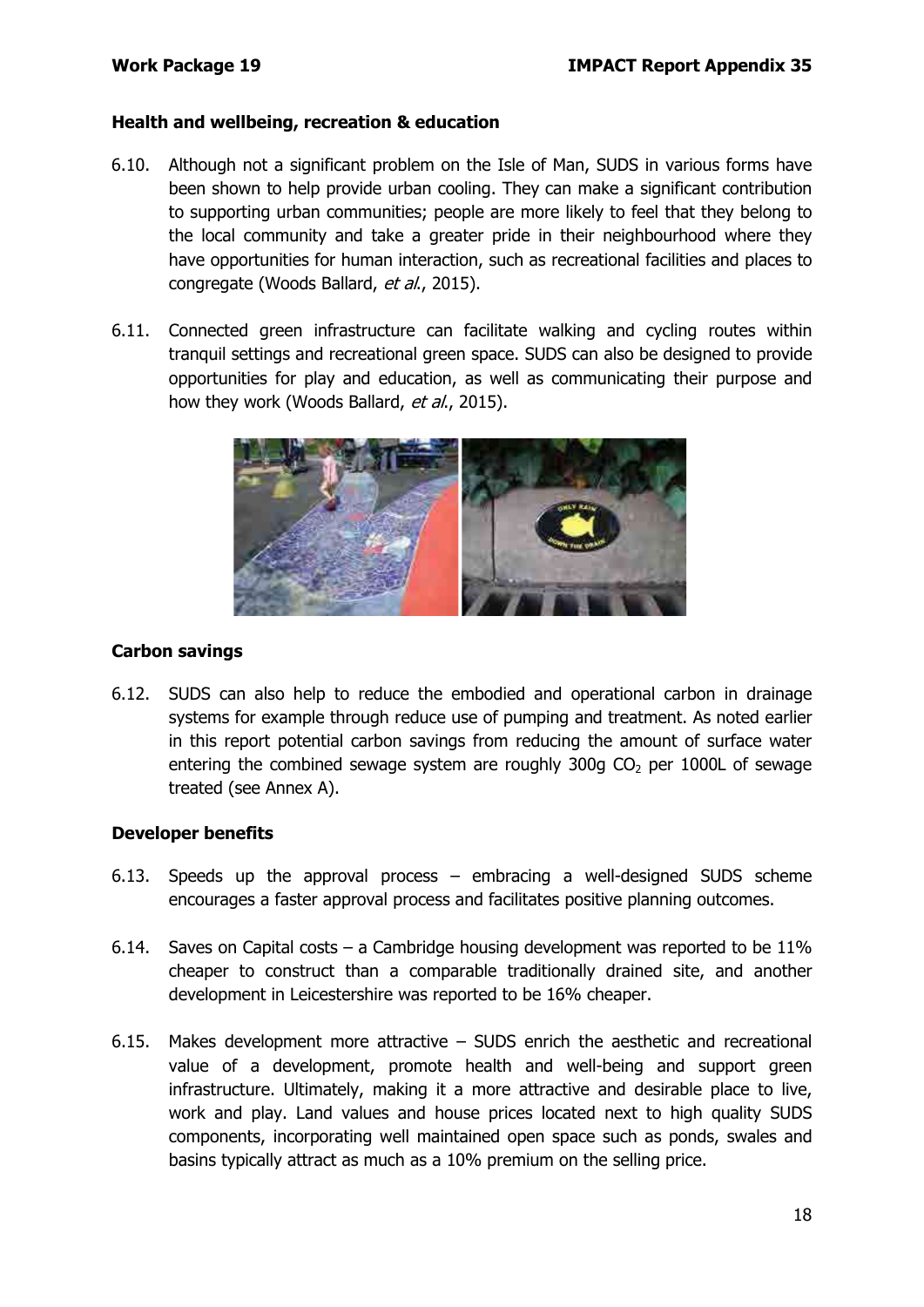6.16. Can reduce the costs of maintenance – integrating SUDS into the site not only ensure the best use of space but could potentially reduce the costs of maintenance. For example; costs to sustain the SUDS scheme in Lamb Drive, in Cambridge were £38/per property, per year  $-$  4% cheaper than the average equivalent for a traditionally drained system.

#### **7. BARRIERS/RISKS**

#### **Physical constraints**

- 7.1. "The Big SUDS Survey" carried out in 2016 by CIWEM (Charter Institution of Water and Environmental Management) found that site constraints, including both a perception of land take and physical constraints such as ground conditions, was the most commonly cited reason for not implementing SUDS in planning applications.
- 7.2. There are however many examples of SUDS being integrated within the footprint of developments for example through pervious pavements, tree pits, vegetated components, green roofs and rainwater storage (Woods Ballard, et al., 2015) and a review by the Committee on Climate Change suggests that space for SUDS can usually be accommodated within existing open space requirements resulting in no additional land take (Royal Haskoning, 2012).
- 7.3. Unsuitable soil substrates for infiltration of water, such as clay soils, need not preclude the use of SUDS on site as all SUDS can be designed to attenuate (hold back water) as well as infiltrate (CIWEM, 2019).
- 7.4. SUDS can even be used on contaminated sites for example with lined attenuation such as Queen Mary's walk in Llanelli which is built with an impermeable membrane under it that achieves an 80% reduction in runoff to the sewer by evaporation (CIWEM, 2019).
- 7.5. Sites within urban areas are often confined and restricted. Planning and design constraints are often tighter than at other sites, and land is often more valuable. Introducing SUDS can appear challenging when faced with competing development objectives, but SUDS can be integrated into a development without negatively impacting upon the primary function of the urban space.
- 7.6. Working within the constraints of 50 dwellings per hectare, the development at Hunter Avenue incorporates green space effectively, improving the aesthetics and providing opportunities for recreation, while increasing the number of street trees on the site.
- 7.7. Permeable paving with below-ground attenuation is used to manage surface water runoff.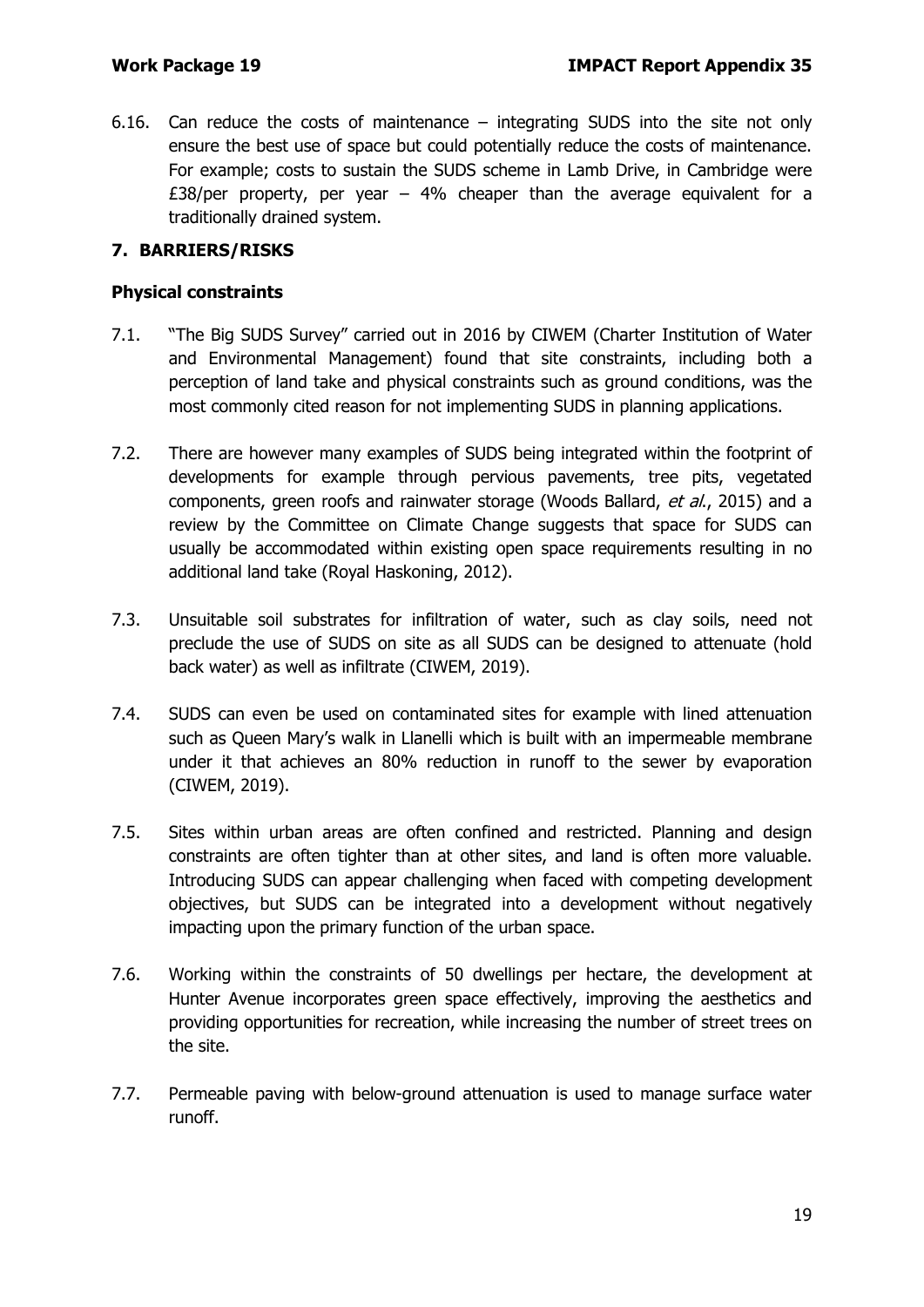7.8. Exceedance flows are contained within the road curtilage and parking areas along the southern boundary of the site (Woods Ballard, et al., 2015).

#### **Delays to planning**

7.9. CIWEM's "Big SUDS Survey" did not identify delays to planning as a barrier to SUDS development, rather CIWEM suggests that where delays do occur they are primarily the result of uncertainty over the adoption and maintenance of the systems rather than the construction of the SUDS themselves (CIWEM, 2019). It is important therefore that the issue of adoption and maintenance is clearly addressed in the new policy.

#### **Community engagement**

7.10. It is essential that new owners are informed that their property is drained by SUDS, and how the drainage works. Potential issues of community concern, particularly around subjects such as safety or parking, are likely to be identified earlier in the process, thereby increasing the likelihood of a viable and acceptable scheme. Consideration should be given to educating school children on the role of SUDS – e.g. interactive models.



#### **Adoption and maintenance**

- 7.11. One barrier to SUDS is their adoption and maintenance requirements. The maintenance requirements of SUDS should be clearly set out by designers during the planning stage and SUDS should be designed to facilitate ease of access and maintenance. To facilitate adoption of SUDS the designer/developer should provide an operation and maintenance manual to those who are later likely to have some involvement with the installations (owner, tenant, local authority, Manx Utilities etc.). This could be part of the documentation provided under CDM (part of the H&S file).
- 7.12. At the planning stage, a clear agreement as to which body is going to be responsible for the management long-term should be established. This may require a single central body taking ownership and acquiring statue responsibilities for all SUDS. This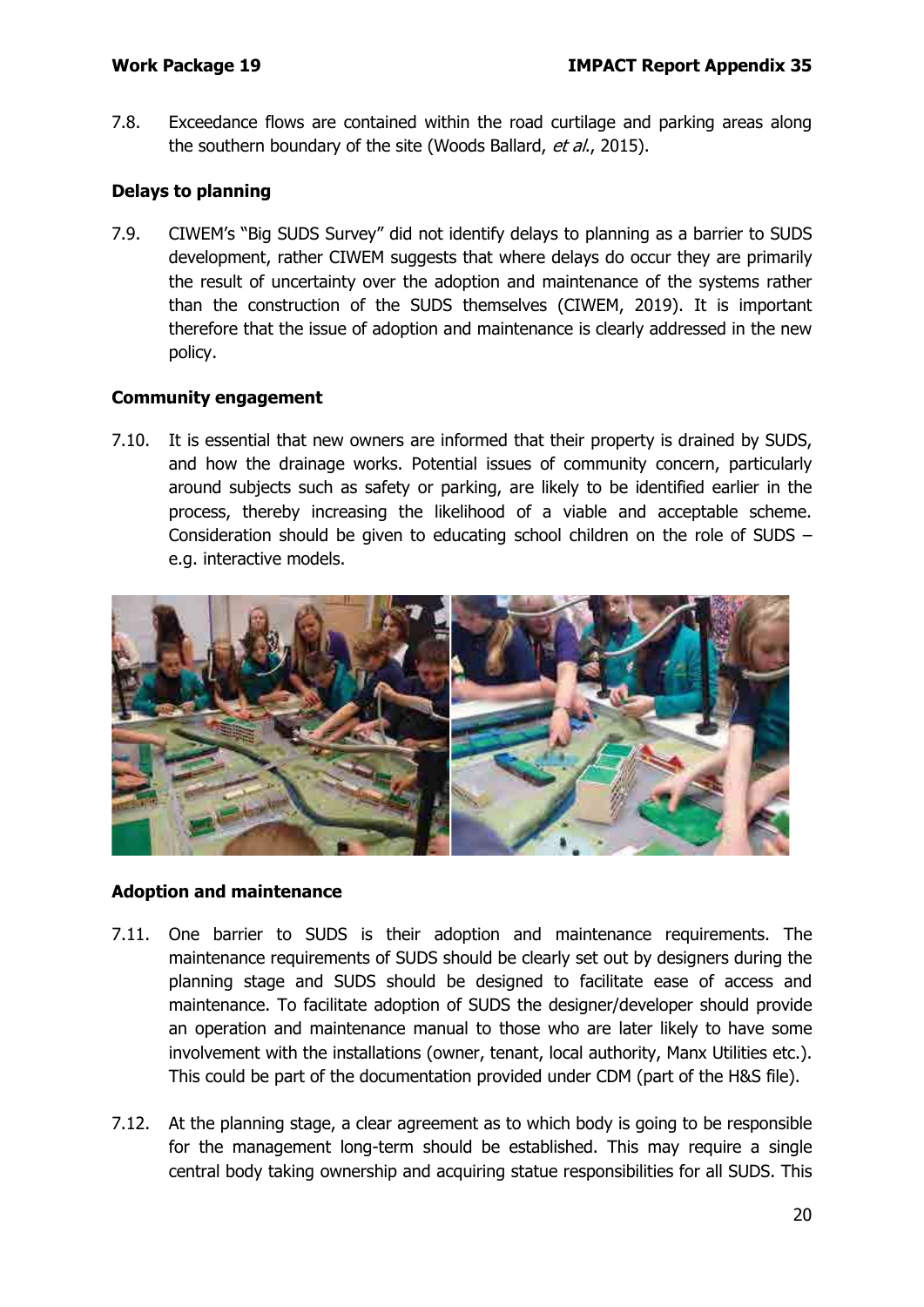body would require resourcing accordingly. Any adoption body should be able to set approval criteria and establish a process by which SUDS are adopted. Appropriate legal agreements between adoption and maintenance organisations will need to be agreed between parties. Maintenance plans should be a requirement as part of planning permission for sites.

- 7.13. Any adoption body will also be hesitant to accept responsibility for the maintenance of SUDS without a clear indication of the expected costs for doing so. The likely level of maintenance and associated costs should be mapped out in the design stage.
- 7.14. Maintenance costs may need to include occasional and remedial maintenance costs as well as those associated with regular maintenance. Although not all systems will require remedial maintenance, for the purposes of estimating whole life costs, a contingency sum of 15-20% in addition to the annual regular and occasional maintenance costs to cover the risk of remedial maintenance works being required (as recommended by Woods Ballard, et al., 2015). One payment mechanism to meet the operational and maintenance costs could be for the developers to pay a commuted sum to the adoption body. Where SUDS are proposed in public open space and also form an amenity function it may be possible to reach a shared maintenance agreement with the local authority.

#### **Health and safety**

- 7.15. Designers of SUDS have a responsibility to address health and safety under CDM regulations. A risk assessment should also be undertaken by the organisation approving the drainage when assessing the design of a SUDS scheme and further revisited at construction inspection and adoption approval stages. SUDS risks should also be monitored and reviewed as part of the site maintenance procedures. An example risk assessment matrix is shown in Appendix E.
- 7.16. Well-designed SUDS components should be no more hazardous than those found in the existing landscape such as ponds in parks. However there can still be a hurdle of overcoming public perception of risk. Society is broadly tolerant of the risks associated with the road network because of the benefit and support it brings to our daily lifestyle, if SUDS components that carry a risk are perceived as bringing an overall benefit to the local community then risks can be accepted. Public education and good design and maintenance are crucial in managing and addressing perceived risks (Woods Ballard, et al., 2015).
- 7.17. Education strategies should cover:
- 7.18. The functionality of the surface water management system where the water flows, where and why it is stored, where it is released to, what would happen if it wasn't there, how it will operate and how it is likely to look in different seasons.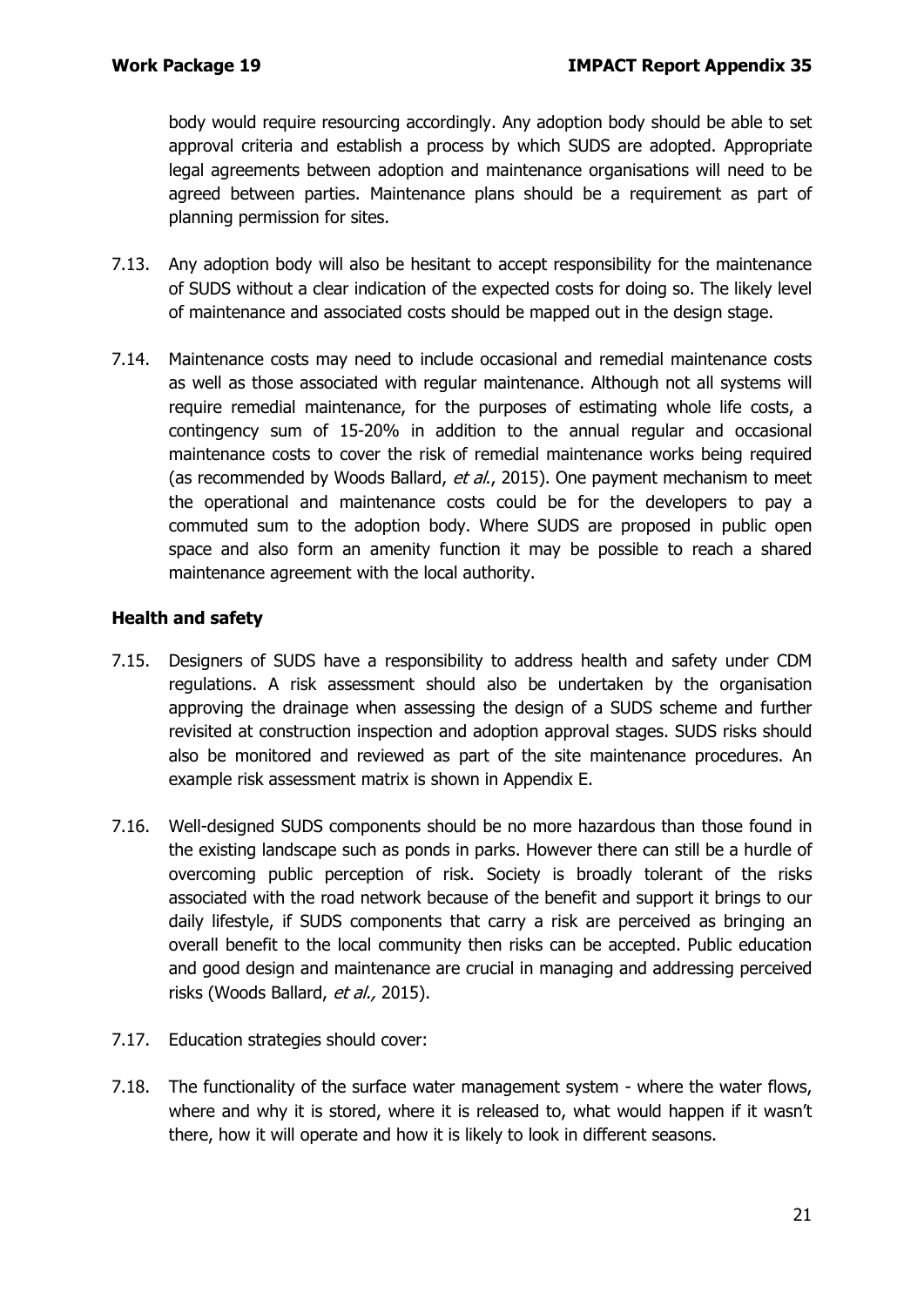- 7.19. The benefits afforded to the local community and wider society by SUDS scheme, including children's education opportunities.
- 7.20. The design measures in place to mitigate health and safety risks.
- 7.21. How and when the system is maintained.
- 7.22. The actions that the local community and amenity users should take to further minimise health and safety risks (including effective litter control).
- 7.23. Contact information if a health and safety or maintenance concern is identified.
- 7.24. Good SUDS design should reduce the risks to acceptable levels by designing out hazards.
- 7.25. Drowning is probably the biggest concern community users have around SUDS but risks can be reduced through a number of control methods (Woods Ballard, et al., 2015):
- 7.26. Steep banks, areas of fast flowing water and areas that become inundated very quickly should be avoided in the design stage. Bodies of water near housing should have water depths limited to 600mm and velocities of less than 0.5m/s. The maximum water velocity in open water SUDS should be low enough so that if anyone inadvertently enters the water's edge they can remain standing.
- 7.27. It is not reasonable, practical or desirable to deny all access to bodies of water through barriers such as fencing  $-$  and fencing is often objected to by designers, health and safety experts and local communities themselves. Only at high risks sites should fencing be considered. Where it is considered likely that unsupervised young children could gain access to the water then low vertical fencing that restricts toddlers from getting into the water but which allows adults to step across when necessary should be installed. Where fences are provided, full responsibility for maintenance must be established to ensure that liability risks are minimised. At lower risk sites other barriers such as vegetation may be considered to deter access.
- 7.28. The siting of SUDS, for example with footpaths and houses overlooking can provide a high degree of natural surveillance from surrounding properties and residents.
- 7.29. Risks from water edges can be minimised by designing a dry level surface to act as a safe space from which to observe and assess the water. These can also be designed with a slight reverse slope away from the water to minimise the risk of accidental slipping into the water. All slopes should be no greater than 1:3 to allow able-bodied visitors easy of movement or maintenance personnel to mow and clear vegetation. A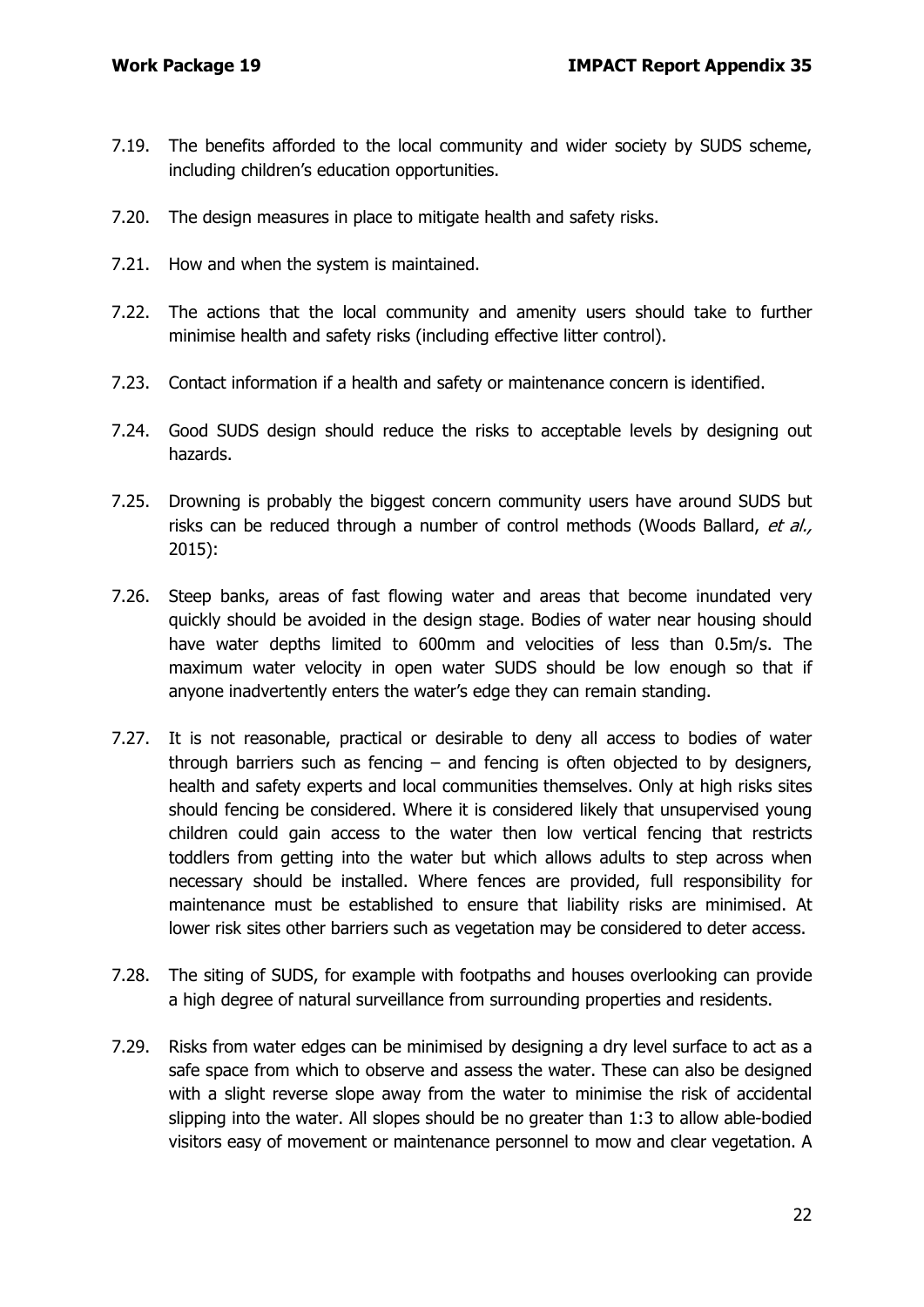level area just below the normal water level which is wet and uncomfortable underfoot can also act as a safe deterrent for anyone in the water.

- 7.30. The water's edge should be clearly identified, e.g. through planting or hard edging (where appropriate).
- 7.31. Access to water can also be discouraged by shallow muddy margins and reeds and shrubs that don't obstruct visibility, but which provide a safe deterrent and barrier to paddling and swimming.
- 7.32. Life-saving equipment such as life rings have often been provided unnecessarily in the past and should only be provided if water conditions and location suggest there is a need e.g. deep water.
- 7.33. Other risks associated with SUDS include health risks from unclean water but these should be no greater than from water in recreational ponds in parks. Blue-green algae tends to appear in warm water bodies with high nutrient levels. SUDS should not be stagnant, but have low nutrient levels and be relatively clean. The risk of contaminated, stagnant water occurring in well-designed SUDS is very low, and the subsequent risk of a resultant adverse health issue is even lower. Those most likely to be at risk are maintenance staff and safe systems of work should be employed to mitigate risks. Employees who work near water should also be provided with a leptospirosis card that can be presented to medical professionals should symptoms of ill health appear.
- 7.34. Any water that is designed to be used by children as part of play features should be treated.
- 7.35. Signs educating users about health and safety risks should be displayed in accessible areas.

### **8. COSTS (AND RETURNS)**

8.1. The costs and benefits of SUDS will be site specific and will vary significantly (in monetary terms) depending on the site characteristics, the use(s) of the site and the specific composition of the SUDS scheme. The two main cost components can be broken down as capital expenditure to build the SUDS, including potential land take costs, and the on-going operational costs to maintain them and ensure continued performance.

#### **Capital costs**

8.2. A number of studies have looked at the capital costs for SUDS and summaries of these are provided in Appendix F. Based on a number of studies, DEFRA make the general assumption that the capital costs for SUDS are on a par with traditional drainage systems (DEFRA, 2011; DEFRA, 2009), though this is considered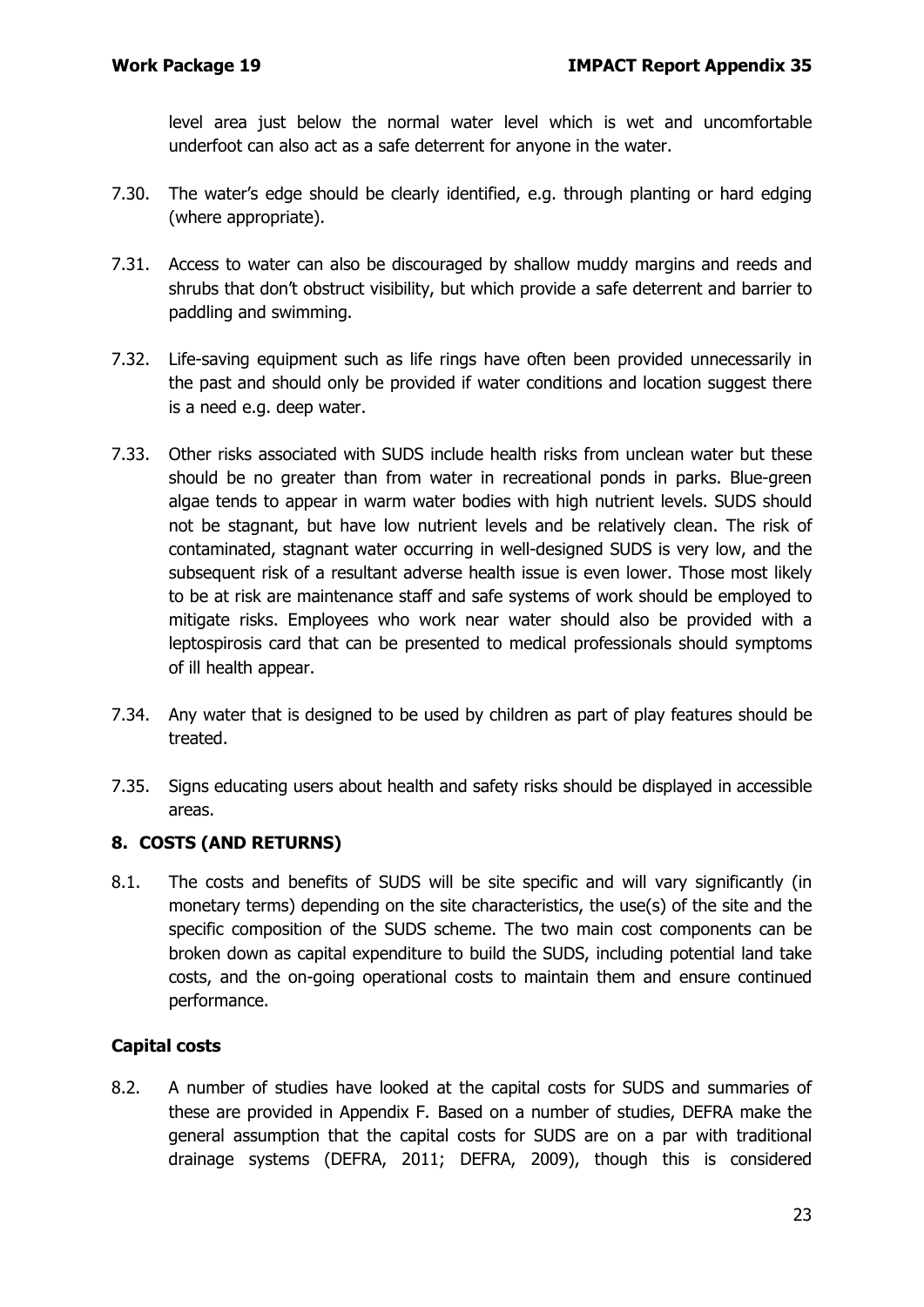conservative as case studies have also suggested that SUDS may be up to 30% cheaper to construct for sites that don't pose significant challenge (DEFRA, 2011).

8.3. Land take costs can be the most significant factor influencing capital costs for SUDS schemes (Woods Ballard, et al., 2015). Whether or not the cost of land should be considered within a whole life assessment depends on if the land is used for SUDS alone, or has other uses such as car parking, recreational space or forms part of community open space requirements.

#### **Maintenance costs**

- 8.4. Maintenance costs for SUDS have also been assessed from a number of sources and a summary is provided in Annex F Table F4.
- 8.5. SUDS Schemes that rely on natural planting will need specialist horticultural care in the period after construction whilst they become established to ensure they provide the expected service. It is usually recommended that this is included in the construction contract and is the responsibility of the contractor (Woods Ballard, et al., 2015). Extra costs may also arise during an inundation event.
- 8.6. The high level impact assessments for the UK Flood and Water Management Act 2010 (Defra, 2011) (Defra, 2009) determined that the cost of maintenance of a traditional pipe system was on average £40 per property. SUDS schemes were assessed to be £6/per property more expensive than a traditional system, although this is acknowledge to be conservative as there are many cases where SUDS can be cheaper (Royal Haskoning, 2012).

#### **Whole life comparative costs**

- 8.7. A simple, high level costing tool is available on the UKSUDS website: www.uksuds.com - SUDS construction and maintenance cost calculator. This provides indicative costs for different types of SUDS components, but can also be used with site-specific costs input by the user to calculate whole-life costs for a SUDS scheme. The tool can calculate capital and maintenance costs and in turn calculates the whole life cost of the scheme. Whole life carbon saving costs can also be accounted for. Tools such as SCOTSNET (SCOTSNET, 2010) can be used to calculate whole life costs and whole life carbon costs for road drainage.
- 8.8. SUDS can be a cost effective alternative to conventional drainage when included early in the planning process  $-$  it is the failure to consider SUDS at the very start of a developments design that can be significant barrier to cost effective delivery (CIWEM, 2019).
- 8.9. Costs avoided: The total cost of a SUDS scheme should not be compared with only the capital and operational costs of a below ground piped drainage system if the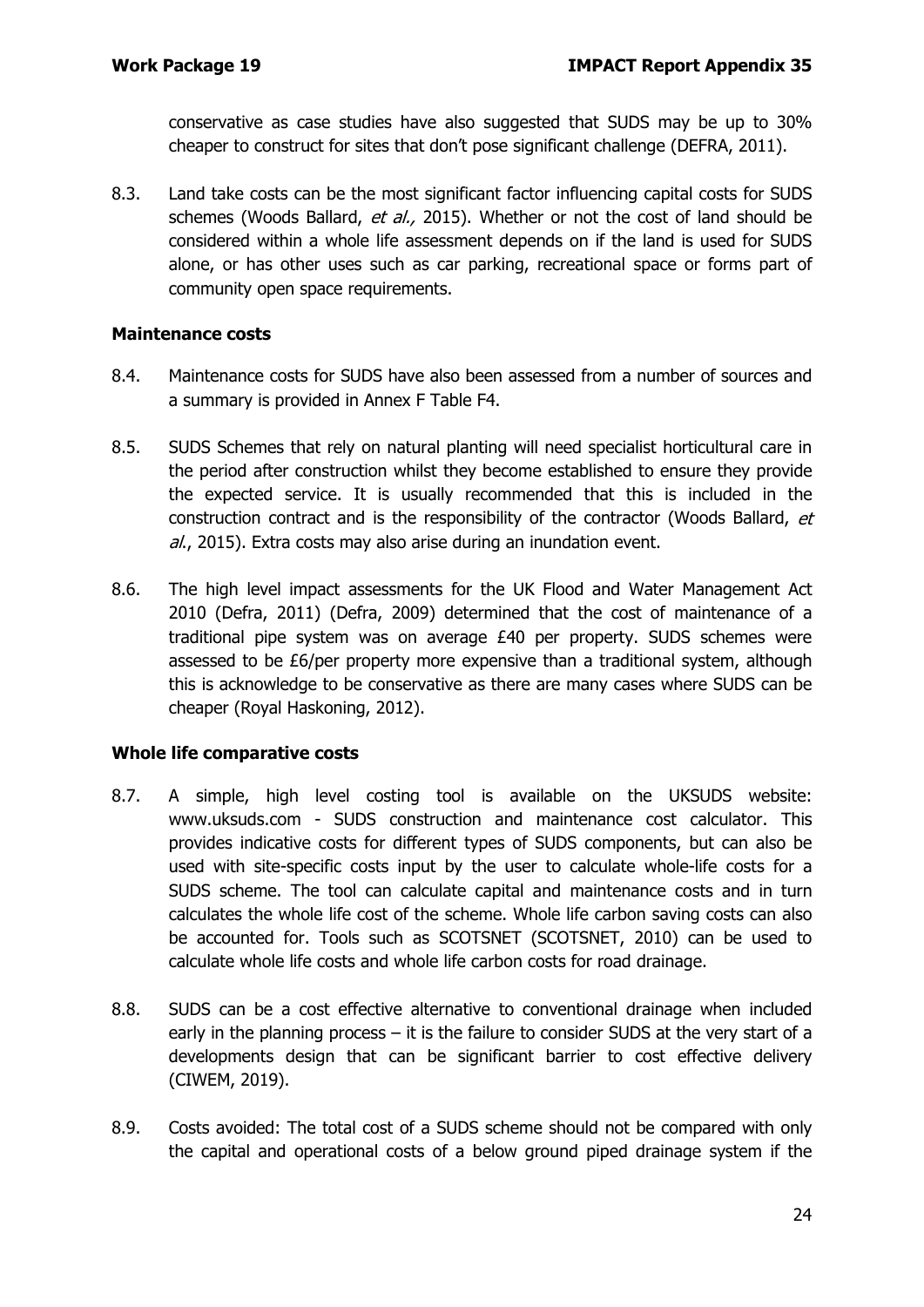SUDS provides much more  $-$  e.g. recreational space, car parking  $-$  these additional costs for a traditional piped system should also be added on as savings.

8.10. Delivering SUDS schemes through partnerships is becoming more common in the UK. Partnerships have advantages that there may be (a) more than one source of capital funding and (b) a shared responsibility for long-term costs. However potential partners will want to know how and why they should help with funding and what the benefits will be for them, e.g. local authorities, Manx utilities and DEFA.

#### **Returns**

- 8.11. The benefits of SUDS have already been outlined in Sections 3 and 5, attributing a financial figure to these benefits however can be difficult as many of the ecosystem services provided are not valued by conventional markets.
- 8.12. CIRIA has developed a free tool and guidance, B£ST (Benefits Estimation Tool valuing the benefits of blue-green infrastructure). It is used to assess and monetise many of the financial, social and environmental benefits of blue-green infrastructure. The results enable users to understand and quantify the wider value of SUDS and natural flood management measures. This can support investment decisions and can help to identify stakeholders and find potential funding routes.
- 8.13. Susdrain (Susdrain, 2019) also presents a number of case studies outlining the returns of SUDS schemes. The Lamb Drove example in Cambridge suggest around a 10% saving on capital costs with the SUDS scheme. It's been suggested that the savings could have been greater if the SUDS layout had been considered earlier in the development.
- 8.14. DEFRA, as part of the work on the Flood and Water Management Act, has also undertaken a number of comparative studies on the costs and benefits of traditional drainage and SUDS. The sites they looked at included:
- 8.15. Mixed housing development, Daniels Cross, Shropshire
- 8.16. Rail freight terminal, Telford, Shropshire
- 8.17. School, Redhill, Worcester
- 8.18. Housing, Islington, London
- 8.19. Mixed housing development, Hadley, Shropshire
- 8.20. All of the sites in these studies showed that the inclusion of SUDS was cheaper than a traditional drainage system.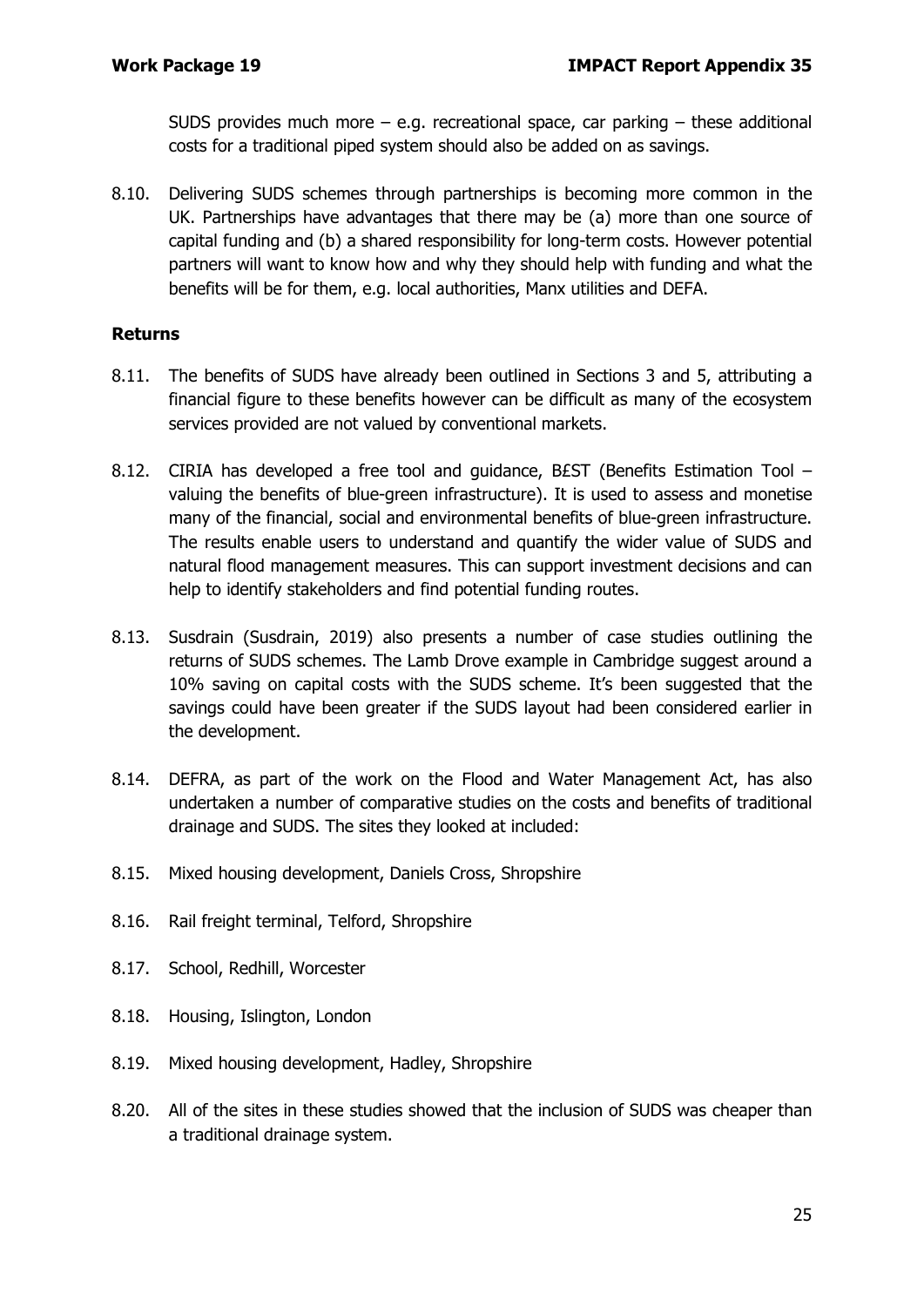- 8.21. Whichever mechanism or tool is used to assess the cost/benefit analysis of SUDS it should be robust, transparent and open to scrutiny.
- 8.22. When presenting the benefits of SUDS schemes it can be helpful for buy-in if the approximate timescales for benefits to accrue are shown; see Table 6 for example benefits and timescales.

|  | Table 6: SUDS Benefit timescales |
|--|----------------------------------|
|  |                                  |

| <b>SUDS Benefit</b>      | <b>Benefit Timescale</b> |
|--------------------------|--------------------------|
| Flood risk reduction     | immediate                |
| Recreation               | immediate                |
| Ground water recharge    | medium term              |
| air quality improvements | medium term              |
| climate resilience       | long term                |
| carbon sequestration     | long term                |

#### **9. CONCLUSIONS**

- 9.1. Surface water flooding is a problem that is likely to increase due to factors such as urbanisation and climate change.
- 9.2. SUDS manage surface water runoff in a more holistic and sustainable way that considers water quantity, water quality, biodiversity and amenity outcomes, as well as offering additional benefits of climate change adaptation and mitigation.
- 9.3. There is an opportunity to increase the use of SUDS on the Island through the development of a SUDS policy. The policy should be based around a set of clear principals which support an holistic, equitable and beneficial approach to surface water management. Suggested policy principals and supporting details are provided in this report but will require further development by the relevant stakeholders.
- 9.4. To aid the deliverance of water quality improvements through SUDS, water quality standards should be developed for receiving water bodies. For example the Isle of Man should consider adopting the water quality standards set out in the Water Framework Directive and SUDS should be designed to meet these standards.
- 9.5. To aid the deliverance of biodiversity improvements SUDS should link with local biodiversity action plans where possible and access to any biodiversity funding should be made available to SUDS development where the biodiversity criteria can be shown to be met by the SUDS.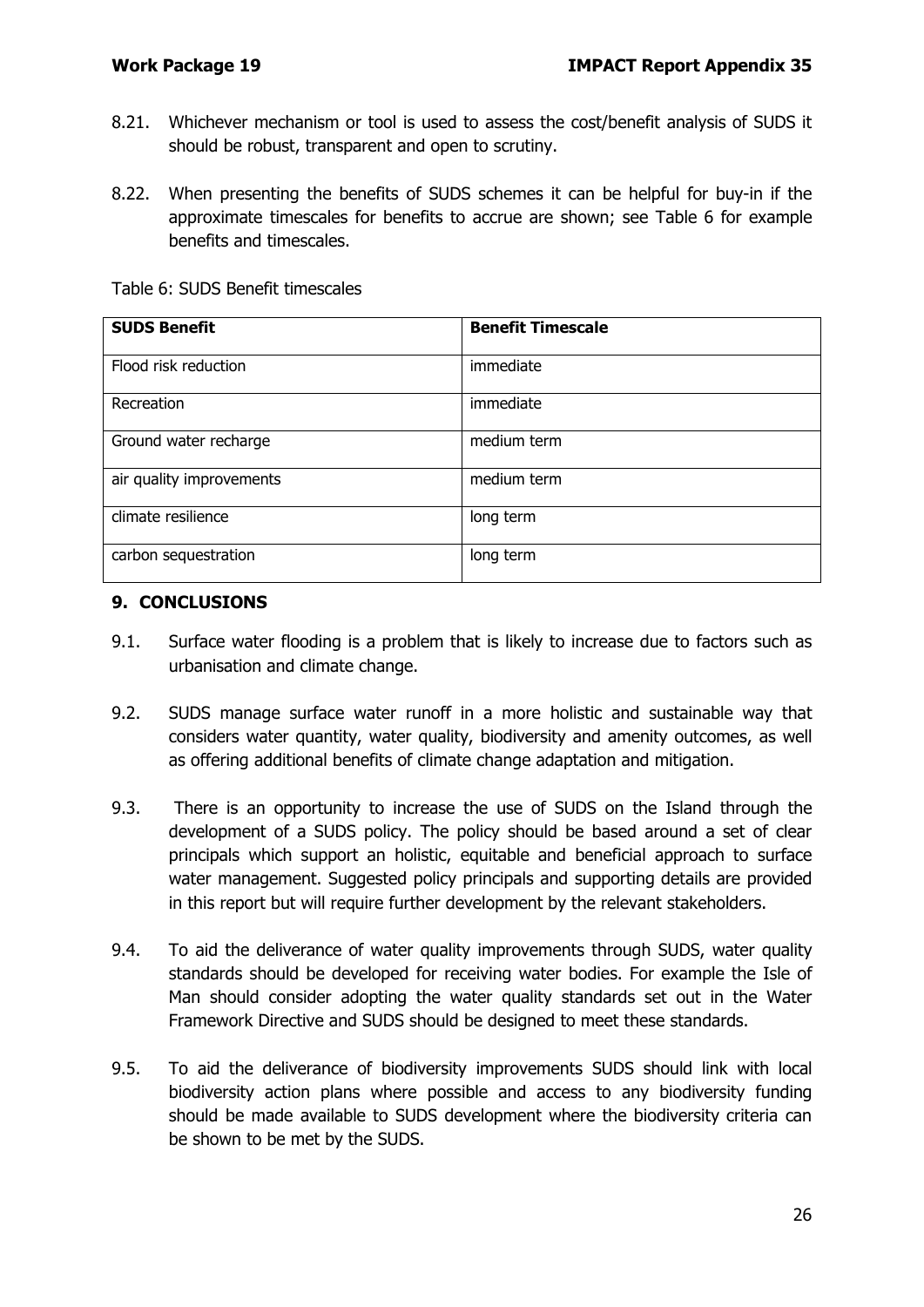- 9.6. The contribution of SUDS to carbon sequestration targets are likely to be small for both "necessary" and "high ambition" pathways (estimated as 0.1% and 0.24% of the Isle of Man total emissions budget for 2017 respectively). The opportunities for SUDS to support carbon sequestration are likely to require further study.
- 9.7. The barriers to SUDS have been explored in this report as well as suggested approaches to overcome these. Most of the technical, practical and social barriers to SUDS are likely to be overcome in most situations, however key to this will be the establishment of an appropriately resourced adoption body (or bodies) with clear roles and responsibilities for developers, planners and those adopting and maintaining SUDS.
- 9.8. Consideration should be given to educating end users on the role of SUDS.
- 9.9. The adoption body should set approval criteria and establish a process by which SUDS are adopted.
- 9.10. In the UK (with the exception of Scotland) SUDS have not been widely implemented due to a weak statutory position. The Isle of Man should avoid this situation developing by a robust legislative and planning framework for SUDS.
- 9.11. The design and construction guides Manx Sewers for Adoption, and Manual for Manx Roads will need to be reviewed and updated to support SUDS policy and adoption.
- 9.12. The current planning and building control regulatory frameworks should be reviewed to ensure that all the proposals align and maximise the benefit of the high level SUDS requirements for effective catchment wide surface water management and develop new policy principles where needed or expand on those already in existence. A review of the Strategic Plan (2016) is proposed in 2020 as part of the Planning Action Plan which could include high level SUDS requirements.
- 9.13. The costs (and returns) of SUDS will vary from site to site, however studies have shown that capital costs are typically on a par with, or lower than, conventional pipe based solutions. Maintenance costs are however, on average, higher than traditional solutions.
- 9.14. The development of a Manx SUDS policy, supported by an appropriately resourced planning, advisory and adoption bodies, is likely to bring multiple benefits to Manx communities, including improved flood risk management, climate change resilience, more visible and connected habitats as well as ecosystem services including carbon sequestration.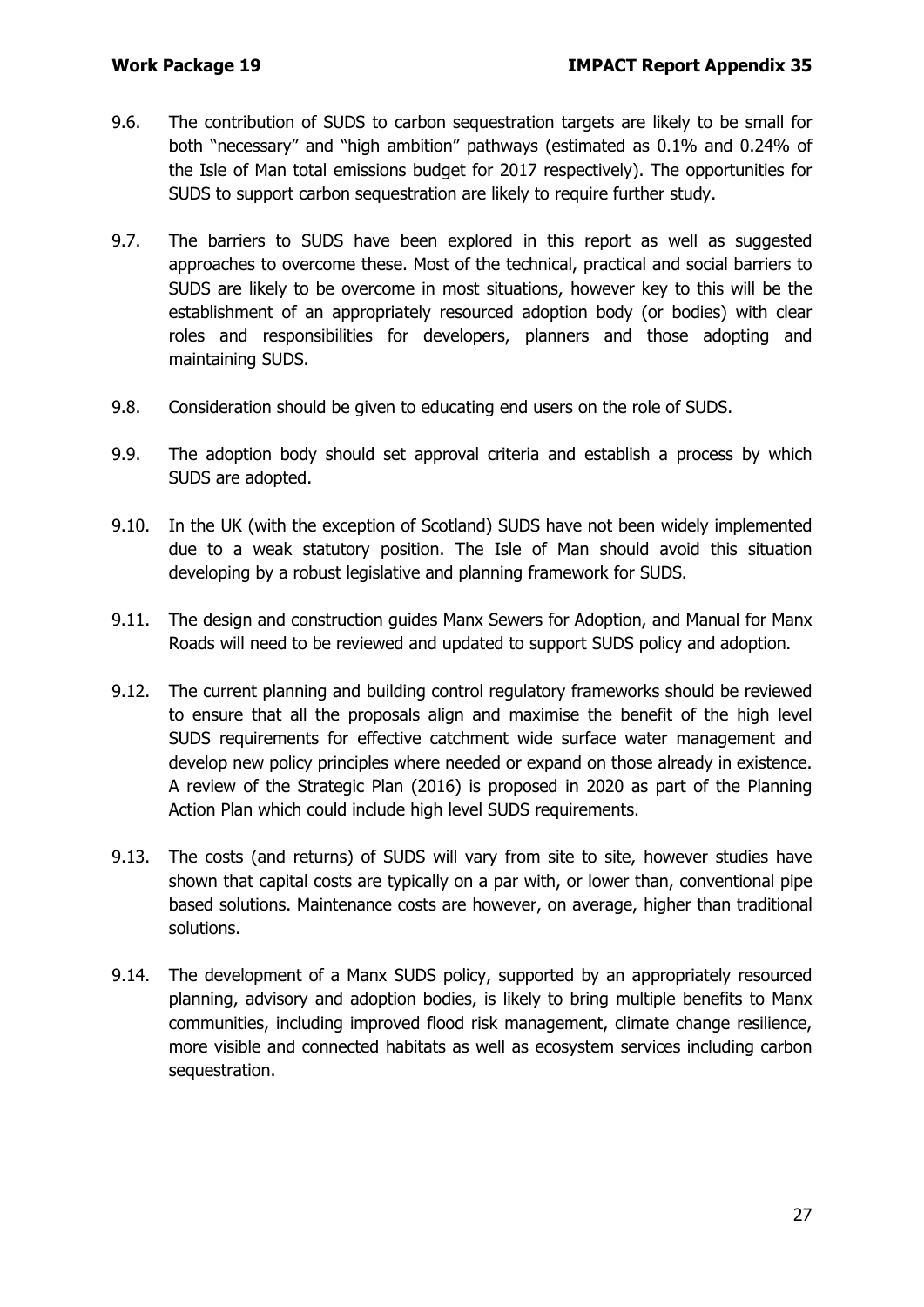#### **10.REFERENCES**

B£ST (2019)<https://www.susdrain.org/resources/best.html>

Charlesworth, S. M. "A Review of the Adaptation and Mitigation of Global Climate Change Using Sustainable Drainage in Cities." Journal of Water and Climate Change, vol. 1, no. 3, Sept. 2010, pp. 165–180, 10.2166/wcc.2010.035.

CIWEM, 2019. A Place for SUDS? - CIWEM. [online] CIWEM. Available at: https://www.ciwem.org/policy-reports/a-place-for-suds [Accessed 14 Oct. 2019].

Defra, 2009. Impact Assessment - Local Flood Risk Management and the increased use of Sustainable Drainage Systems. London: Defra.

Defra, 2011. Commencement of the Flood and Water Management Act 2010, Schedule 3 for Sustainable Drainage – Impact Assessment. London: Defra.

Department of Infrastructure (2016) Affordable Housing Standards Design Guide, Douglas, Isle of Man, Isle of Man Government.

Department of Infrastructure (2017) Manual for Manx Roads: a design and construction guide, v.103, Douglas, Isle of Man, Isle of Man Government.

Drainage Division Department of Transport and Water Research Centre Plc (2003) Manx Sewers for Adoption a design and construction guide for Developers working in the Isle of Man, Douglas Isle of Man, Isle of Man Government [Online]. Available at [https://www.yumpu.com/en/document/view/3894046/manx-sewers-for-adoption-isle-of](https://www.yumpu.com/en/document/view/3894046/manx-sewers-for-adoption-isle-of-man-government)[man-government](https://www.yumpu.com/en/document/view/3894046/manx-sewers-for-adoption-isle-of-man-government) (Accessed 17 December 2019).

Eunomia, 2019. Isle of Man- roof area calc for SUDS workpackage. [email].

EFB European Federation of Green Roof and Living Wall Associations (2015) White Paper [http://www.efb-greenroof.eu/EFB\\_WhitePaper\\_2015.pdf](http://www.efb-greenroof.eu/EFB_WhitePaper_2015.pdf)

Getter, K.L. & Rowe, D.B., 2009. Carbon sequestration potential of extensive green roofs, session 3.1: Unraveling the Energy/Water/Carbon Sequestration Equation, Greening Rooftops for Sustainable Communities Conference, Atlanta, Georgia. June 3-5 2009.

Gordon-Walker, S., Harle, T. and Naismith, I., 2008. Science Report. Cost-benefit of SUDs retrofit in urban areas. Bristol: Environment Agency.

Hatt, B., Fletcher, T., Walsh, C. and Taylor, S., 2004. The Influence of Urban Density and Drainage Infrastructure on the Concentrations and Loads of Pollutants in Small Streams. Environmental Management, 34, 112-124.

LA EAD (City of Los Angeles Environmental Affairs Department), 2006. Green roofs – Cooling Los Angeles, LA EAD, Los Angeles.

London Assembly Environment Committee, 2005. Crazy Paving: The Environmental Importance of London's Front Gardens. Greater London Authority, London.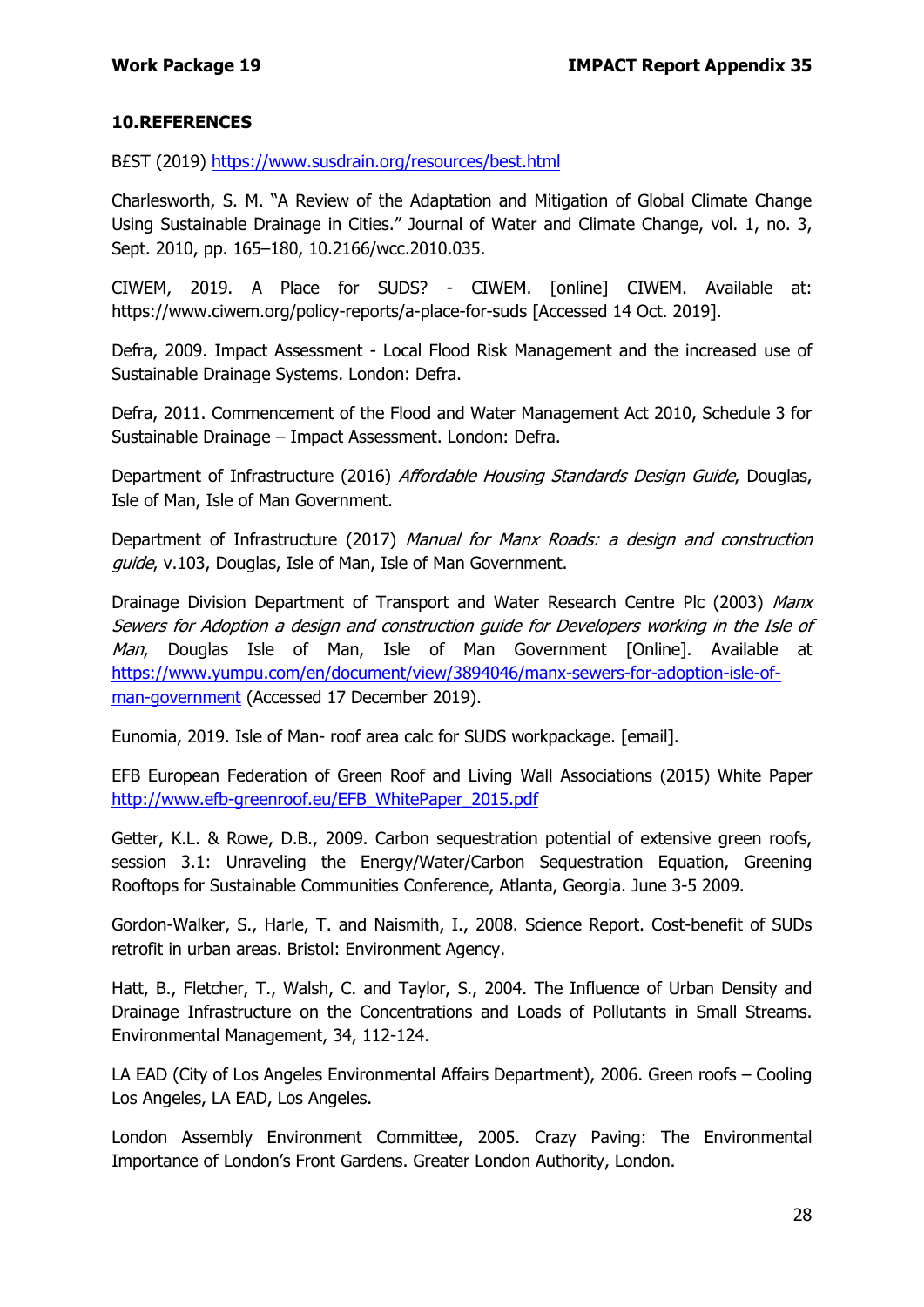Mentens, J., Raes, D. & Hermy, M., 2006. Green roofs as a tool for solving the rainwater runoff problem in the urbanised  $21<sup>st</sup>$  century? Landscape Urban Plan., 77, 217–226.

HM Government, 2017. UK Climate Change Risk Assessment 2017. [online] Her Majesty's Stationery **Stationery** Office. Available at: [https://assets.publishing.service.gov.uk/government/uploads/system/uploads/attachment\\_d](https://assets.publishing.service.gov.uk/government/uploads/system/uploads/attachment_data/file/584281/uk-climate-change-risk-assess-2017.pdf) [ata/file/584281/uk-climate-change-risk-assess-2017.pdf](https://assets.publishing.service.gov.uk/government/uploads/system/uploads/attachment_data/file/584281/uk-climate-change-risk-assess-2017.pdf) [Accessed 14 Oct. 2019]

Murphy, J.M., Sexton, D.M.H., Jenkins, G.J., Boorman, P.M., Booth, B.B.B., Brown, C.C., Clark, R.T., Collins, M., Harris, G.R., Kendon, E.J., Betts, R.A., Brown, S.J., Howard, T.P.,Humphrey, K.A., McCarthy, M.P., McDonald, R.E., Stephens, A., Wallace, C., Warren, R.,Wilby, R. & Wood, R.A. (2009) UK Climate Projections Science Report: Climate Change Projections. Met Office Hadley Centre, Exeter, UK.

Perry, T. and Nawaz, R. (2008) An investigation into the extent and impacts of hard surfacing of domestic gardens in an area of Leeds, United Kingdom. Landscape and Urban Planning, 86(1), pp.1–13.

Royal Haskoning (2012) Costs and benefits of sustainable drainage systems, final report, 9X1055, Committee on Climate Change, London, UK. Available at: [https://www.theccc.org.uk/archive/aws/ASC/2012%20report/Royal%20Haskoning%20Costs](https://www.theccc.org.uk/archive/aws/ASC/2012%20report/Royal%20Haskoning%20Costs%20and%20Benefit%20of%20SuDS%20Final%20Report.pdf) [%20and%20Benefit%20of%20SUDS%20Final%20Report.pdf](https://www.theccc.org.uk/archive/aws/ASC/2012%20report/Royal%20Haskoning%20Costs%20and%20Benefit%20of%20SuDS%20Final%20Report.pdf)

SCOTSNET (2010) SUDS for roads. Whole life cost and whole life carbon toolkit, SCOTS, Scotland. Available at:<http://www.scotsnet.org.uk/good-practice.html>

Susdrain.org., 2019. Sustainable drainage. [online] Available at: <https://www.susdrain.org/delivering-suds/using-suds/background/sustainable-drainage.html> [Accessed 14 Oct. 2019]

Warwick, Frank, and Susanne Charlesworth. "Sustainable Drainage Devices for Carbon Mitigation." Management of Environmental Quality: An International Journal, vol. 24, no. 1, 28 Dec. 2012, pp. 123–136, 10.1108/14777831311291186.

Woods Ballard, B, Wilson, Udale-Clarke, H, Illman, S, Scott, T, Ashley, R, Kellagher, R and Construction Industry Research And Information Association. The SUDS Manual. London, CIRIA, 2015.

Zhou, Qianqian. "A Review of Sustainable Urban Drainage Systems Considering the Climate Change and Urbanization Impacts." Water, vol. 6, no. 4, 22 Apr. 2014, pp. 976–992, 10.3390/w6040976.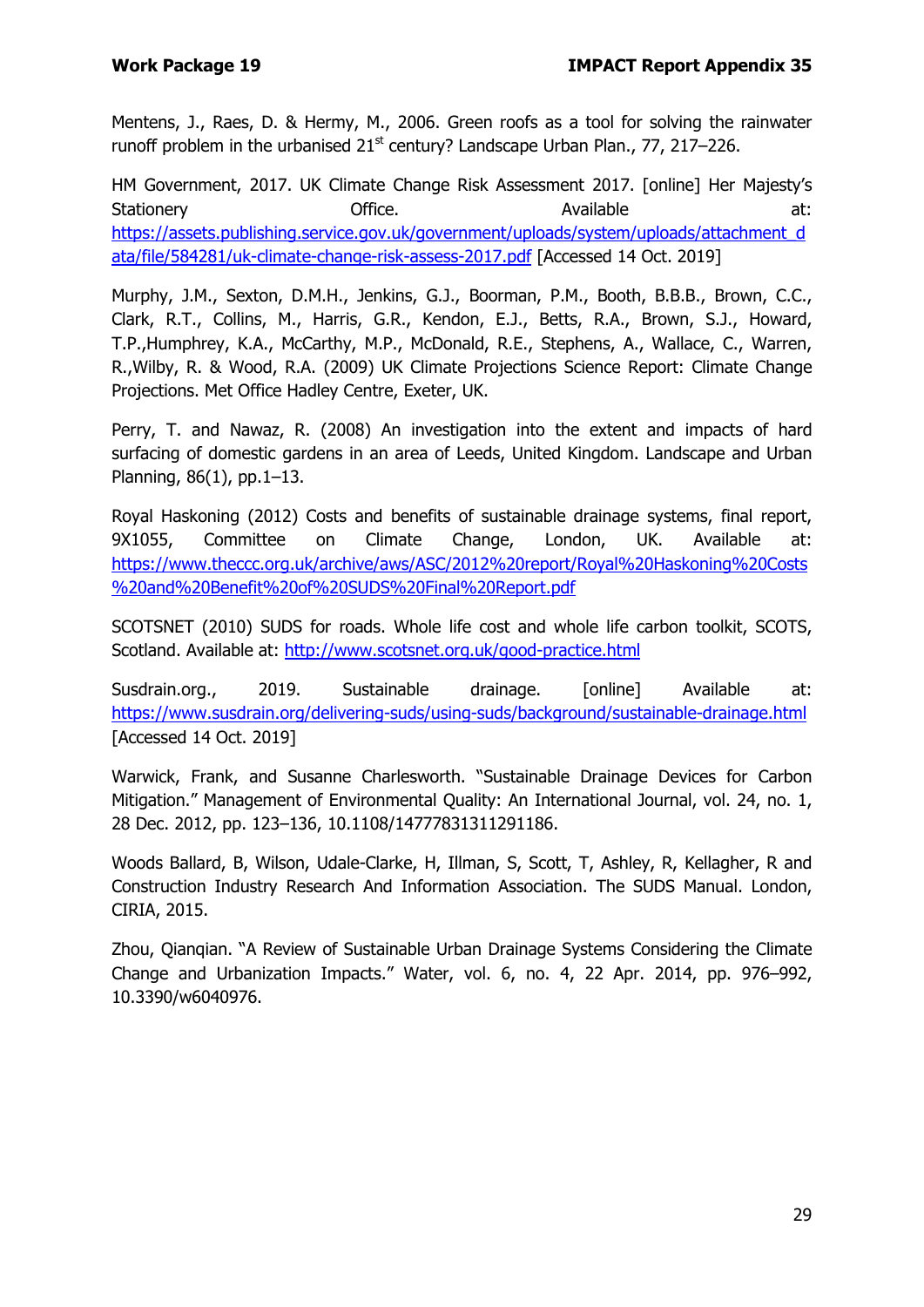## **Annex A**

# **Potential Carbon Savings from minimising surface water in the combined sewerage system**

- Sewage base flows to Meary Veg are around 300L/S
- During heavy downpour events flows can increase to around 700-1000L/sec
- Not all of this additional load would be treated though as Meary Veg has a max treatment capacity of 400L/s, so anything over this spills to sea in a very diluted form.
- Power requirements to pump and treat sewage at Meary Veg from the Douglas catchment are approximately 0.7kW/m3
- The carbon intensity of electricity produced by Manx utilities is approximately 0.426kg/Kwh
- Potential carbon savings for every 1000L of surface water removed from are:
- 0.7 x 0.426 = 0.2982kg  $CO<sub>2</sub>/m3$  ROUGHLY 300g  $CO<sub>2</sub>$  per 1000L of sewage treated, although this will be reduced under extreme storm events when overspills occur.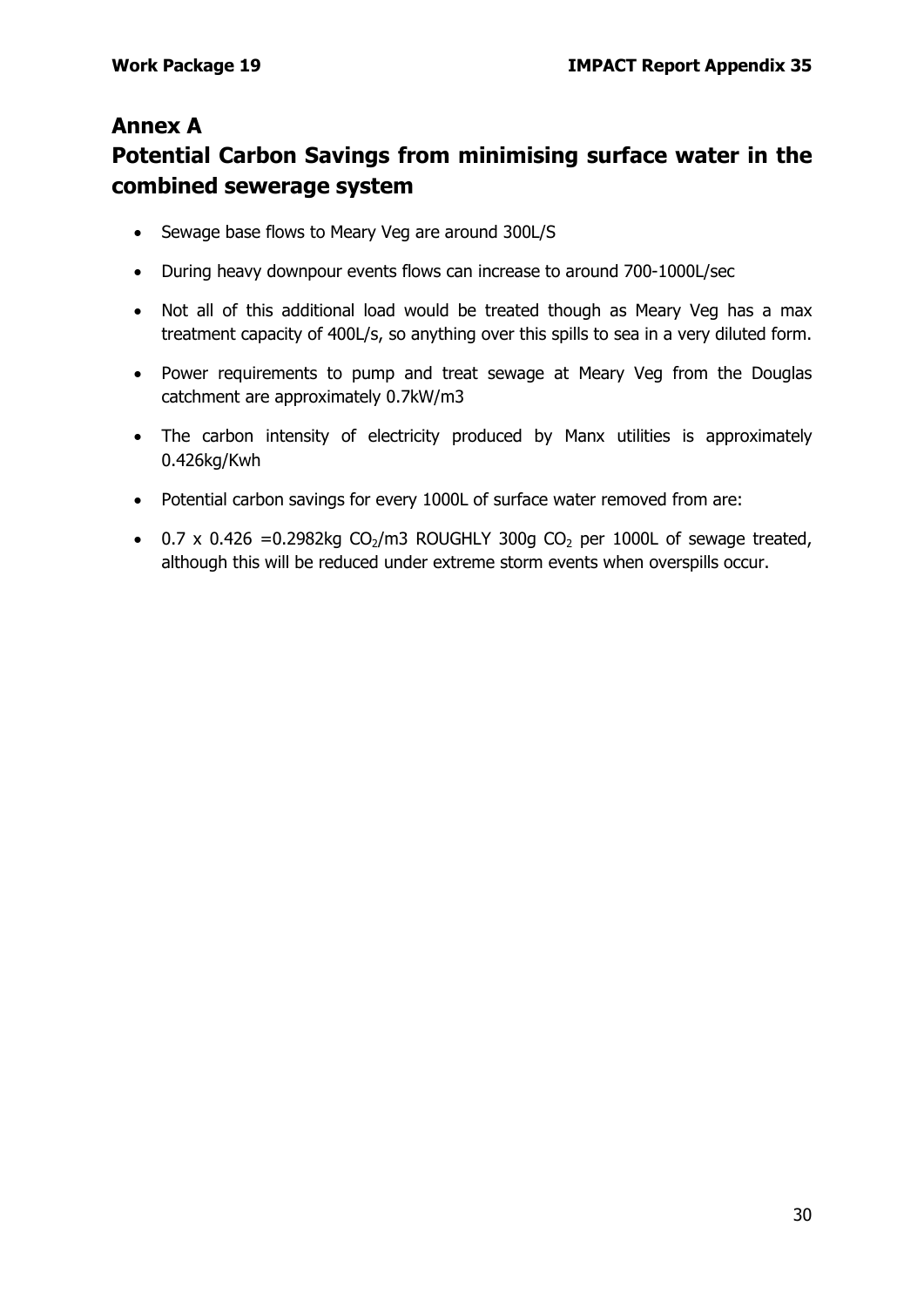# **Annex B Example SUDS design criteria and example indicators**

| <b>SUDS design criterion</b>                                                 | <b>Example indicator</b>                                                                                                                                                                                                              |
|------------------------------------------------------------------------------|---------------------------------------------------------------------------------------------------------------------------------------------------------------------------------------------------------------------------------------|
| Use surface water runoff as a resource                                       | A proportion of runoff from rainfall events is harvested for use<br>or infiltrated to support river base flows and/or recharge<br>groundwater.                                                                                        |
| Support the effective management of flood risk in the<br>receiving catchment | Discharges to surface waters are prioritised over discharges to<br>sewers. The rates and volumes of runoff for high return<br>period events are controlled in accordance with the water<br>quantity standards                         |
| Preserve and protect natural hydrological systems on the<br>site             | The natural hydrological drainage systems on the site are<br>preserved or enhanced as part of the landscape and/or<br>surface water management system.                                                                                |
| Manage on-site Flood risk                                                    | Runoff from rainfall events that exceeds the SUDS capacity is<br>managed in identified exceedance routes and storage areas.                                                                                                           |
| Design in system flexibility/adaptability to cope with future<br>change      | The SUDS design includes climate change and urban creep<br>allowances, or is designed with the flexibility (and funding) to<br>be suitably adapted during its design life.                                                            |
| Protect water quality of receiving water bodies                              | Interception to help facilitate the retention of pollutants in<br>surface vegetation, soils or pervious surfaces. Treatment<br>processes to reduce contaminant levels where necessary. Risk<br>based approach.                        |
| Maximise multi-functionality                                                 | The number, variety and quality of additional and multi-<br>functional uses for SUDS such as recreational areas, car<br>parking, traffic management, accessibility of grey water for<br>community re-use eg in allotments.            |
| Enhance visual character                                                     | The proportion of the drainage system that is designed to be<br>visually attractive.                                                                                                                                                  |
| Facilitates community engagement                                             | Extent to which the community can see and interact with<br>elements of the SUDS - water play areas, hand pumps etc.                                                                                                                   |
| Safe                                                                         | Consideration of public safety within SUDS designed for<br>amenity use.                                                                                                                                                               |
| Support and protect natural local habitat and species                        | The extent, quality and significance of local habitats<br>supported or enhanced by the SUDS design. Appropriateness<br>of species/habitats supported in the given surroundings. Link<br>with local biodiversity plans where possible. |
| Contribute to habitat connectivity (link to WP 7)                            | The extent to which the SUDS scheme is integrated with<br>wider green infrastructure strategies, or is helping to support<br>or connect habitats.                                                                                     |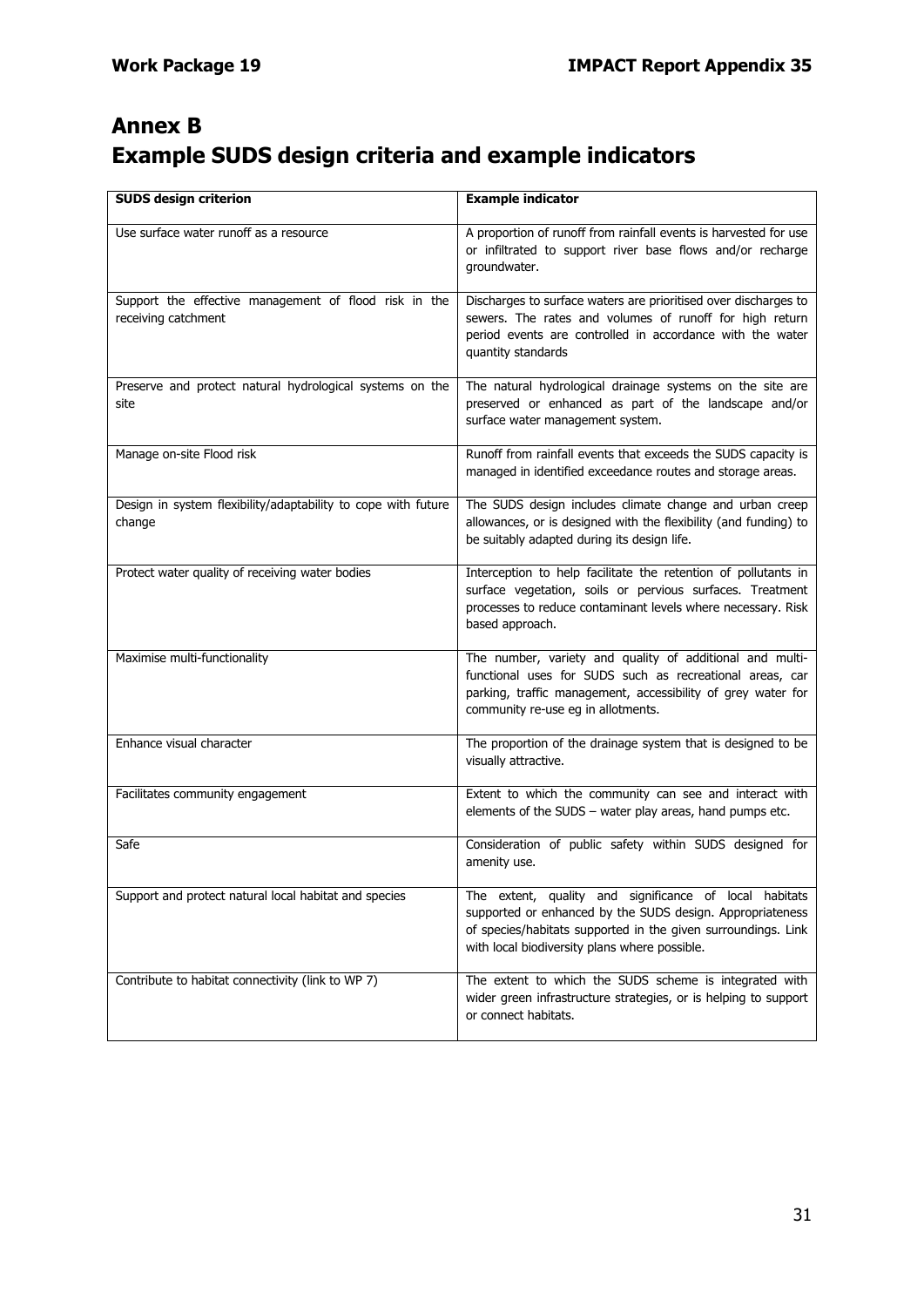## **Annex C**

# **Potential carbon sequestration from driveways converted to permeable paving.**

|                                                                 | 1971  | <b>Percent</b> | 2004  | <b>Percent</b> | %Change |
|-----------------------------------------------------------------|-------|----------------|-------|----------------|---------|
| <b>Paved</b><br>garden<br>area (Km2)                            | 0.08  |                | 0.19  |                | 138     |
| paved<br><b>Average</b><br>size<br>garden<br>(m2)               | 39    |                | 53    |                | 36      |
| <b>No</b><br>of<br>properties with<br>front<br>paved<br>gardens | 2,130 | 71             | 2,700 | 90             | 19      |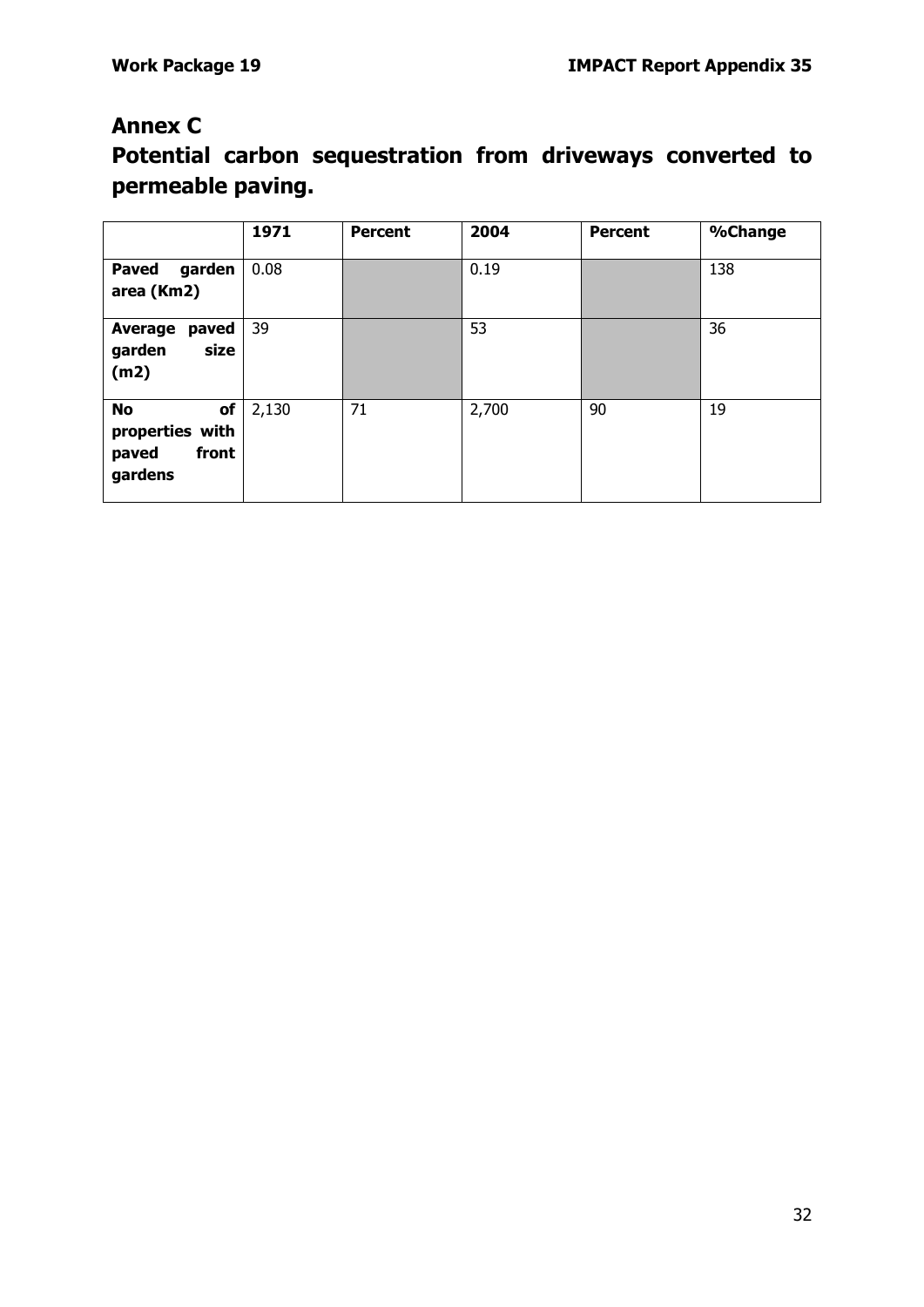This previous study suggests only 10% of houses haven't paved their front gardens.

Applying this figure to the Isle of Man provides the following result:

| Isle of Man Households                                                                              | 43,000  | From 2016 census                                                                  |
|-----------------------------------------------------------------------------------------------------|---------|-----------------------------------------------------------------------------------|
| Households with gardens                                                                             | 21,500  | In absence of clear on<br>proportion of households<br>with gardens, assume<br>50% |
| Since 2004, remaining households with non-<br>paved gardens                                         | 2,150   | Assuming 10% have not<br>paved gardens, as per<br>the research above              |
| Using 2004 paved garden size, available<br>area for paved parking (m2)                              | 114,810 | Using UK paved garden<br>2004<br>size<br>in<br>from<br>existing study             |
| Percentage of houses assumed to covert to<br>permeable<br>paving<br>from<br>driveways<br>henceforth | 50%     | This<br>figure<br>be<br>can<br>amended to<br>input<br>a<br>different assumption   |
| Area of driveways converted to permeable<br>parking in this scenario (m2)                           | 57,405  |                                                                                   |
| Average Carbon Sequestration rate (kg C m-<br>$2 yr-1)$                                             | 0.04    |                                                                                   |
| Kg carbon sequestration per year                                                                    | 2,296   |                                                                                   |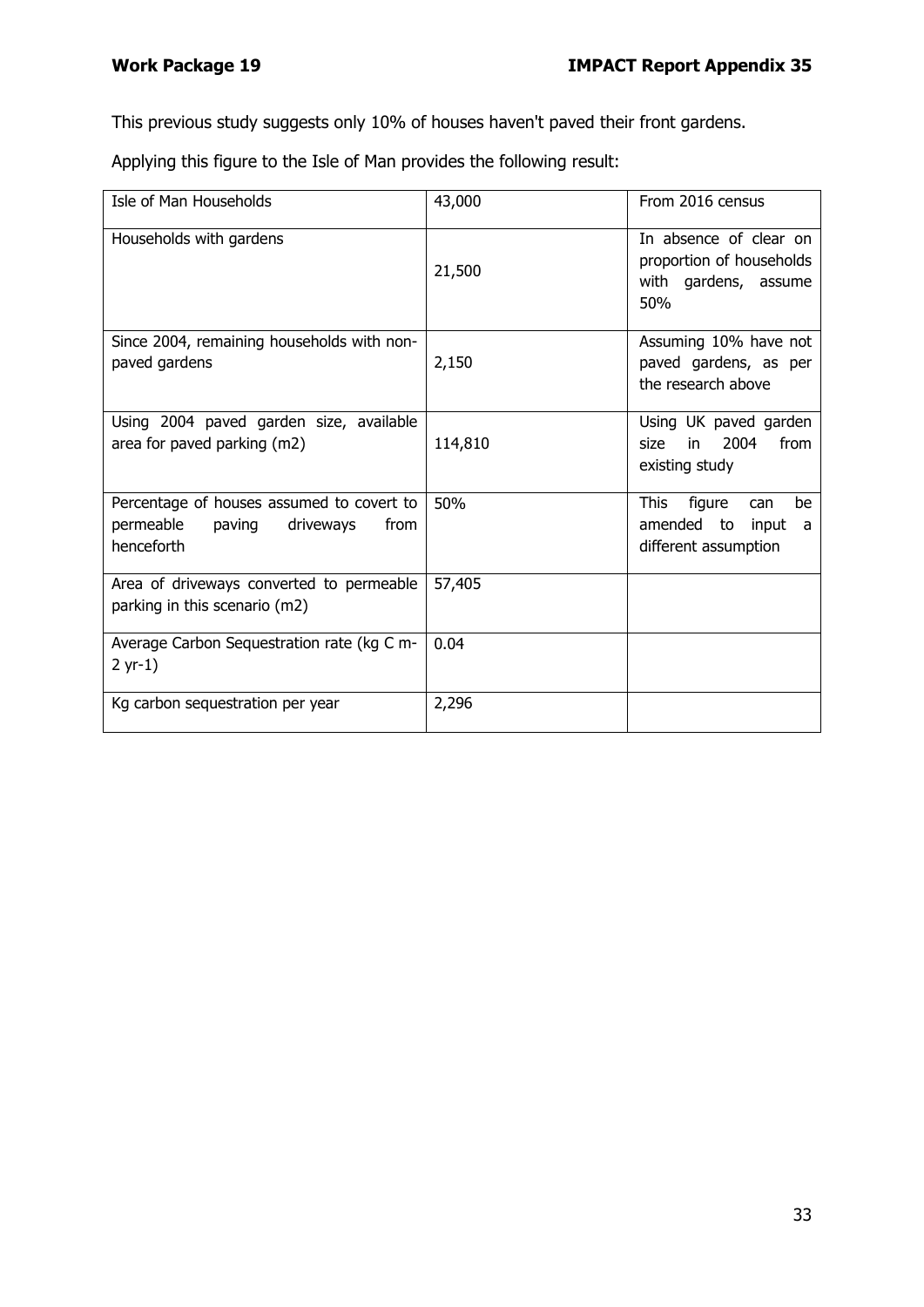# **Annex D Potential carbon sequestration from adoption of green roofs in new developments**

| <b>Type</b>                                                                                                                                  | numbers of houses by<br>property type from<br>report.pdf | 2016 IoM housing stock - Current proportion of housing stock<br>by property type (if you know the<br>proportion of property types in<br>https://www.gov.im/m future developments between 2020<br>edia/1361664/2018-02- and 2026 you can change these % to<br>08-2017-housing-market-give you a different output of the<br>total roof area which would be more<br>accurate) | Number of new<br>houses by property<br>type (this is taking the from<br>expected housing<br>requirements total<br>and splitting up by<br>proportion of existing<br>housing stock) | type (square feet)<br>https://www.dwh.co.<br>uk/library/Average-UK-<br>house-sizes/ | (square meter) | website | Average area of house Average area of house Average area of roof Total roof area available per<br>(square meter) from property type (square meter) **                                                                              | Total roof area<br>available (hectares) |
|----------------------------------------------------------------------------------------------------------------------------------------------|----------------------------------------------------------|----------------------------------------------------------------------------------------------------------------------------------------------------------------------------------------------------------------------------------------------------------------------------------------------------------------------------------------------------------------------------|-----------------------------------------------------------------------------------------------------------------------------------------------------------------------------------|-------------------------------------------------------------------------------------|----------------|---------|------------------------------------------------------------------------------------------------------------------------------------------------------------------------------------------------------------------------------------|-----------------------------------------|
| Detached                                                                                                                                     | 13964                                                    | 39%                                                                                                                                                                                                                                                                                                                                                                        | 1,991                                                                                                                                                                             | 1582                                                                                | 147            | 195.4   | 389,108.42                                                                                                                                                                                                                         | 38.91                                   |
| Semi detached                                                                                                                                | 7667                                                     | 21%                                                                                                                                                                                                                                                                                                                                                                        | 1,093                                                                                                                                                                             | 1033                                                                                | $96\,$         | 132.7   | 145,088.38                                                                                                                                                                                                                         | 14.51                                   |
| Terraced                                                                                                                                     | 7630                                                     | 21%                                                                                                                                                                                                                                                                                                                                                                        | 1,088                                                                                                                                                                             | 887.5                                                                               | 82             | 115.2   | 125,346.80                                                                                                                                                                                                                         | 12.53                                   |
| Purpose built flat                                                                                                                           | 4451                                                     | 12%                                                                                                                                                                                                                                                                                                                                                                        | 635                                                                                                                                                                               | 656                                                                                 | 61             | 88.64   | 56,263.09                                                                                                                                                                                                                          | 5.63                                    |
| Flat in converted house                                                                                                                      | 1627                                                     | 5%                                                                                                                                                                                                                                                                                                                                                                         | 232                                                                                                                                                                               | 656                                                                                 | 61             | 88.64   | 20,566.18                                                                                                                                                                                                                          | 2.06                                    |
| Other                                                                                                                                        | 424                                                      | 1%                                                                                                                                                                                                                                                                                                                                                                         | 60                                                                                                                                                                                | 962.9                                                                               | 89             | 123.9   | 7,491.58                                                                                                                                                                                                                           | 0.75                                    |
| Total                                                                                                                                        | 35763                                                    |                                                                                                                                                                                                                                                                                                                                                                            | 5,100                                                                                                                                                                             |                                                                                     |                |         | Total roof area of all property<br>types added together in order to<br>meet expected housing<br>requirements of 5100*                                                                                                              | 74.39                                   |
| Additional dwellings in<br>meeting expected housing<br>requirements - from<br>workpackage report (you might<br>want to change this figure to | 5100                                                     |                                                                                                                                                                                                                                                                                                                                                                            |                                                                                                                                                                                   |                                                                                     |                |         | *roofs of greater than 9.5° pitch<br>generally have specific design<br>requirements for green roofs<br>https://www.thegreenroofcentre.<br>co.uk/green roofs/faq.html<br>** Using roof pitch of 6/12 and eaves sticking out of 0.5m |                                         |
|                                                                                                                                              |                                                          |                                                                                                                                                                                                                                                                                                                                                                            |                                                                                                                                                                                   |                                                                                     |                |         | from https://www.calculator.net/roofing-calculator.html?                                                                                                                                                                           |                                         |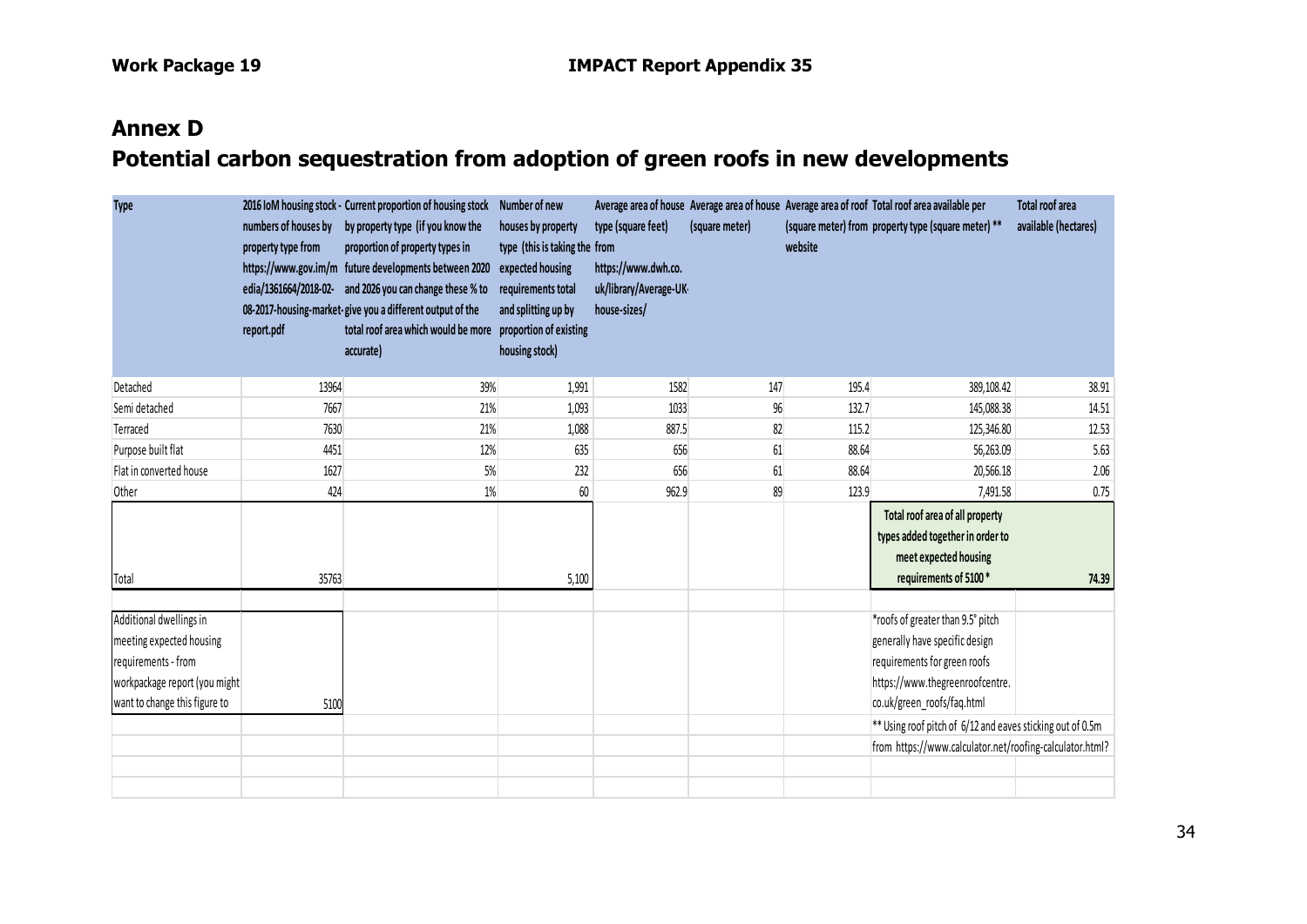# **Annex E SUDS Risk Assessment Matrix (from Woods Ballard,** et al**., 2015)**

|                                 |                                                                                                                  | <b>Consequence</b>                      |                                |                                                          |                                                              |                                             |
|---------------------------------|------------------------------------------------------------------------------------------------------------------|-----------------------------------------|--------------------------------|----------------------------------------------------------|--------------------------------------------------------------|---------------------------------------------|
|                                 |                                                                                                                  | Insignificant<br><b>No</b><br>injury or | Minor<br>Minor<br>injury<br>or | Moderate<br>Injury<br>but not                            | Major<br>Serious<br>injury                                   | Extreme<br>Serious injury<br>death<br>or    |
| Likelihood                      |                                                                                                                  | health<br>effects                       | health<br>effects              | life<br>threaten<br>ing<br>Some ill<br>health<br>effects | Dangerous<br>near<br>miss<br><b>Serious</b><br>ill<br>health | life-<br>Serious<br>threatening<br>disease. |
| Almost<br>certain<br>(frequent) | Is expected to occur/<br>frequently<br>recur<br>or<br>within a short period<br>of time (most weeks<br>or months) | M                                       | M                              | H                                                        | E                                                            | E                                           |
| Likely<br>(probable)            | Will probably<br>occur/<br>in<br>most<br>recur<br>circumstances (several<br>times a year)                        |                                         | M                              | H                                                        | Н                                                            | E                                           |
| Possible<br>(occasional)        | Possibly<br>will<br>occur/<br>occasionally<br>recur<br>few<br>(once<br>every<br>years)                           |                                         | M                              | M                                                        | Н                                                            | Н                                           |
| Unlikely<br>(uncommon)          | Uncommon<br>might<br>occur/ recur at some<br>time in the future                                                  | L.                                      | L                              | M                                                        | M                                                            | H                                           |
| Rare<br>(remote)                | Unlikely<br>to<br>occur/<br>May<br>only<br>recur<br>happen in exceptional<br>circumstances                       |                                         |                                |                                                          |                                                              | M                                           |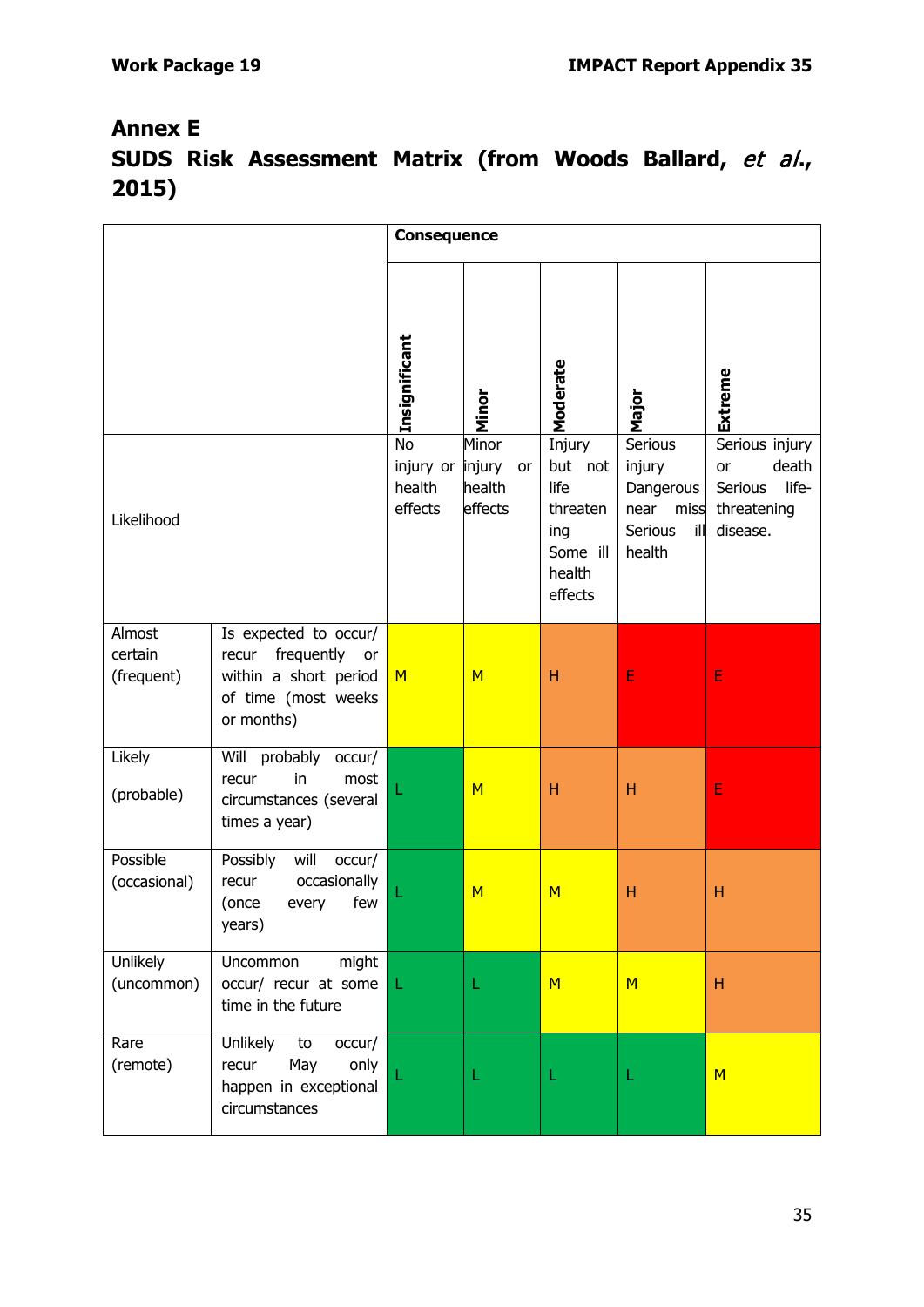# **Annex F SUDS costs**

## **Table F1: Capital costs of SUDS components (HR Wallingford, 2004)**

| <b>SUDS Measure</b> | <b>Capital Expenditure (2002)</b> |                                                               |  |
|---------------------|-----------------------------------|---------------------------------------------------------------|--|
|                     | Cost £                            | <b>Unit</b>                                                   |  |
| Filter drain        | $100 - 140$                       | $/m3$ stored volume                                           |  |
| Infiltration trench | $55 - 65$                         | $/m3$ stored volume                                           |  |
| Soakaway            | >100                              | $/m3$ stored volume                                           |  |
| Permeable pavement  | $200 - 250$                       | $/m3$ stored volume (assuming<br>depth 0.3m, void ratio: 0.3) |  |
| Infiltration basin  | $10 - 15$                         | $/m3$ detention volume                                        |  |
| Detention basin     | $15 - 20$                         | $/m3$ detention volume                                        |  |
| Wetland             | $25 - 30$                         | $/m3$ treatment volume                                        |  |
| Retention pond      | $15 - 25$                         | $/m3$ treatment volume                                        |  |
| Swale               | $10 - 15$                         | $/m2$ swale area                                              |  |
| Filter strip        | $2 - 4$                           | $/m2$ filter strip area                                       |  |

## **Table F2: Capital costs of green roofs (The Solution Organisation, 2005)**

| <b>SUDS Measure</b>         | Capital Expenditure (2005) |                 |
|-----------------------------|----------------------------|-----------------|
|                             | Cost £                     | <b>Unit</b>     |
| Exposed roof                | 47                         | /m <sup>2</sup> |
| Covered roof with sedum mat | 93                         | /m <sup>2</sup> |
| Biodiverse covered roof     | 97                         | $\rm /m^2$      |

## **Table F3: Capital costs of retrofit SUDS (Stovin & Swan, 2007)**

| <b>SUDS Measure</b>   | <b>Capital Expenditure (2002)</b> |            |             |  |  |  |
|-----------------------|-----------------------------------|------------|-------------|--|--|--|
| (retrofit)            | <b>Upper Cost</b>                 | Lower cost | <b>Unit</b> |  |  |  |
| Water butt $(0.3m^3)$ | 243                               | 100        | /property   |  |  |  |
| Infiltration trench   | 99                                | 74         | /m          |  |  |  |
| Swale                 | 20                                | 18         | /m          |  |  |  |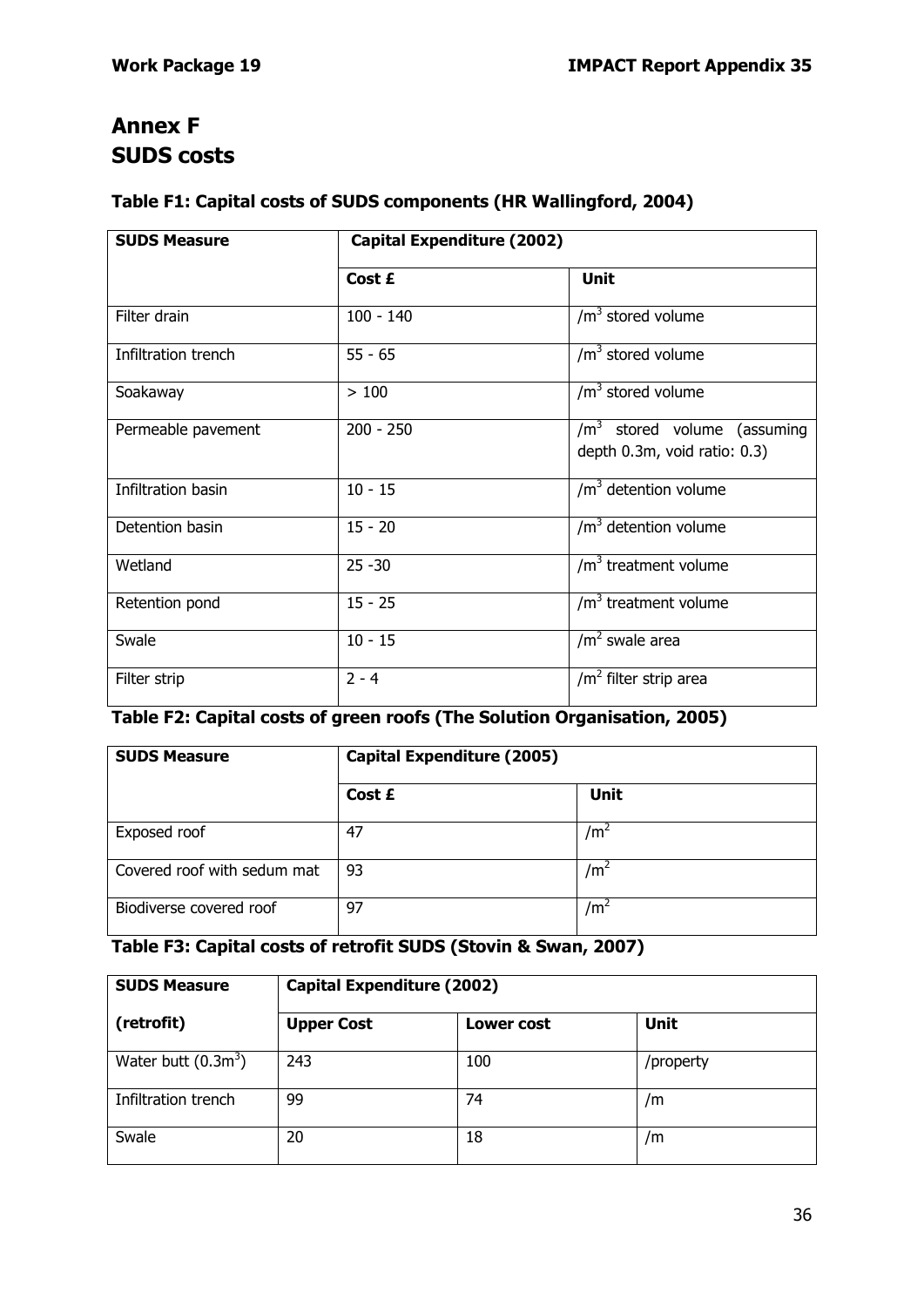| Soakaway                             | 552 | 454 | /soakaway       |
|--------------------------------------|-----|-----|-----------------|
| Porous<br>park<br>car<br>(grasscrete | 63  | 63  | /m <sup>2</sup> |
| Pond/basin                           | 55  | 35  | /m <sup>3</sup> |
| tank<br>Storage<br>(concrete)        | 518 | 449 | /m <sup>3</sup> |

### **Table F4: Annual maintenance costs for SUDS**

| <b>SUDS</b>            | Unit costs £                                              |                  |                  | Unit                                       | <b>Data Source</b>                                                                             |
|------------------------|-----------------------------------------------------------|------------------|------------------|--------------------------------------------|------------------------------------------------------------------------------------------------|
| <b>Featu</b><br>re     | (updated to 2011 prices<br>using<br>consumer price index) |                  |                  |                                            |                                                                                                |
|                        | Low                                                       | Med              | <b>High</b>      |                                            |                                                                                                |
| Filter drain           | 0.3                                                       | 0.8              | $\overline{1.3}$ | /m <sup>3</sup><br>stored<br>volume        | HR Wallingford (2004)                                                                          |
| Infiltration<br>trench | 0.3                                                       | 0.8              | 1.3              | /m <sup>3</sup><br>stored<br>volume        | HR Wallingford (2004)                                                                          |
| Soakaway               | $\overline{0.1}$                                          | $\overline{0.1}$ | $\overline{0.1}$ | /m <sup>2</sup><br>treated<br>area         | HR Wallingford (2004)                                                                          |
| Permeable<br>pavement  | 0.6                                                       | 1.0              | 1.3              | /m <sup>3</sup><br>stored<br>volume        | HR Wallingford (2004)                                                                          |
| Infiltration<br>basin  | $\overline{0.1}$                                          | $\overline{0.3}$ | 0.4              | $/m2$ infiltration<br>basin area           | HR Wallingford (2004)                                                                          |
| Detention<br>basin     | 0.1                                                       | 0.3              | 0.4              | /m <sup>2</sup><br>detention<br>basin area | HR Wallingford (2004)                                                                          |
| Wetland                | 0.1                                                       | 0.1              | 0.1              | /m <sup>2</sup><br>wetland<br>surface area | HR Wallingford (2004)                                                                          |
| Retention<br>pond      | 0.6                                                       | 1.3              | 1.9              | /m <sup>2</sup><br>pond<br>surface area    | HR Wallingford (2004)                                                                          |
| Swale                  | 0.1                                                       | 0.1              | 0.1              | $/m2$ swale area                           | Average of CIRIA (2007),<br>Environment<br>Agency<br>(2007)and<br>Stovin<br>and<br>Swan (2007) |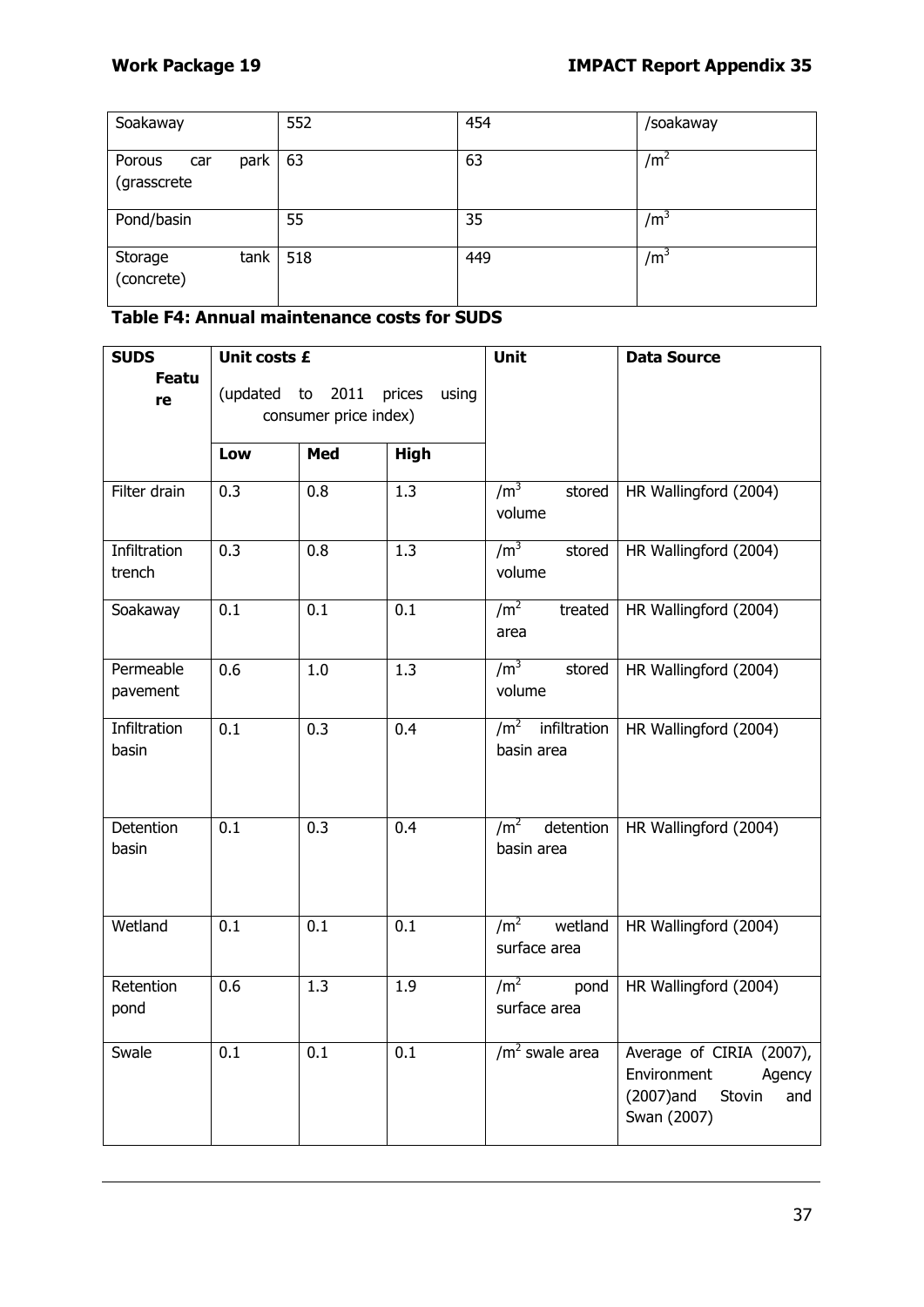| Filter strip                               | 0.1     | 0.1     | 0.1     | filter strip<br>/m <sup>2</sup><br>area | HR Wallingford (2004)              |
|--------------------------------------------|---------|---------|---------|-----------------------------------------|------------------------------------|
| Exposed<br>green roof                      | 0.2     | 0.2     | 0.2     | $/m2$ surface area                      | Solution<br>Organisation<br>(2005) |
| roof<br>Green<br>covered with<br>sedum mat | 0.7     | 0.7     | 0.7     | $/m2$ surface area                      | Solution<br>Organisation<br>(2005) |
| <b>Biodiverse</b><br>green roof            | 0.2     | 0.2     | 0.2     | $/m2$ surface area                      | Solution<br>Organisation<br>(2005) |
| Water butt                                 | N/A     | N/A     | N/A     | N/A                                     | N/A                                |
| Rainwater<br>harvesting                    | 120     | 120     | 120     | /property                               | Roebuck (2008)                     |
| Storage<br>tanks                           | Unknown | Unknown | Unknown | Unknown                                 | Unknown                            |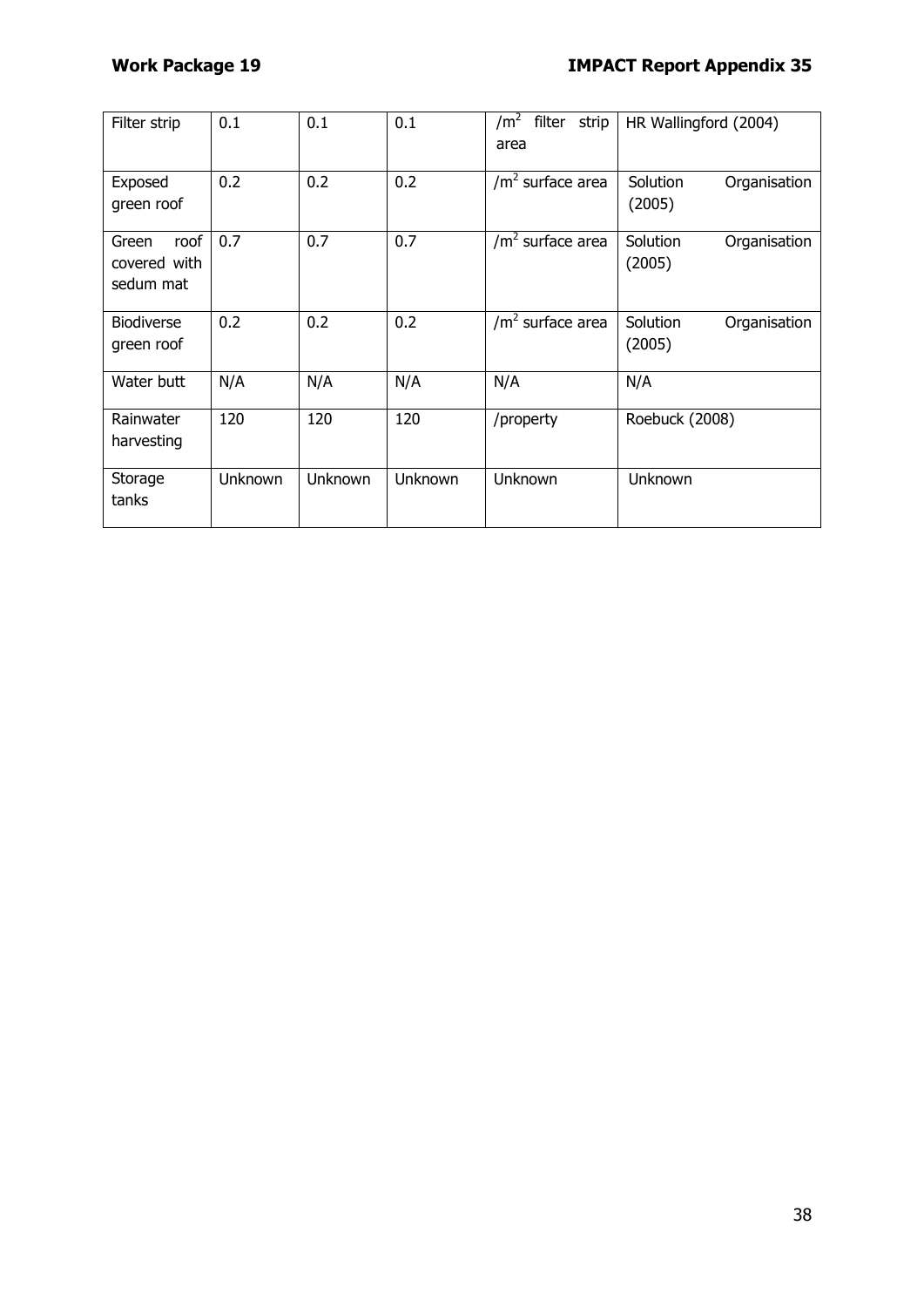## **Annex G Stakeholder/consultee comments**

- SUDS can be included in basically any site regardless of the size of the site. Developers will obviously argue that they can't due to land use or constraints but with proper early planning this can be overcome.
- A concern has been raised regarding the suggestion for developers to provide operation and maintenance manuals to adoption bodies as part of CDM Health and Safety documentation. The view is expressed that this level of detail should not be required at the planning stage due to the sunk costs incurred by the developers should an application be refused.
- A concern has been raised that developers should not be required to provide full construction details at the planning stage, again due to the sunk costs incurred by the developers should an application be refused. Only once approval is granted developers will undertake ground investigations etc. and provide full engineering details.
- If designed correctly and to UK guidance all H&S issues should be addressed.
- When the Governors Hill Ponds when built in the 1990's, The Royal Society Prevention Accidents (RoSPA) were asked to do an assessment by the developer in order that the H&S issue were all addressed.
- All new developments since 2001 require surface water attenuation if they discharge into surface water sewers or watercourses. As Manx Utilities have a long standing stance of not adopting any above ground attenuation, all such structures are constructed below ground and are specifically designed for the development and are not retrofitted.
- Manx Utilities publishes "Manx Sewers for Adoption: A design and construction guide for developers working in the Isle of Man" which specifies criteria for adopting sewers. This could be updated to include SUDS and could be a mechanism for driving forward SUDS.
- It is sometimes permitted for surface water flows to be discharged un-attenuated directly to an adjacent watercourse depending on its proximity to the sea. In these cases the receiving watercourse will be assessed to determine whether the peak flows arriving from the upstream catchment will impact on any restricted SW discharge from the development.
- Design standards should be set bearing in mind that (climate) records are falling every year.
- Is the DEFA Planning Department the correct Government body to set catchment wide surface water management objectives?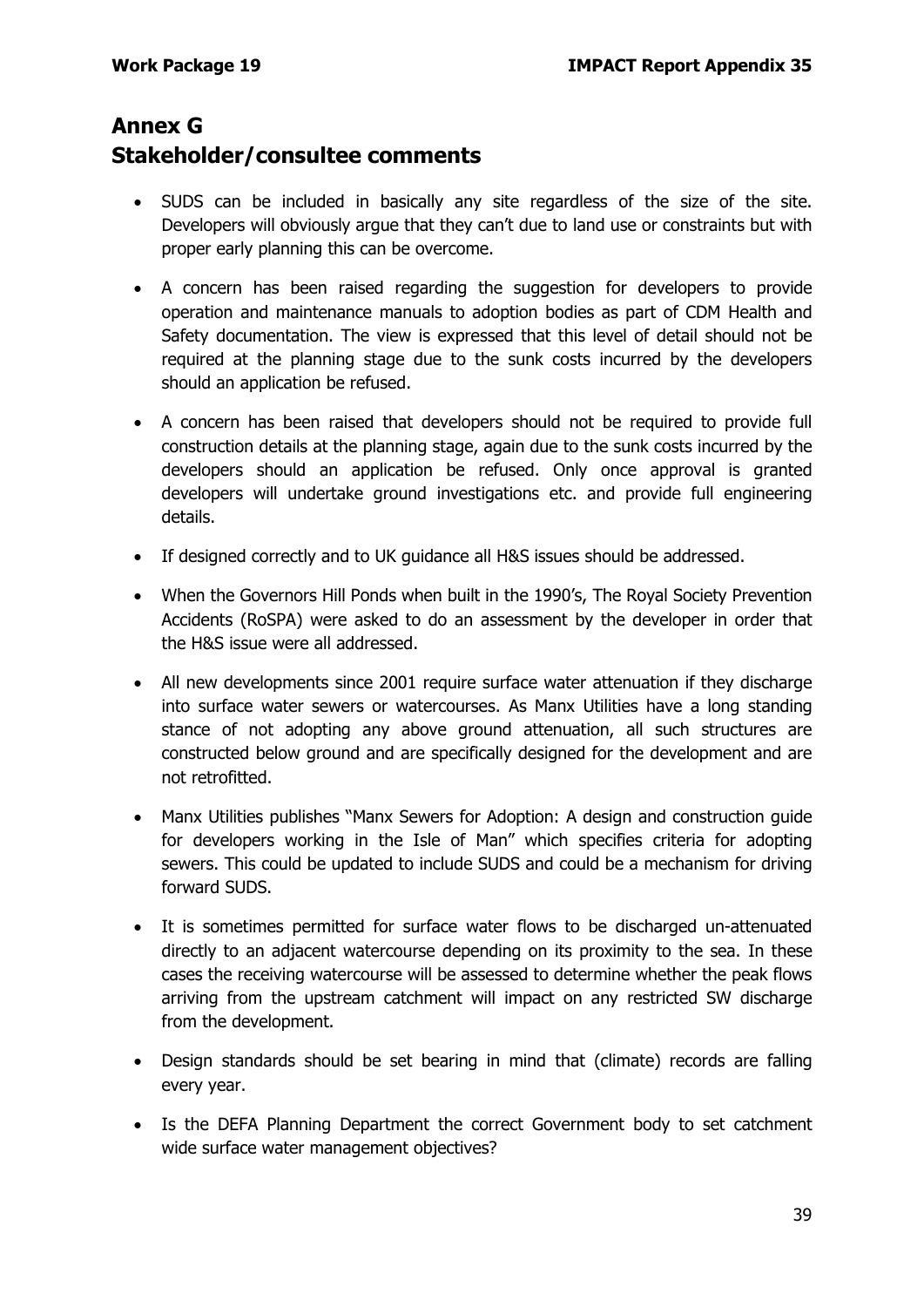- Poor knowledge of the implementation and construction of SUDS should be explored further as a potential barrier to SUDS.
- Policy still reactive, e.g. tied to Planning applications. To be effective as an adaptation mechanism, what is required is a combined, strategic catchment runoff attenuation, planting and biodiversity programme, actively planning and implementing sustainable development of Island catchments.
- Experience shows that developers will always choose the drainage option that is most financially beneficial to the developer. Where a SUDS solution is cheaper than a traditional drainage solution SUDS will be promoted, but it is usually the case that a traditional scheme is implemented. If the cost of implementing sustainable solutions were on-a-par with, or cheaper than traditional methods, as the report hints at by providing a few examples, developers would already be implementing them.
- The Department of Infrastructure issues "Manual for Manx Roads A Design and Construction Guide" in which it states the following:
- There is no requirement in Manx legislation to provide sustainable drainage systems (SUDS), as there is in UK law. Some SUDS may be considered for adoption, but due to their potentially high maintenance costs there may also be a requirement for commuted sums to be provided by the developer. Discussions should be held at a very early stage with the Department (of Infrastructure) if there are proposals to use SUDS in the highway drainage systems.
- The Department (of Infrastructure) will not normally adopt soakaways as part of highway drainage. This is due to the anticipated higher maintenance costs, and potential capacity issues with unpredictable weather patterns in the future.
- Clearly, the Manual for Manx Roads would need to be amended depending on the new policy, but SUDS have been resisted for adoption in the past mainly due to uncertainty about future maintenance and replacement costs.
- Identifying the body with future responsibility for SUDS is a stumbling block at present; no-one wants to take on the maintenance liability of an attenuation pond. We again know from experience that if the responsibility for future maintenance rests with the developer (or their management company), it can be problematic when the developer eventually ceases to exist. This all needs clarification in the policy.
- From a highway perspective, the highway authority has a duty to maintain highways maintainable at public expense, which requires the DOI to provide an adequate drainage system and keep the highways free from flooding. Any SUDS policy would need not to conflict with the DOI's statutory duties.
- It is generally beneficial to the highway construction to prevent the fabric of the highway from becoming saturated by ensuring there is adequate surface and subsurface drainage provision. Any policy proposals for increased infiltration (e.g. via